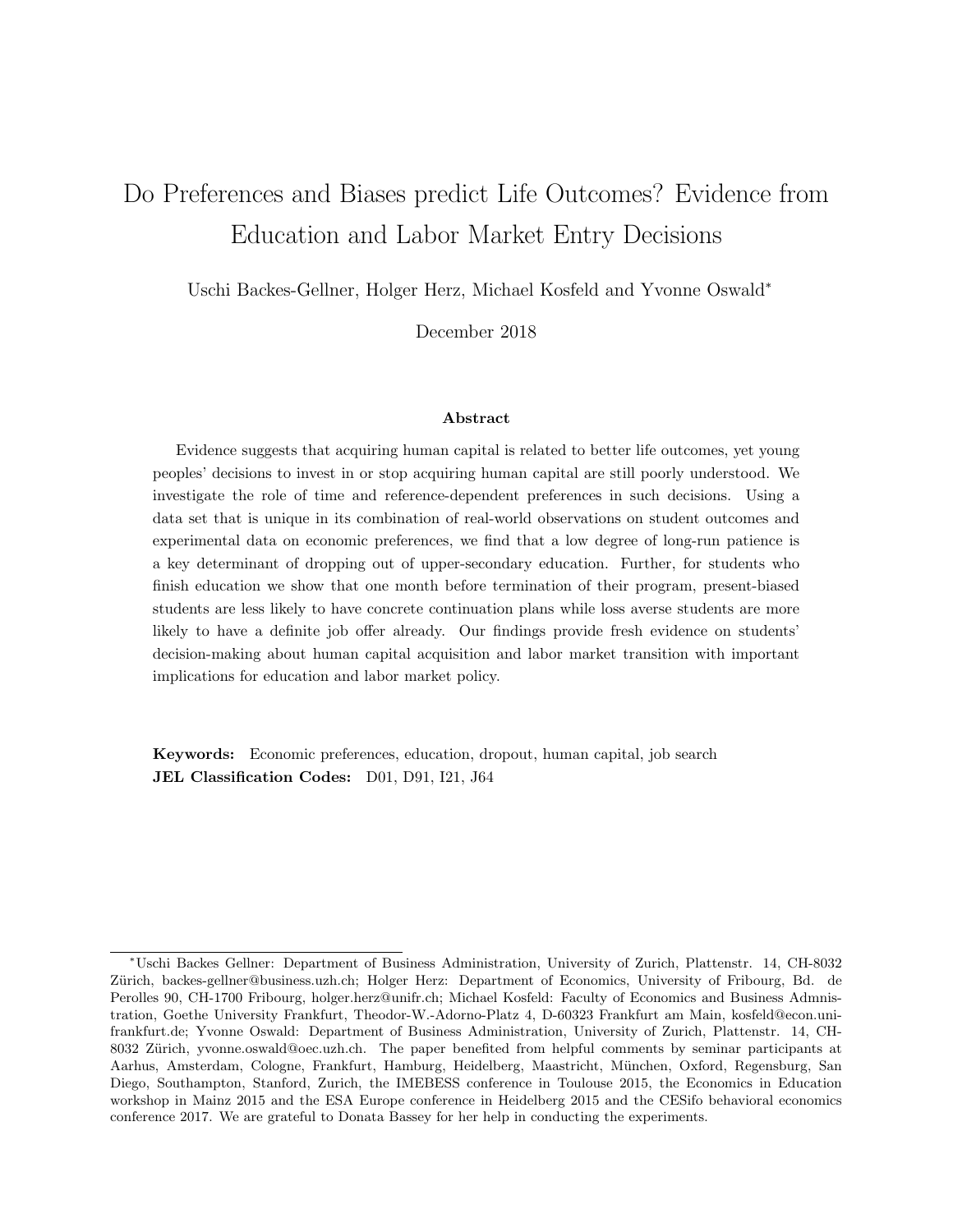## 1 Introduction

Acquiring human capital is considered among the prime factors for subsequent higher income and other important positive life outcomes. For example, [Lindahl and Krueger](#page-27-0) [\(2001\)](#page-27-0) find that an additional year of schooling raises earnings by about 10 percent. Yet, the determinants of young peoples' decisions to invest in or stop acquiring human capital are still relatively poorly understood.

Human capital theory [\(Mincer, 1958;](#page-27-1) [Schultz, 1961;](#page-28-0) [Becker, 1962\)](#page-25-0) provides a straightforward economic framework for analyzing educational investment decisions. Individuals invest in their own education if the expected present value of the benefits is higher than the expected present value of the costs. Given the documented benefits of schooling, the question arises why some students stop acquiring human capital at relatively early stages. In this paper, we contribute to answering this question by analyzing empirically the role of (heterogeneity in) economic time preferences and behavioral biases in the decision to finish or drop out of upper-secondary education programs. In addition, our data enables us to investigate the predictive power of preferences and biases for job search decisions upon completion of the program.

[Eckstein and Wolpin](#page-26-0) [\(1999\)](#page-26-0) provide a number of reasons for why students may terminate education, one of them being that dropouts have lower expectations about the rewards from graduation. Such lower expectations could, for example, be stemming from an underestimation of lifetime benefits from staying in school. Similarly, [Oreopoulos](#page-28-1) [\(2007\)](#page-28-1) suggests that ignorance or the heavy discounting of substantial lifetime gains generated by additional schooling might explain dropout behavior. Consistent with this view, [Golsteyn et al.](#page-27-2) [\(2013\)](#page-27-2) document a significant association between hypothetically elicited time preferences at age 13 and lifetime outcomes such as earnings, health and education in Swedish data. In particular, they find that higher patience is positively related to good life outcomes, and argue that educational attainment modulates this positive effect. [Figlio et al.](#page-27-3) [\(2017\)](#page-27-3) provide complementary evidence on the association between long-term orientation and educational attainment using administrative data from immigrant students in the U.S., and [Castillo et al.](#page-26-1) [\(forthcoming\)](#page-26-1) show that discount rates, elicited via incentivized experiments, of 8th graders in U.S. public middle schools predict high school graduation.

In the case of upper-secondary education, however, schooling is no longer compulsory and hence a decision to drop out is always subsequent to a previous enrollment decision. The key question is therefore why those who drop out decided to start non-compulsory education in the first place. Two arguments have been emphasized in the recent literature: incomplete information and time inconsistency. These arguments are not only very different in nature — rational learning vs. bounded rationality —, they also yield very different, in fact conflicting, policy implications (cf. below). A careful investigation of these potential explanations seems therefore warranted.

Incomplete information, on the one hand, assumes that students at the time of enrollment are only incompletely informed about the costs and benefits of pursuing education. Acquiring education in this case involves an element of experimentation and dropouts rationally occur as a consequence of new information updates [\(Manski, 1989;](#page-27-4) [Altonji, 1993\)](#page-25-1). Such information updates could, for example, stem from learning about individual ability, the job market perspectives upon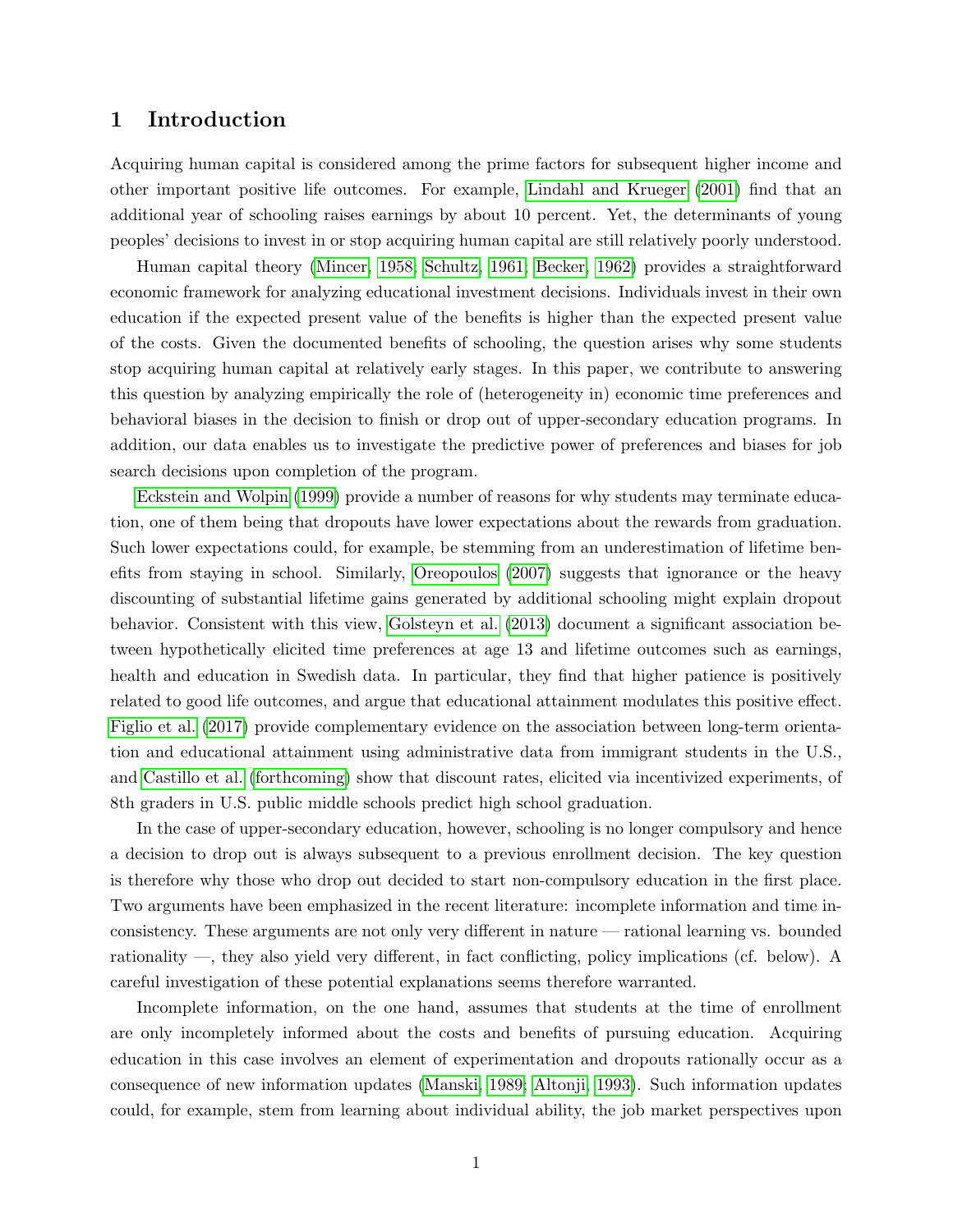completion, or the effort and opportunity costs of completing the program. [Stinebrickner and](#page-28-2) [Stinebrickner](#page-28-2) [\(2012,](#page-28-2) [2013\)](#page-28-3) and [Zafar](#page-28-4) [\(2011\)](#page-28-4) show that such information updating indeed occurs and can account for dropout decisions. Thus, if students hold only partial information at the time of enrollment, they continuously make cost-benefit trade-offs while pursuing upper-secondary education and may be tipped towards termination in light of information shocks. Using data from the National Longitudinal Survey of Youth (NLSY), [Arcidiacono et al.](#page-25-2) [\(2016\)](#page-25-2) estimate that eliminating informational frictions would indeed increase the college graduation rate by 9 percentage points.

Time inconsistency, on the other hand, assumes that students have present-biased preferences [\(Laibson, 1997;](#page-27-5) [O'Donoghue and Rabin, 1999\)](#page-27-6). In this case, the cost-benefit tradeoff of continued education can change between enrollment and the time at which education is actively pursued, even in the absence of new information. The reason is that once the costs of education become immediate and the benefits remain in the future, present-biased students prefer to discontinue education programs that they previously enrolled in, thereby acting in a time-inconsistent manner. [Cadena](#page-25-3) [and Keys](#page-25-3) [\(2015\)](#page-25-3) assess this hypothesis with NLSY data documenting that a proxy for student impatience correlates with dropout from college, which is taken as evidence for time-inconsistent preferences and its impact on dropout decisions.[1](#page-2-0)

Notice that these two explanations yield conflicting policy implications. If students have presentbiased preferences and drop out of education because they overvalue immediate costs, commitment devices limiting the possibility to quit education (by making dropouts more costly) seem favorable. If, in contrast, students have incomplete information about the costs and benefits of education and learn over the course of the program whether the chosen educational path fits their preference or ability, such policy is exactly what one would not like to do. Instead, eliminating (or at least reducing) informational frictions would be preferable. Our paper contributes to this discussion by providing novel empirical evidence on the relationship between dropouts, economic time preferences, and behavioral biases.

We analyze a unique data set that combines behaviorally elicited information on students' economic preferences and potential behavioral biases with administrative data on education outcomes in the context of vocational training programs in Switzerland. In a vocational training program, students study part-time at vocational schools and work part-time at host companies. It constitutes the most popular form of post-secondary education in Switzerland, accounting for 70% of all post-secondary education degrees in the country. For students who are about to successfully complete the program, we also obtain detailed survey measures on labor market transition or continued higher education plans. Our behavioral measures were taken directly in the classroom, at the very beginning of the program. They include incentivized measures of time preferences (long-run patience, present bias), as well as risk and loss aversion. In addition, we obtain a number of important controls such as proxies for intelligence and other socio-demographic characteristics that are known

<span id="page-2-0"></span><sup>&</sup>lt;sup>1</sup>The proxy [Cadena and Keys](#page-25-3) [\(2015\)](#page-25-3) use is whether or not a student was classified as "restless and impatient" during the interview by the interviewer. The same measure was used before by [DellaVigna and Paserman](#page-26-2) [\(2005\)](#page-26-2) to assess the relationship between impatience and job search.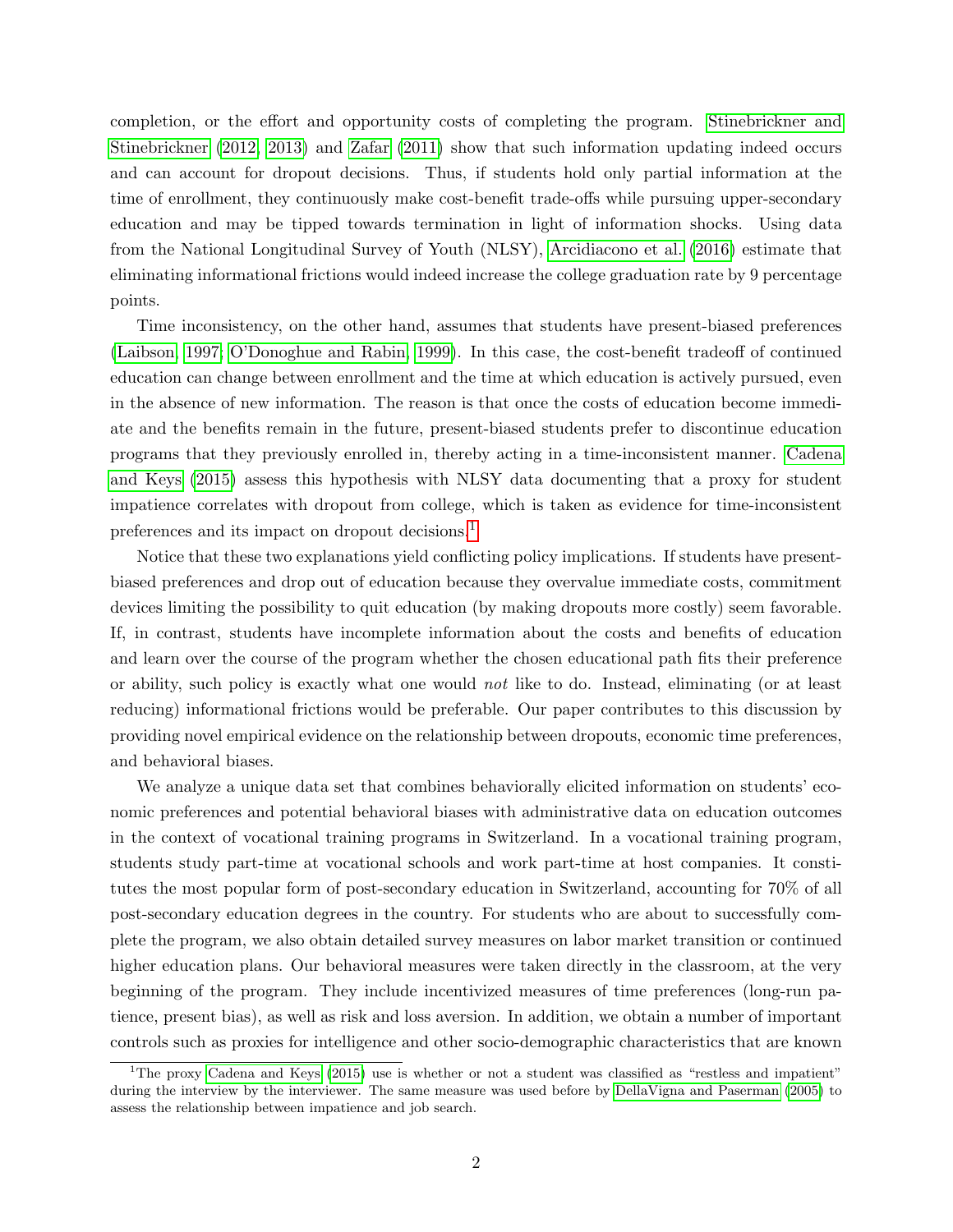to predict life outcomes and at the same time correlate with patience and risk aversion [\(Dohmen](#page-26-3) [et al., 2010\)](#page-26-3). Our results thus rely on a rich set of individual measures allowing us to differentiate between long-run patience and present bias as well as a large set of covariates to control for potential confounding factors.

In total, we were able to obtain a sample of 265 students, out of which 30 (11.5%) terminate their vocational training contracts prior to completion. The observed dropout rate is similar to the average dropout rate on the cantonal level (9 percent in 2008; [Maghsoodi and Kriesi, 2013\)](#page-27-7). Our results show that the association between present bias and dropout is relatively weak. While an increase in a student's present bias increases the probability of dropout, the association is very small and not statistically significant. We do, however, find that long-run patience is significantly negatively associated with dropout behavior. Controlling for a wide array of socio-demographic characteristics, a one-standard deviation increase in the measured 3-month discount rate decreases the likelihood of dropping out of the vocational training program by approximately 2.6 percentage points. Similar results are obtained if we consider information about whether a student finishes the program in time as an alternative outcome measure: long-run patience significantly correlates with this measure, whereas present bias has no predictive power. In sum, our results do not provide evidence that time inconsistency is a key driver of dropout behavior from upper-secondary education. Rather, they suggest that long-run patience, together with information updating, plays an important role. The results corroborate the findings from [Castillo et al.](#page-26-1) [\(forthcoming\)](#page-26-1) documenting the role of (long-run) patience in the context of high-school dropouts.

Preferences and biases may not only matter for completion of educational programs. They might be similarly important for job search decisions, and in turn for labor market entry and early career labor market success of the students. [DellaVigna and Paserman](#page-26-2) [\(2005\)](#page-26-2) show theoretically that present bias reduces incentives to invest into job search, implying a negative effect on the transition from unemployment to employment.<sup>[2](#page-3-0)</sup> Empirically, they find an association between a measure of impatience and the length of unemployment spells in the NLSY.<sup>[3](#page-3-1)</sup> In addition, [DellaVigna et al.](#page-26-4) [\(2017\)](#page-26-4) propose a model of job search with reference-dependent preferences and loss aversion relative to recent income. They derive the model prediction that anticipated benefit cuts increase search efforts of the unemployed, and find transition patterns in Hungarian data that are consistent with this theory.

Arguably, at the end of their educational program, apprentices are in a comparable situation to the unemployed in terms of incentives to search for a job, because their initial work contracts are limited to the duration of the program.<sup>[4](#page-3-2)</sup>Applying the theories by [DellaVigna and Paserman](#page-26-2)  $(2005)$ and [DellaVigna et al.](#page-26-4) [\(2017\)](#page-26-4) to our setting, we should therefore expect that present-biased students are less likely and loss averse students more likely to have secured a job offer, shortly before their vocational training program ends. Further, both effects should be driven by incentives to invest

<span id="page-3-1"></span><span id="page-3-0"></span> $2^2$ The effect of impatience is ambiguous, because it jointly affects the reservation wage and investment incentives.

 $3$ [Ben Halima and Ben Halima](#page-25-4) [\(2009\)](#page-25-4) also find evidence in French job search data that is consistent with hyperbolic discounting.

<span id="page-3-2"></span><sup>&</sup>lt;sup>4</sup>While it does happen that firms continue to employ their apprentices, a large fraction is forced to enter the labor market and actively search for a job.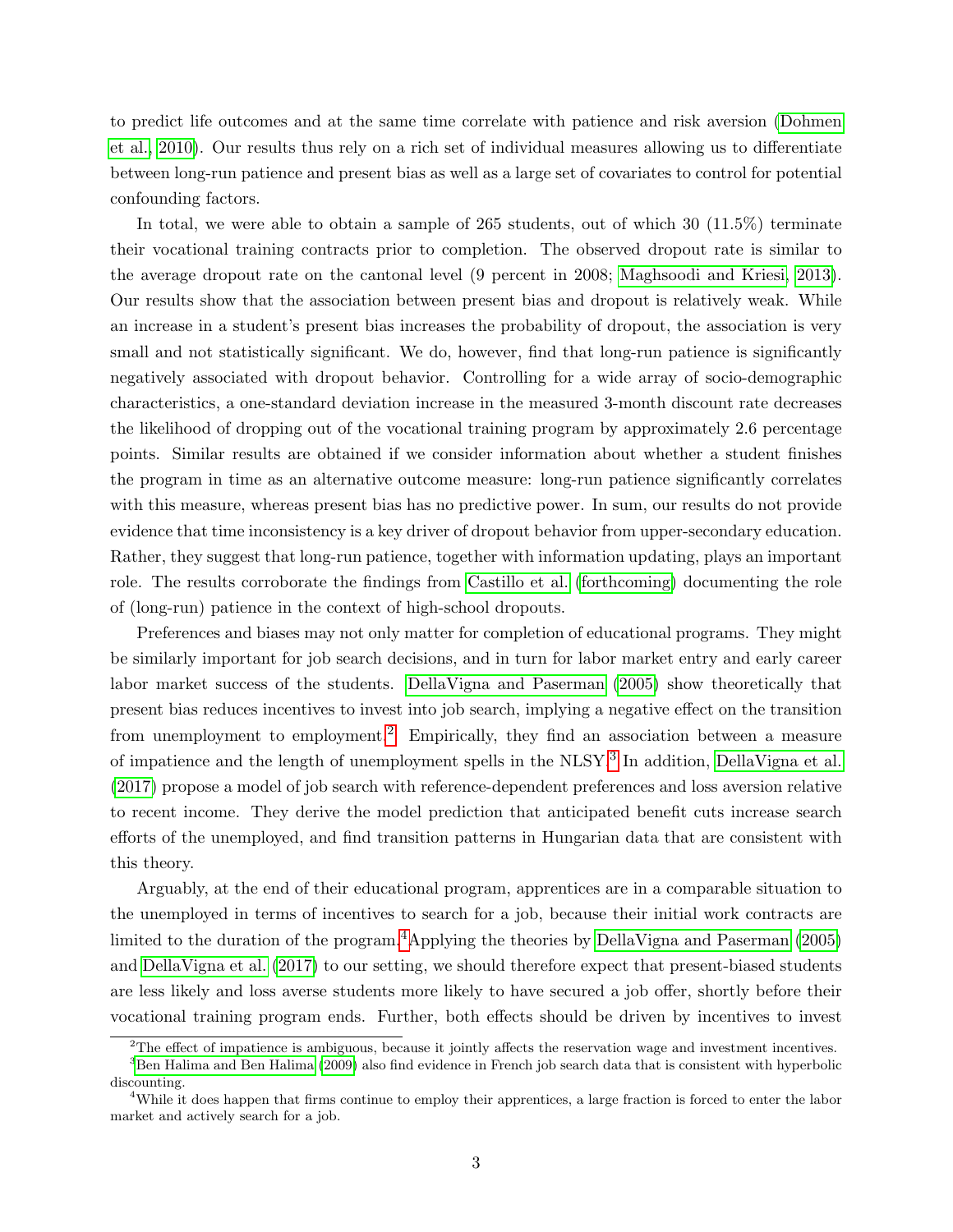into job search, which are expected to increase in loss aversion and to decrease in present-bias.

To assess these hypotheses, we administered a labor market transition survey to students about one month before the end of the vocational training program. In the survey, we asked whether students already have a definite job offer, whether they plan to continue higher education, or neither. We were able to collect survey responses from 181 students who were expected to finish their program (81% of the relevant initial sample). Of these, 92 (51%) had a definite job offer, 47 (26%) planned continued education, and 42 (23%) had neither. We also asked them whether they actively engaged in job search activities. By combining this survey data with our experimental preference measures, elicited several years before, we are able to investigate the predictions of these job search theories empirically.

We find evidence that is consistent with both predictions. First, consistent with [DellaVigna](#page-26-2) [and Paserman](#page-26-2) [\(2005\)](#page-26-2), students who are more present biased are indeed significantly less likely to have a definite job offer or concrete plans for continued higher education. A one standard deviation decrease in the estimated  $\beta$  increases the probability of having no job relative to having a job by around 13-18 percentage points. At the same time, long-run patience is not significantly associated with these outcomes. Second, consistent with [DellaVigna et al.](#page-26-4) [\(2017\)](#page-26-4) students who are more loss averse are more likely to have a definite job offer. A one standard deviation increase in loss aversion increases the probability that an apprentice has a definite job offer rather than no continuation plan by 11-15 percentage points. While the coefficient is consistently positive in all the regressions, it sometimes fails to reach statistical significance. The evidence is therefore weaker compared to present bias, the association of which is always highly significant.

Our results have several implications for policy. First, we show that long-run patience — and not present bias — is significantly associated with dropping out of upper-secondary education. This suggests that policies targeted at reducing dropouts should focus on factors that influence students' long-run patience positively, in particular during early childhood [\(Cunha and Heckman, 2007;](#page-26-5) [Falk](#page-26-6) [and Kosse, 2016\)](#page-26-6), together with eliminating information frictions. Commitment devices, on the contrary, that would limit the possibility to terminate non-compulsory education are likely to be ineffective and may even be harmful in light of the fact that acquiring education also involves an element of experimentation.<sup>[5](#page-4-0)</sup> Second, such commitment devices may instead be useful when it comes to student behavior towards the end of the education program. As our results show, present bias — and not long-run patience — significantly correlates with student outcomes in terms of concrete options and plans to enter regular employment or higher education. Here, early deadlines and related policy instruments that increase a student's effort and commitment to ensure a successful transition out of the vocational training program seem beneficial.

Besides highlighting important mechanisms in human capital acquisition, our paper contributes to a broader literature on how predictive behaviorally elicited preference measures are for a variety

<span id="page-4-0"></span> $5C$ dena and Keys [\(2015\)](#page-25-3) argue that late dropouts, for example after the third year of college, are unlikely to be due to learning. Indeed, their impatience measure correlates particularly strongly with these late dropouts. Because of data limitations (too few late dropouts), we cannot directly assess this specific hypothesis. Assuming that these late dropouts are indeed due to present-bias and not learning, our data nonetheless strongly suggests that commitment devices for completion should, if at all, only be applied in the late phases of educational programs.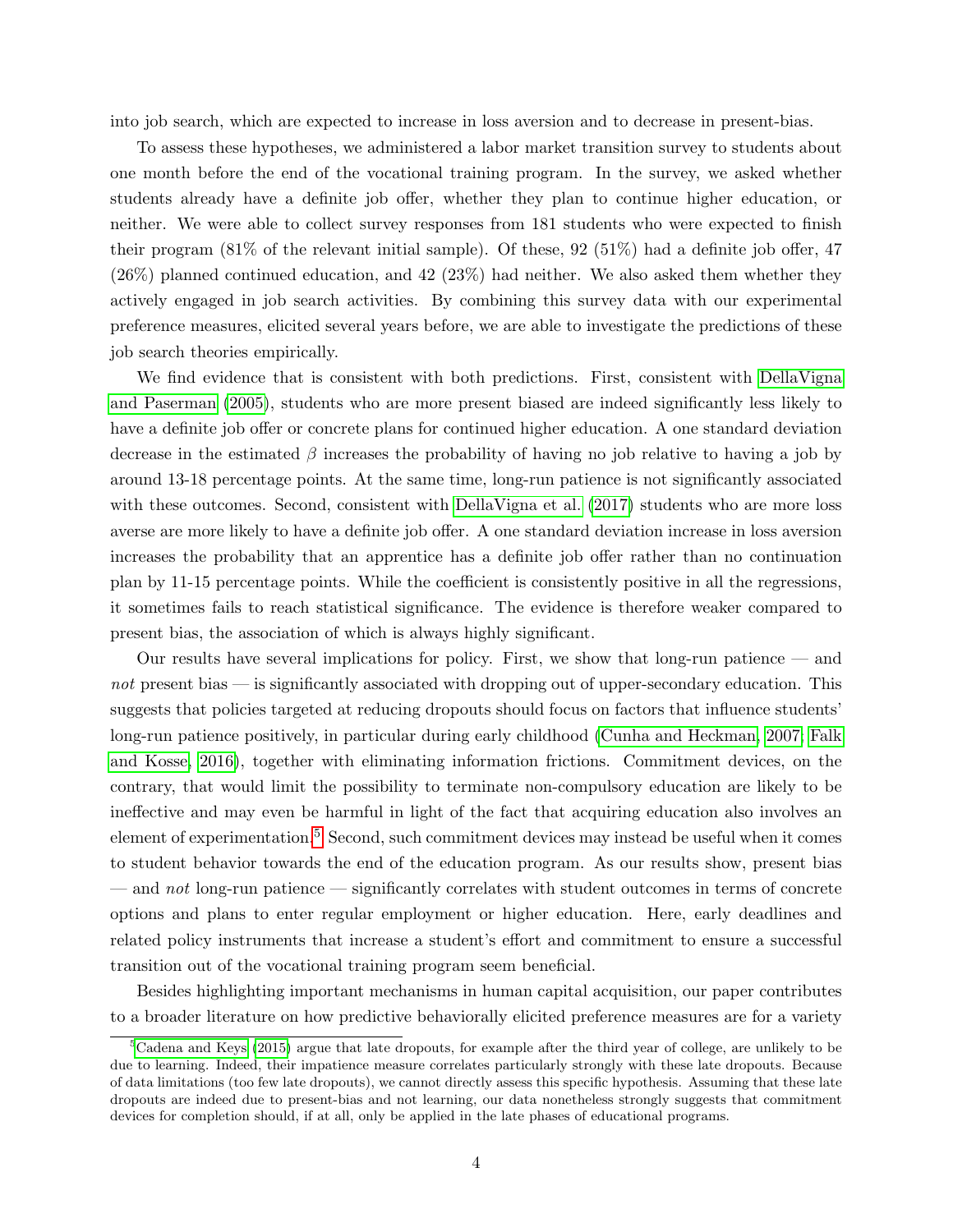of lifetime outcomes. [Castillo et al.](#page-26-7) [\(2011,](#page-26-7) [2018\)](#page-26-8) find that impatience as well as risk preferences correlate with disciplinary referrals in school. Other studies have looked at the differential effect of hyperbolic vs. exponential discounting on credit card borrowing and credit worthiness [\(Meier](#page-27-8) [and Sprenger, 2010,](#page-27-8) [2012\)](#page-27-9). [Sutter et al.](#page-28-5) [\(2013\)](#page-28-5) analyze the effects of hyperbolic and exponential discounting on saving, smoking and alcohol consumption of school children. [Chabris et al.](#page-26-9) [\(2008\)](#page-26-9) document similar correlations between discount rates and smoking, body mass index, and exercise behavior. Our paper differs from these contributions by being the first to use incentivized behavioral experiments in combination with administrative and survey data in analyzing the role of economic time and reference-dependent preferences in human capital acquisition and labor market transition in the important context of vocational schooling.

The remainder of the paper is structured as follows. In the next section, we illustrate how time and reference-dependent preferences matter for dropout decisions and labor market transition by means of a simple model as well as results from the relevant literature. Section 3 explains our preference measures and the administrative and survey data. Section 4 presents the empirical results. Section 5 concludes.

### 2 How Time and Reference-Dependent Preferences Matter

#### 2.1 For Dropout Decisions

To illustrate how time preferences affect a student's decision to invest in or stop education, consider the following simple model. A student at time  $t = 0$  decides whether to start education in period  $t = 1$ . Education generates both costs  $c < 0$  that occur in period  $t = 1$  and future benefits  $b > 0$  that occur in periods  $t = 2, \ldots, 6$  $t = 2, \ldots, 6$  The student discounts future payoffs according to a discount function that is equal to one for the current period and equal to  $\beta \delta^{\tau}$  for later periods  $\tau \geq 1$  with  $\beta, \delta \leq 1$ , where  $\delta$  denotes the long-run rate of time preference and  $\beta$  an individual's potential present bias. Formally, the present value of future income streams in period t equals

<span id="page-5-2"></span>
$$
U_t = x_t + \beta \sum_{\tau=1}^{\infty} \delta^{\tau} x_{t+\tau}, \qquad (1)
$$

where  $x_t$  is equal to the cost or benefit in period t.

At time  $t = 0$ , the student plans to start education if and only if the discounted net future payoff is larger than zero. Formally,

<span id="page-5-1"></span>
$$
-\beta \delta c + \beta \sum_{t=2}^{\infty} \delta^t b > 0 \tag{2}
$$

$$
\frac{\delta}{1-\delta} > \frac{c}{b}.\tag{3}
$$

<span id="page-5-0"></span>Only students with sufficient long-run patience  $\delta > \frac{c}{c+b}$  get enrolled in education. As both costs  ${}^{6}$  For expositional simplicity, we assume here that the student is infinitely lived. Arguments do not depend on this.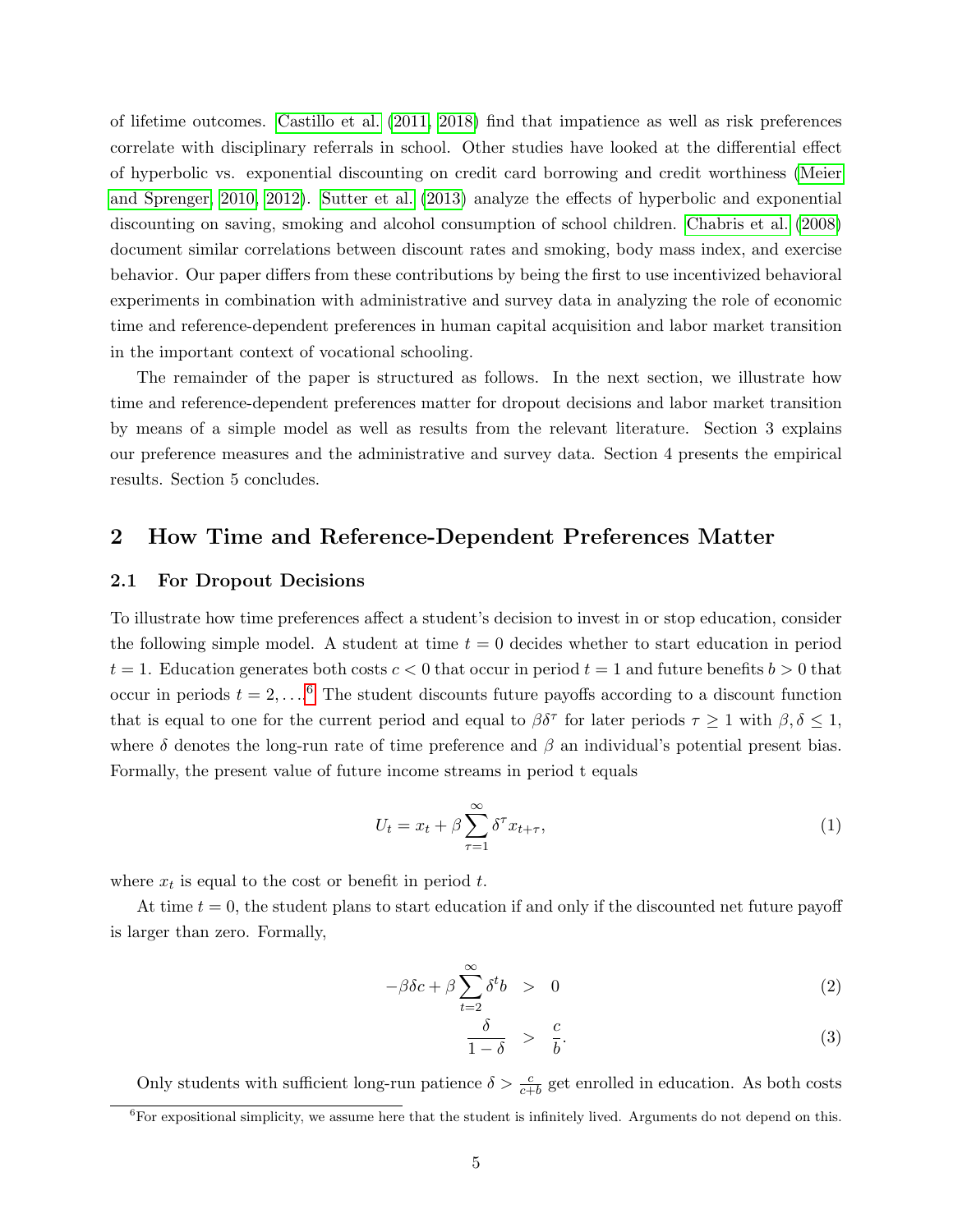and benefits occur in the future, present bias  $\beta$  does not matter for decision-making at  $t = 0$ . This, however, changes in period  $t = 1$ .

If the student invests in education in  $t = 1$ , education costs arise immediately, while all benefits occur in periods  $t = 2, \ldots$  The student actually invests if and only if

$$
-c + \beta \sum_{t=1}^{\infty} \delta^t b > 0 \tag{4}
$$

$$
\frac{\beta \delta}{1 - \delta} > \frac{c}{b}.\tag{5}
$$

For  $\beta = 1$ , this condition is identical to the *selection condition* [\(3\)](#page-5-1) in period  $t = 0$ . In the absence of information shocks, time-consistent students do not change their education plan. This is different, if  $\beta < 1$ . In particular, if condition [\(3\)](#page-5-1) is fulfilled but  $\beta < \frac{c(1-\delta)}{b\delta}$ , the student in  $t = 0$ plans to start education but changes his plan in  $t = 1$  and drops out.

More generally, if information shocks can occur, i.e., the student updates information about  $c$ and b in  $t = 1$ , the following condition becomes relevant:

<span id="page-6-0"></span>
$$
\frac{\beta\delta}{1-\delta} > \frac{\tilde{c}}{\tilde{b}},\tag{6}
$$

with  $\tilde{c}$  and  $\tilde{b}$  denoting updates of current costs and future benefits, respectively. Note that in the *revision condition* [\(6\)](#page-6-0) both  $\beta$  and  $\delta$  together determine whether a student continues or drops out. More specifically, information shocks will be more likely to lead to dropouts the smaller is the left hand side of [\(6\)](#page-6-0). It can be shown that changes in  $\delta$  have a larger effect on the LHS of (6) unless  $\beta$ is very small, which is a consequence of compounding. To see this, note that the marginal effect of β in the left-hand-side of [\(6\)](#page-6-0) is equal to  $\frac{\delta}{1-\delta}$ . The marginal effect of δ is equal to  $\frac{\beta}{(1-\delta)^2}$ . The latter is larger than the former if and only if  $\beta > \delta(1-\delta)$ , which is always the case if  $\beta > 0.25$ . This implies that if information shocks occur — suppose, e.g., that the right-hand-side of  $(6)$  increases —, it is more likely that the revision condition is violated because of a student's  $\delta$  rather than a student's  $\beta$ .

Let us summarize our hypotheses with respect to dropout. Long-run patience  $\delta$  determines both the selection and the revision decision. Present bias  $\beta$  only plays a role in the revision decision. Thus, if time-inconsistency is the main driving force behind dropout, we should observe a negative and significant effect of  $\beta$  on a student's decision to terminate the program prior to completion (negative, because a higher  $\beta$  makes it less likely that the student drops out). If information updates are relatively more important, however, the effect of  $\delta$  should be negative and significant.

#### 2.2 For Labor Market Transition

With respect to labor market transition our hypotheses are based on the job search model of [DellaVigna and Paserman](#page-26-2) [\(2005\)](#page-26-2). There, the authors show that present bias has a negative effect on an individual's probability to secure a job, while the effect of long-run patience is ambiguous or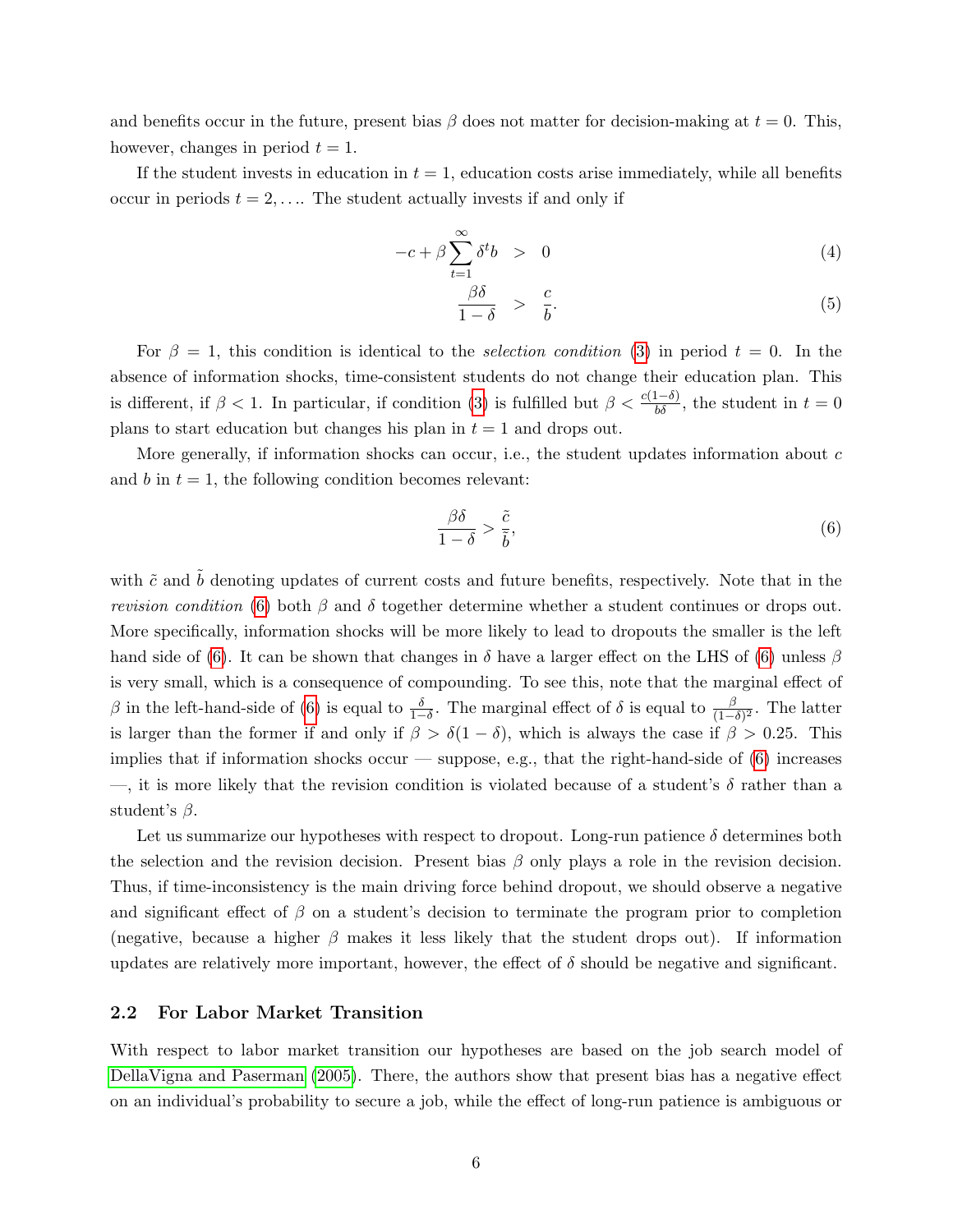even positive. The reason is that present bias affects only the short-run incentive to search whereas long-run patience affects both search incentives and an individual's reservation wage. In particular, it can be that individuals, who are impatient in the long-run, are more likely to accept any job offer, given they have one.

Besides time preferences, we can also make a prediction with regard to reference-dependent preferences based on [DellaVigna et al.](#page-26-4) [\(2017\)](#page-26-4). They show that loss aversion increases job search effort and thereby the probability to enter employment. The intuition for our setting is straightforward: Because a loss-averse student experiences an extra loss in utility when not having secured a job after education, this increases the incentives to search and generate a job offer.

## 3 Data

To analyze the role of economic preferences in explaining dropout behavior and labor market transition, we collected a well-suited data set that comprises four key features: (1) Individual preference measures elicited through incentivized experiments at the beginning of the first year of the education program; (2) important student characteristics including socio-economic background, IQ proxies as well as BIG 5 and GRIT personality measures,  $(3)$  register data on student dropouts and successful completion of the educational program; (4) and survey measures on students' plans for labor market transition about one month prior to the end of the vocational training program. In the following sections, we explain all data in detail.<sup>[7](#page-7-0)</sup>

#### 3.1 Student Sample

Our sample consists of students in upper-secondary education who are enrolled in a vocational training program in Switzerland. The average age of students at the time of enrollment in these programs is 16. Students study part-time at vocational schools and work also part-time at host companies. The students are employed at the host company for the duration of the education program and earn a moderate wage.<sup>[8](#page-7-1)</sup> In Switzerland, about 70% of the graduates of lower-secondary education enroll in such vocational education [\(OPET, 2011\)](#page-28-6). Hence, our student sample represents the largest part of young adults pursuing upper-secondary education in Switzerland. The Swiss vocational education model is very similar to models in Germany and Austria and considered to be a prime example for apprenticeship training programs by a number of other countries in the world [\(Kelsall, 2015\)](#page-27-10).

We conducted in-class experiments within the first weeks of school in the first year of the education program, in late August and early September 2009. Experiments took place during school hours, lasting approximately one hour. In total, 265 students from 14 complete classes in

<span id="page-7-0"></span> $7$ Parts of this data are also used in [Oswald and Backes-Gellner](#page-28-7) [\(2014\)](#page-28-7), who study the role of financial incentives on student's school performance, and their interaction with preferences.

<span id="page-7-1"></span><sup>&</sup>lt;sup>8</sup>Average wages are between CHF 600–700 in the first year and increase to CHF 1250–1450 in the final year. Financial constraints are hence an unlikely cause of dropouts, in contrast to college dropouts in the US.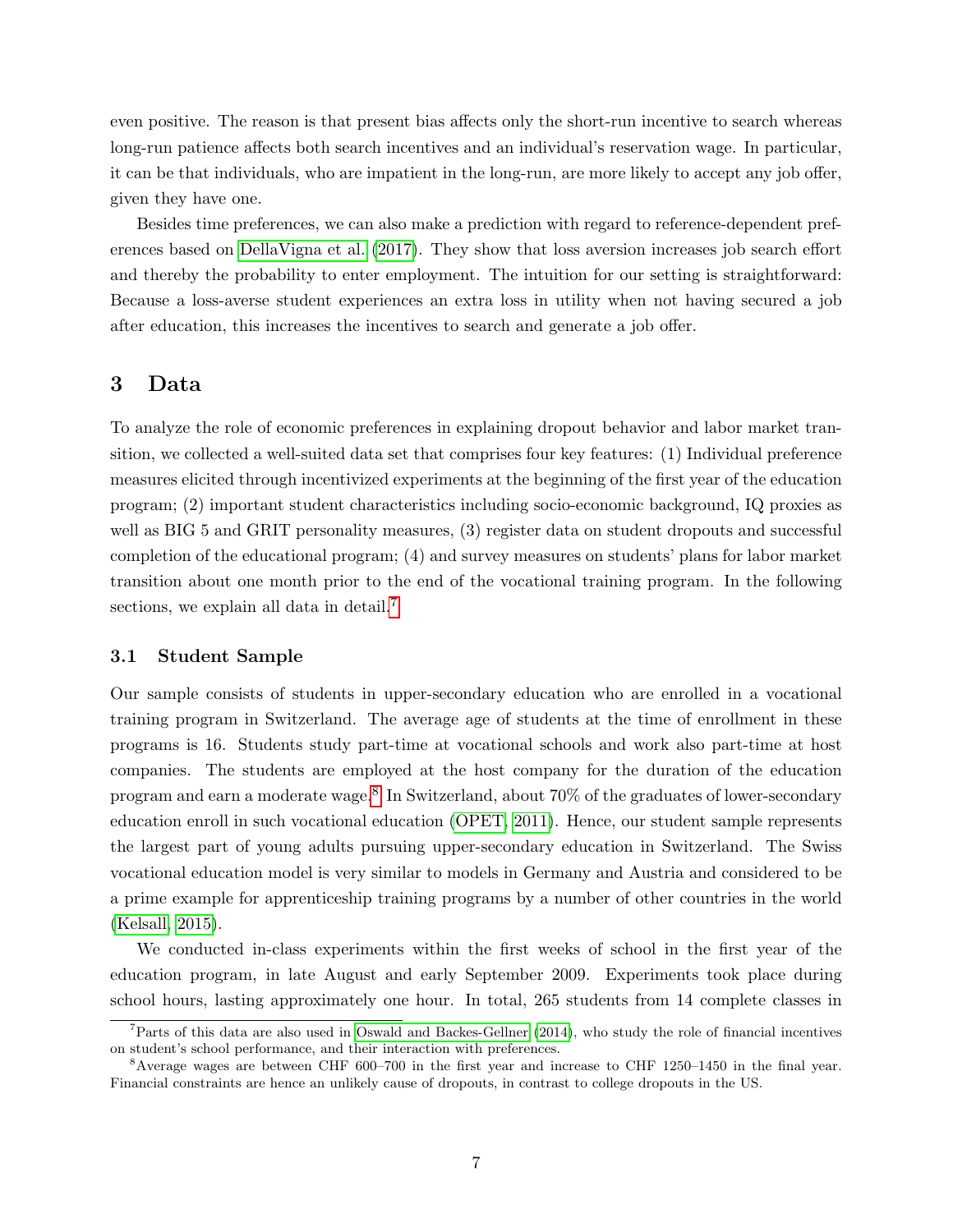three public, tuition-free vocational schools in Switzerland participated. All schools are located in the greater region of Zurich, the largest city of Switzerland.

60 percent of the students in our sample participate in training programs in the commercial sector, planning to become commercial employees; 40 percent participate in the technical sector, planning to become either electricians or polytechnicians. These three training programs are among the top ten regarding the number of students of all 230 training programs offered in Switzerland [\(OPET, 2011\)](#page-28-6). The training program for students in the commercial sector lasts three years and includes training in a broad range of skills for carrying out administrative work in various industries. In contrast, the training programs for students in the technical sector last four years and include training in different technical skills. While electricians learn specific skills for setting up, installing, and maintaining complex electrical wiring systems, polytechnicians learn how to fabricate special tools and work pieces required in the production sector, program and operate machines, and monitor different types of production.

#### 3.2 Experimentally Elicited Preference Measures and Controls

#### 3.2.1 Time Preferences

We elicited time preference using incentivized choice experiments. More precisely, each student made decisions on two multiple-price lists. On each list, students were asked to chose between a smaller payment of CHF  $X$  at an earlier date and a larger payment of CHF 100 at a later date three months later. On the first price list, the earlier date was the present and the delayed date was in three months. On the second price list, the earlier date was in three months and the delayed date was in six months. Each price list consisted of 20 decisions between  $X$  at the earlier date and 100 at the later date, where X varied systematically in increments of 5 Swiss Francs between CHF 5 and CHF 100. We chose this experimental design as it is straightforward to implement in the field and furthermore, our school set-up did not allow us to implement more complicated and time-consuming procedures.<sup>[9](#page-8-0)</sup>

Students' decisions from these multiple-price lists provide an estimate of students' time preferences as well as potential present bias [\(Laibson, 1997;](#page-27-5) [O'Donoghue and Rabin, 1999\)](#page-27-6). Consider equation [\(1\)](#page-5-2) from Section 2, with  $U_t$  denoting the present value of future income streams at time t,

<span id="page-8-0"></span><sup>9</sup>Similar designs have been used, e.g., by [Burks et al.](#page-25-5) [\(2012\)](#page-25-5), [Dohmen et al.](#page-26-3) [\(2010\)](#page-26-3), [Meier and Sprenger](#page-27-8) [\(2010,](#page-27-8) [2012,](#page-27-9) [2015\)](#page-27-11), [Balakrishnan et al.](#page-25-6) [\(2015\)](#page-25-6), and [Dohmen et al.](#page-26-10) [\(2017\)](#page-26-10). In recent years (after our experiments were conducted), the procedure to use time-dated monetary rewards to measure time preferences has been called into question based on arguments of non-credibility of future payments, curvature of the utility function, possibility of arbitrage, or credit constraints. See, e.g., [Andersen et al.](#page-25-7) [\(2008\)](#page-25-7), [Andreoni and Sprenger](#page-25-8) [\(2012a,](#page-25-8)[b\)](#page-25-9), and [Augenblick et al.](#page-25-10) [\(2015\)](#page-25-10) proposing various alternatives to circumvent these caveats. Unfortunately, there is still no consensus on what procedure is best [\(Andreoni et al., 2015\)](#page-25-11), each has its pros and cons. See also [Halevy](#page-27-12) [\(2014\)](#page-27-12). In particular, multiple-price lists are comparably easy to implement in the field and with non-standard subject pools, thereby reducing noise based on lack of understanding. [Dohmen et al.](#page-26-10) [\(2017\)](#page-26-10) also find no evidence that choice patterns can be explained by the potential confounds in a representative sample of adults in Germany, and [Balakrishnan et al.](#page-25-6) [\(2015\)](#page-25-6) show that measures using multiple-price lists and "convex time budgets" [\(Andreoni and Sprenger, 2012a\)](#page-25-8) are strongly and highly correlated. In our set-up, we explicitly guaranteed credibility of future payments by an official statement from the University of Zurich. Further, we control for risk and loss aversion by means of additional behavioral measures, and we include an explicit question on credit constraints (see below).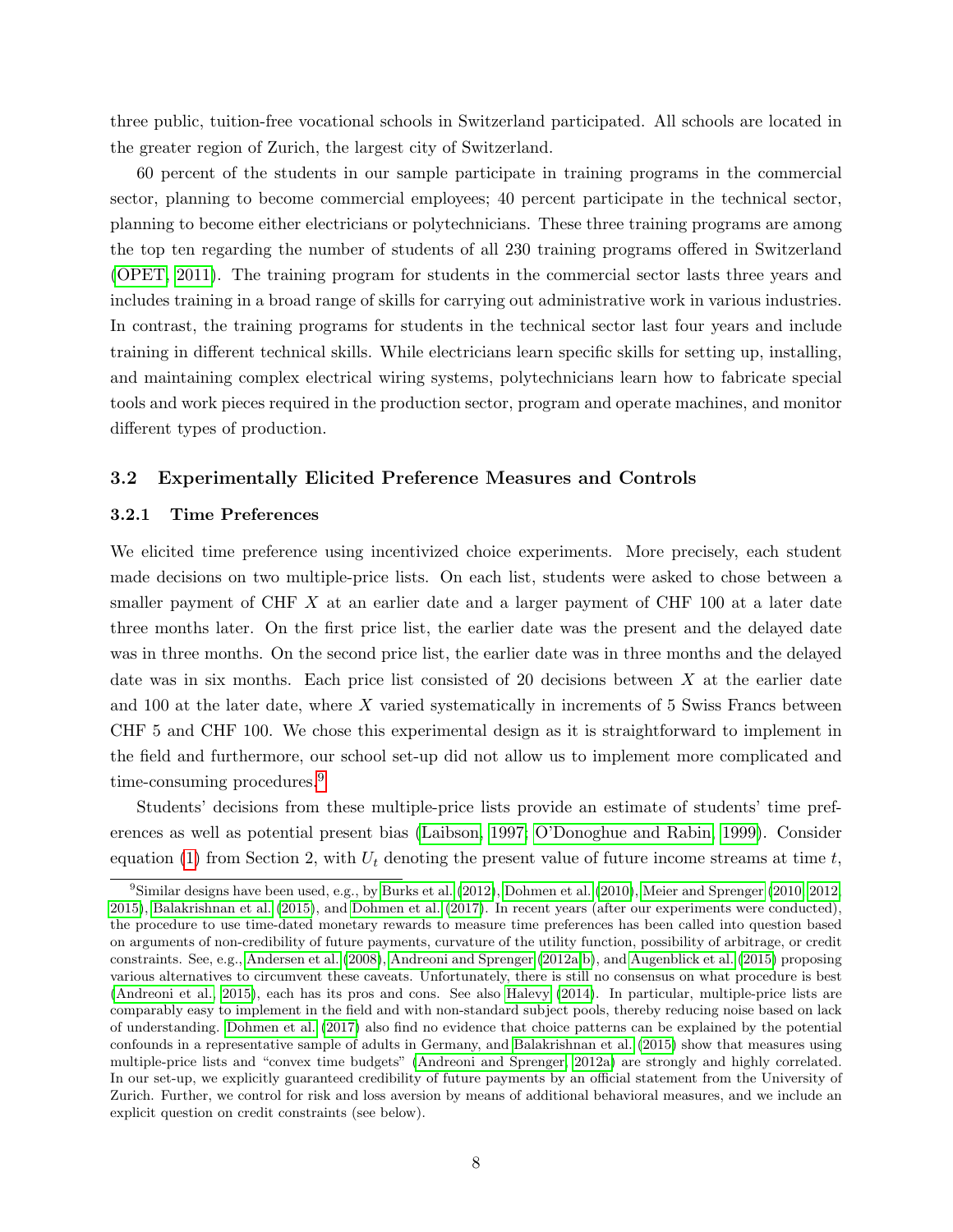δ the long-run rate of time preference and β an individual's potential present bias. In the following, we adopt the 3-months time distance between payments as one unit of time. Hence,  $t = 0$  is the present,  $t = 1$  is in three months, and  $t = 2$  in six months from now.

Let us start with the second price list, which only contains payments in the future. The decision maker will prefer the sooner payment  $x_1$ , if and only if

$$
U_t(x_1) = \beta \delta x_1 \ge U_t(x_2) = \beta \delta^2 100,
$$
\n(7)

or, equivalently,  $x_1 \geq \delta 100$ . For each student, we observe the lowest  $x_1$  in three months that is revealed to be preferred to CHF 100 in six months. Let us denote this value by  $X_1$ . We can then define an upper bound on that student's long-run rate of time preference by  $\delta := X_1/100$ .

Now, consider the first price list. Here, the decision maker will prefer the sooner payment, if and only if

$$
x_0 \ge \beta \delta 100. \tag{8}
$$

Again, we observe  $X_0$ , the lowest  $x_0$  that is revealed to be preferred to CHF 100 in three months. Substituting  $\delta$  into this equation, we can identify a student's present bias as  $\beta := X_0/X_1$ . Intuitively, if a student reveals consistent time preferences, the two switch points  $X_1$  and  $X_0$  are the same, i.e.,  $\beta$  is equal to one. In case of present bias, however, the student switches earlier in the first price list (now vs. three months) than in the second price list (three months vs. six months). In other words,  $X_0 < X_1$  implying  $\beta < 1.10$  $\beta < 1.10$ 

Note that our estimation strategy is not feasible if a student has multiple switch points, that is, if some value  $x_t$  is preferred over CHF 100 three months later, but then CHF 100 is again revealed preferred over some higher value  $x_t' > x_t$ . In this case, the preference relation is intransitive. In our analysis, we exclude all students for whom we cannot identify a unique switch point, which is the case for 20 out of the 265 students (7.5%).

#### 3.2.2 Risk and Loss Aversion

To measure risk and loss aversion, we ran two lottery tasks.<sup>[11](#page-9-1)</sup> In the first lottery task to assess a student's risk aversion, each student is presented with the opportunity to participate in ten different lotteries, each of the following form:

Win CHF 10 with probability  $\frac{1}{2}$  or CHF 0 with probability  $\frac{1}{2}$ , or reject the lottery and get a fixed payment of CHF Y .

The ten lotteries varied in the amount Y offered as a certain payment, where Y took on the values  $Y \in \{1, 2, 3, 4, 5, 6, 7, 8, 9, 10\}$ . At the end of the experiment, one of the ten lotteries was

<span id="page-9-0"></span><sup>&</sup>lt;sup>10</sup>Similarly, a student reveals future bias, if  $X_0 > X_1$  or, equivalently,  $\beta > 1$ . While measurement errors in the case of  $\beta$  might be larger compared to  $\delta$ , as the measure depends on the ratio of the two switch points, we perform various robustness checks in our empirical analysis (e.g., dummy model) to rule out that these drive our results. See details below.

<span id="page-9-1"></span> $11$ Similar designs have been used, e.g., in [Burks et al.](#page-25-12)  $(2009)$ .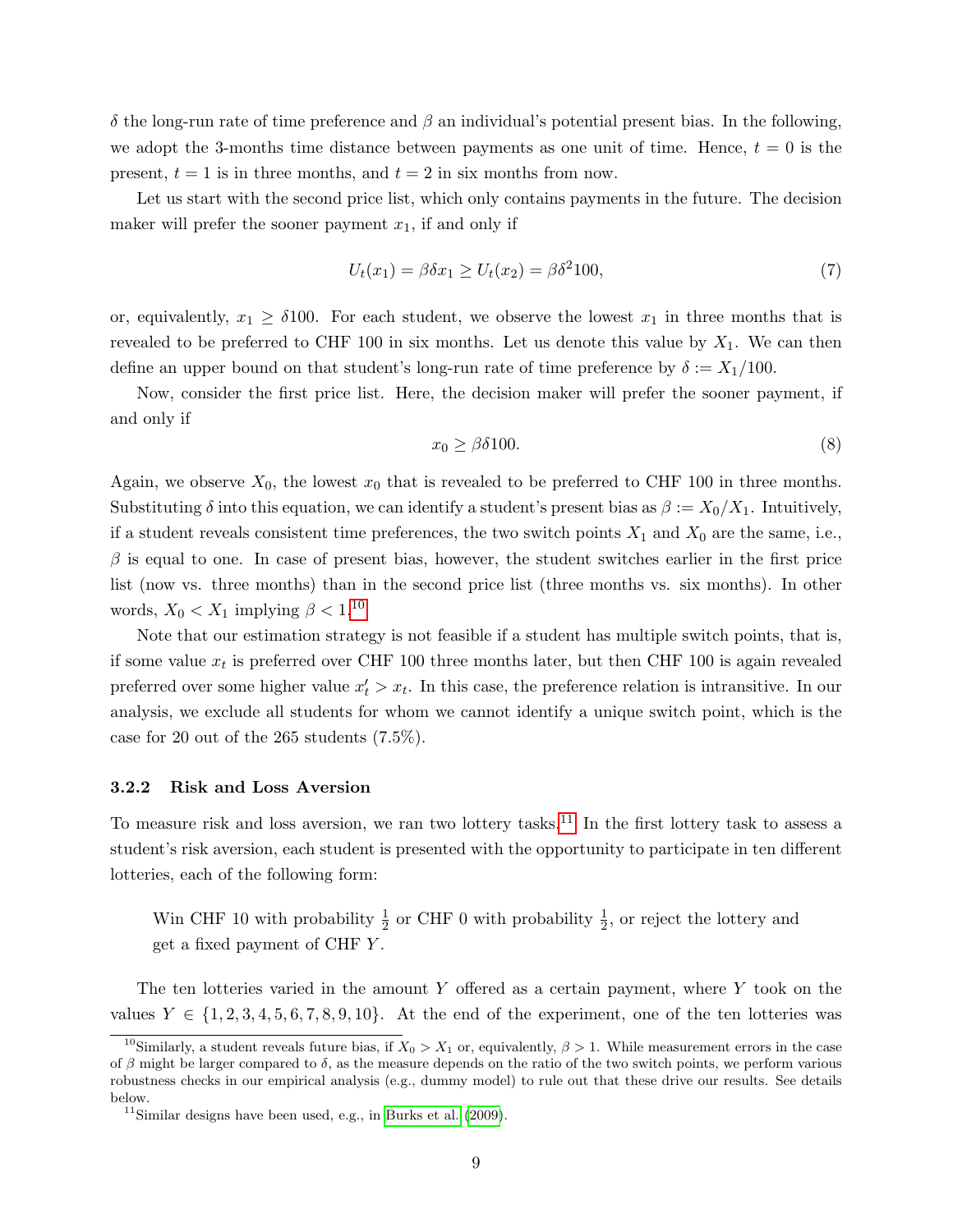randomly selected and paid. The higher a student's risk aversion, the lower should be the value of Y at which the student starts to reject the lottery and take the certain payment instead. Thus, the amount Y at which a student starts rejecting the lottery can be taken as a proxy for that student's degree of risk aversion. For example, a student who rejects all lotteries for a certain payment of  $Y > 3$  is classified as exhibiting higher risk aversion than a student who only rejects all lotteries for a certain payment of  $Y > 7$ . We use the largest amount Y at which a student still prefers the lottery and define an index of risk aversion by  $riskaversion = (10 - Y).^{12}$  $riskaversion = (10 - Y).^{12}$  $riskaversion = (10 - Y).^{12}$ 

In the second lottery task to assess students' loss aversion, each student is presented with the opportunity to participate in six different lotteries, each of the following form:

Win CHF 6 with probability  $\frac{1}{2}$  or lose CHF X with probability  $\frac{1}{2}$ . If the subject rejects the lottery s/he receives CHF 0.

The six lotteries varied in the amount  $X$  that could be lost, where  $X$  took on the values  $X \in \{2, 3, 4, 5, 6, 7\}$ . Again at the end of the experiment, one of the six lotteries was randomly selected and paid. The higher a student's loss aversion, the lower should be the value of  $X$  at which the student starts to reject the lottery. Thus, the amount  $X$  at which a student starts rejecting the lottery can be taken as a proxy for a student's loss aversion. For example, a student who rejects all lotteries with a potential loss of  $X > 3$  is classified as exhibiting higher loss aversion than a student who only rejects all lotteries with a potential loss of  $X > 5$ . We use the largest possible loss  $X$  at which a subject still prefers the lottery and define an index of loss aversion by  $lossaversion = (7 - X).$ <sup>[13](#page-10-1)</sup>

As before, we cannot precisely define the risk aversion and loss aversion index in case there are multiple switch points. We therefore exclude all students with multiple switch points from the analysis, which is the case for 15 out of our 265 students (5.7%).

In total, 231 students gave consistent answers in all four preference elicitation tasks (88%). Importantly, as shown below, these students do not differ significantly from students with inconsistent answers in any of our outcome variables.

#### <span id="page-10-2"></span>3.2.3 Socio-economic and Personality Characteristics

Prior to the choice experiments, we collected several socio-economic characteristics as well as personality measures. In particular, we elicited students' final grades in English, German and Math in high school, information about their parents' educational background, their age, gender, country of birth and their native language. To assess whether credit constraints might affect student's decision making in the inter-temporal choice tasks, we also included a question on how difficult it is for a

<span id="page-10-1"></span><span id="page-10-0"></span> $12$ Reversing the index is convenient so that larger values of *riskaversion* indeed indicate stronger risk aversion.

<sup>&</sup>lt;sup>13</sup>Again, reversing the index is convenient so that larger values of *lossaversion* indeed indicate stronger loss aversion. In principle, the rejection of actuarially fair gambles in this lottery choice task may also reflect a subject's risk aversion. However, since we simultaneously control for preferences over risk from a task that does not involve losses, we attribute individual differences that stem from this task to differences in individual loss aversion. Losses that actually occurred in the experiment were covered by earnings from the remaining choice experiments and the participation fee.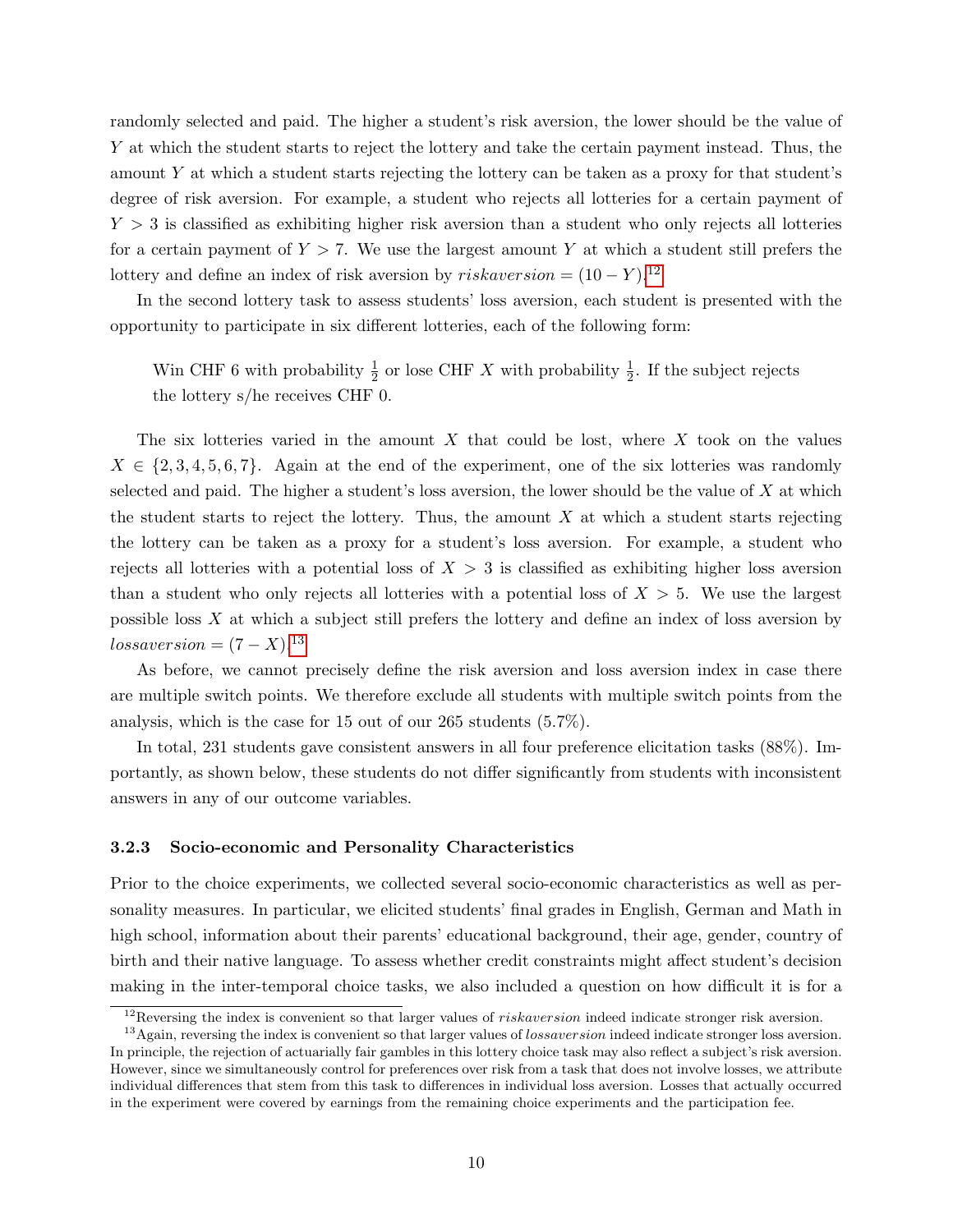student to spontaneously raise CHF 100, which was answered on a 5-point Likert scale, with larger numbers indicating less difficulty.

We also gathered personality measures through surveys. First, we implemented the GRIT questionnaire, measuring a student's perseverance and passion for long term goals [\(Duckworth et](#page-26-11) [al., 2007\)](#page-26-11), consisting of 17 items. Second, we implemented the German 15-item version of the BIG 5 questionnaire [\(Gerlitz and Schupp, 2005\)](#page-27-13). Once these surveys were finished, students participated in the cognitive reflection test (CRT) [\(Frederick, 2005\)](#page-27-14) in order to get another proxy for their IQ in addition to the high school grades.<sup>[14](#page-11-0)</sup>

In our regression analysis, we group our control variables as follows: The first set of controls includes students' training program (commercial, electrician, or polytechnician) and gender. The second group of controls includes all socioeconomic variables, i.e., age, an indicator whether they are native German speakers, high school grades and CRT score, parents' educational background and the indication on potential credit constraints. The third set of controls includes personality measures, i.e., GRIT and BIG 5 scores. Table [A.1](#page-29-0) in [Appendix A](#page-29-1) provides summary statistics of all control variables.

#### 3.2.4 Procedures

Students were asked to fill out all surveys and answer all questions independently, and to remain quiet while the experiments were conducted. In all classes, students first filled out the surveys and participated in the IQ tests. Then, the choice experiments were conducted. Once the choice experiments were finished, all students were paid in private in an adjacent room.

Each student received CHF 10 for participation in the study. In addition, students earned additional money from the choice experiments. For each of the two lottery tasks, one gamble was randomly selected and paid. If the student decided to take the respective gamble, the student himself flipped a coin which determined the outcome of the gamble. For the inter-temporal decision tasks, not all students were paid. Each subject received an individual ID number, and once all subjects had finished the choice experiments, in each class two ID numbers were randomly and publicly drawn for each of the two inter-temporal decision tasks for payment. For these four subjects, again one of the 20 inter-temporal decisions was selected at random, and they were paid the respective amount at the respective time according to their choice. In case payment was in the future (i.e., either three or six months later), the respective amount was sent by mail to the home address of the student. All future payments were explicitly guaranteed by an official letter from the University of Zurich that was shown to all students.[15](#page-11-1)

<span id="page-11-0"></span> $14$ Subjects also participated in a symbol-digit correspondence test, a sub-module in the non-verbal section of the Wechsler Adult Intelligence Scale (WAIS). However, due to missing observations on this test, we decided to drop this measure in our analysis in order to not loose observations. Including this IQ score and dropping the missing observations leaves our results unaltered, however. Results are available upon request.

<span id="page-11-1"></span> $15C$ lass size varied between 13 and 23 students. In total, 21.1 percent of students were paid out for one of the two inter-temporal decision tasks.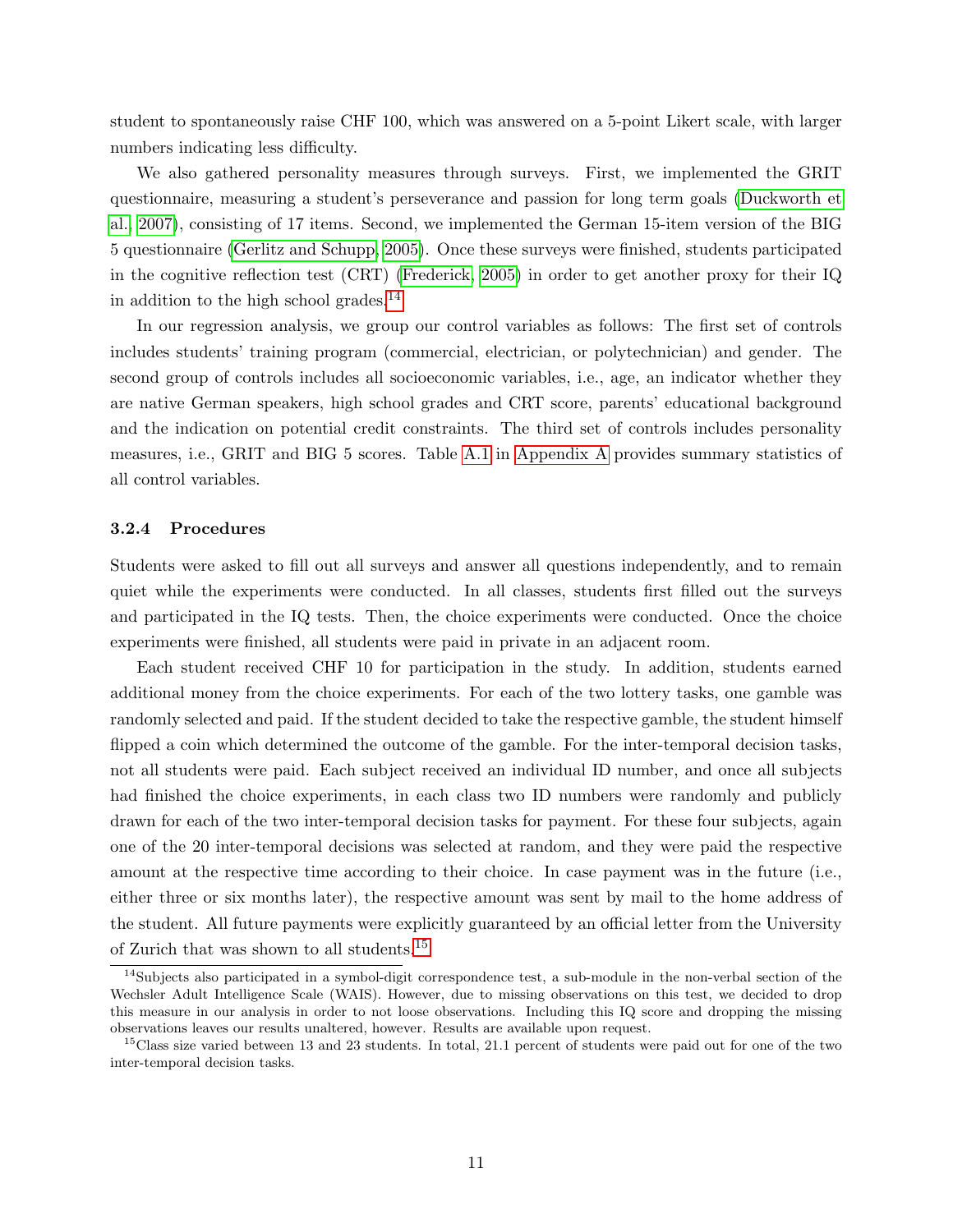#### 3.3 Dropout and Labor Market Transition

After the standard time to finish the vocational training program had elapsed, we collected administrative data on successful completion, dropout or delay in finishing the program. In addition, we administered a survey about one month before the end of the program to collect information on students' options and plans with respect to labor market transition or continued higher education.

#### 3.3.1 Dropouts

The official register data on dropouts was collected from the cantonal office, the *Mittelschul- und* Berufsbildungsamt in Zurich. In particular, we received information on whether or not a contract was terminated prior to completion of the program. In addition, we observe whether a student finished the program within the expected time (three years in case of the commercial program, and four yours in case of the two technical programs). This measure differs from the dropout measure in two regards. First, some students dropped out of the program at the very beginning and started a new program right away, so they did not suffer any economic consequences from their dropout. These are coded as "dropout", but also as "having finished in time" (4 out of 26 students in the final sample; cf. Table [1\)](#page-13-0). Second, some students did not drop out but had to prolong the program, for example because they failed important exams. These are coded as "no dropout", but also as "not having finished in time" (23 out of 201 students in the final sample; cf. Table [1\)](#page-13-0).

#### 3.3.2 Labor Market Transition

About one month before the end of the program (2012 for students in the commercial program, 2013 for students in the technical programs), we administered a survey to assess students' concrete options and short-run plans with regard to the job market or further education. We contacted students via their school class and in addition tried to reach those who were not present via mail.<sup>[16](#page-12-0)</sup> In the survey, we asked students whether they already have a definite job offer for the time after the program. If this were not the case, we wanted to know whether they are planning any fullor part-time education program instead. Importantly, enrollment deadlines for Swiss Universities and Universities of Applied Sciences are at the end of April, prior to our transition survey. Hence, continued education plans at such institutions had to be very concrete. Those who neither had a job offer nor planned to continue education could indicate further possibilities such as "making a break" or "planning a longer stay abroad". However, all these other options involve neither working nor further acquiring human capital in the short run. We pool these answers in the analysis.

## 4 Results

Before we turn to the regression analysis of dropout behavior and labor market transition decisions, we present descriptive statistics of our data.

<span id="page-12-0"></span><sup>&</sup>lt;sup>16</sup>As an incentive for participation, two iPad3 were raffled among students who filled out the survey.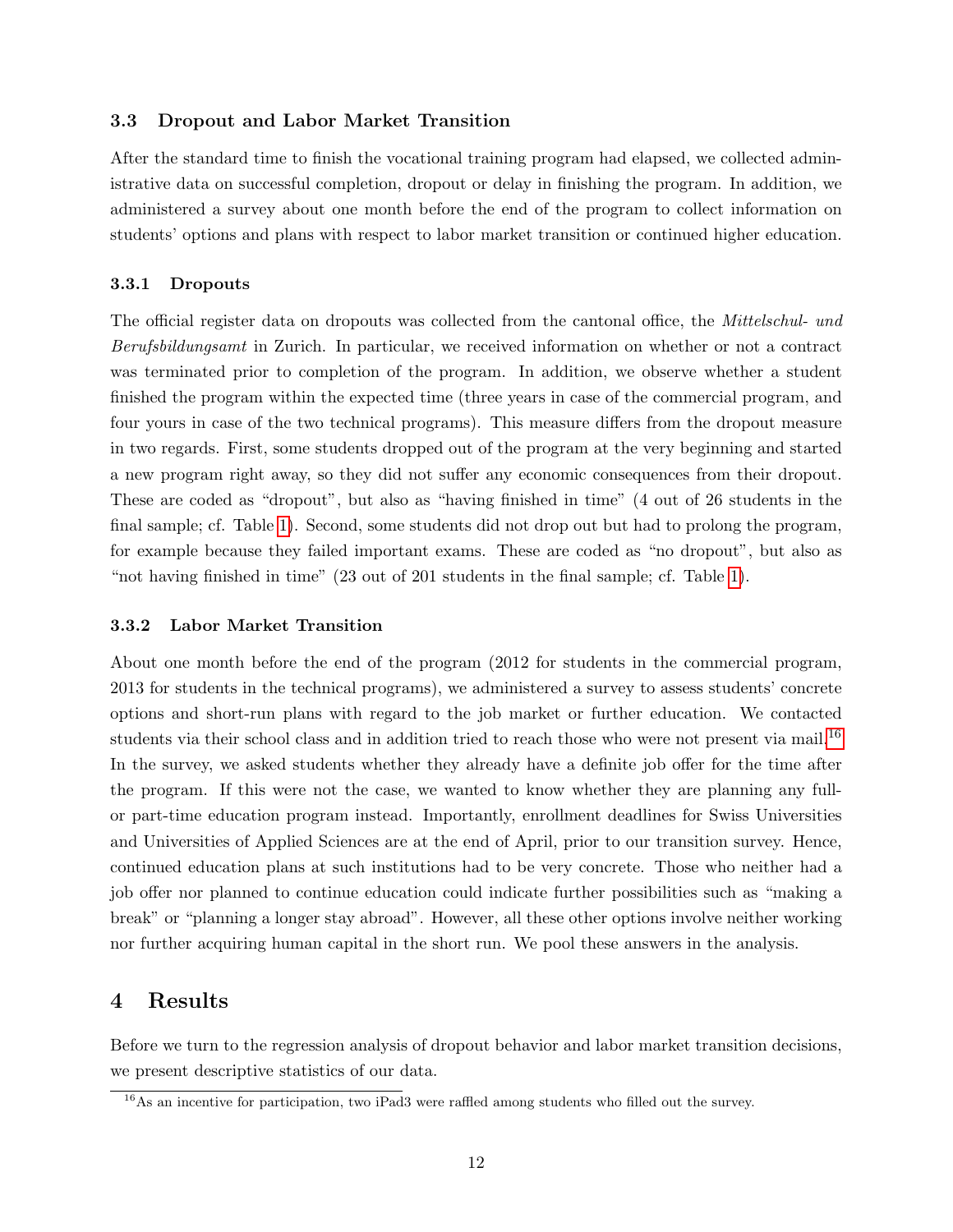#### 4.1 Descriptive Statistics

Out of our initial sample of 265 students, 4 students had to be dropped because we had no access to their register data. These students had moved out of the canton Zurich during the four years of their program and their data was transferred to another cantonal state office, which we have no access to. From the remaining 261 students, 30 terminated the program prior to completion and 54 students did not finish in time. As mentioned before, 34 out of the 261 students gave inconsistent answers in the preferences measures. We exclude these observations in our analysis, leaving us with a final sample of 227 students. Table [1](#page-13-0) shows the joint distribution of our two outcome variables on program completion for the final sample. 26 out of the 227 students terminated their contract prior to completion of the program, which amounts to 11.5% of the sample. Moreover, 45 students did not finish the program in time (19.8%). Importantly, students with consistent answers do not differ significantly from those with inconsistent answers in neither of the outcome measures (dropout: 11.5% vs. 11.8%,  $p = 0.96$ ; finished in time: 80.2% vs. 79.4%;  $p = 0.92$ ).

<span id="page-13-0"></span>Table 1: Joint Distribution of Dropout and Finished in Time

|         |    | Finished in Time |              |
|---------|----|------------------|--------------|
| Dropout |    |                  | No Yes Total |
| No      | 23 | -178             | 201          |
| Yes     | 22 | 4                | 26           |
| Total   | 45 | 182              | 227          |

Table [2](#page-14-0) shows the mean and standard deviation of our preference measures conditional on the two outcome measures. Distributions of all preference measures are included in [Appendix A.](#page-29-1) The table shows that students are, on average, risk neutral. The mean measure of risk aversion is roughly equal to 5, which implies that students on average switch from accepting the coin toss with a 50% chance of winning CHF 10 to accepting a certain payment precisely when the certain payment is CHF 5. However, the standard error is relatively large, implying considerable heterogeneity in risk aversion.

Second, mean loss aversion is in the range of 4.7 to 4.9, which implies that students on average switch to rejecting the coin toss in the loss gamble, in which they could win CHF 6 with 50% probability or lose CHF X with 50% probability, when the potential loss is between 4 and 5 CHF. Hence, while our subject pool on average appears to be risk neutral, we do find evidence for relatively mild loss aversion. Heterogeneity in loss aversion in our sample is also considerable.

Third, we do find considerable discounting in our sample. Recall that  $\delta$ , our measure for long-run patience, is directly inferred from the switch point in the multiple-price list in which both payments are in the future. A mean  $\delta$  of 0.74 to 0.79 implies that students are willing to accept an amount  $X_1$  in three months that is, on average, equal to 74 to 79 CHF, rather than waiting for CHF 100 in six months. Here, the difference between dropouts and non-dropouts as well as finished and not finished in time is larger, averaging 4 to 5 percentage points.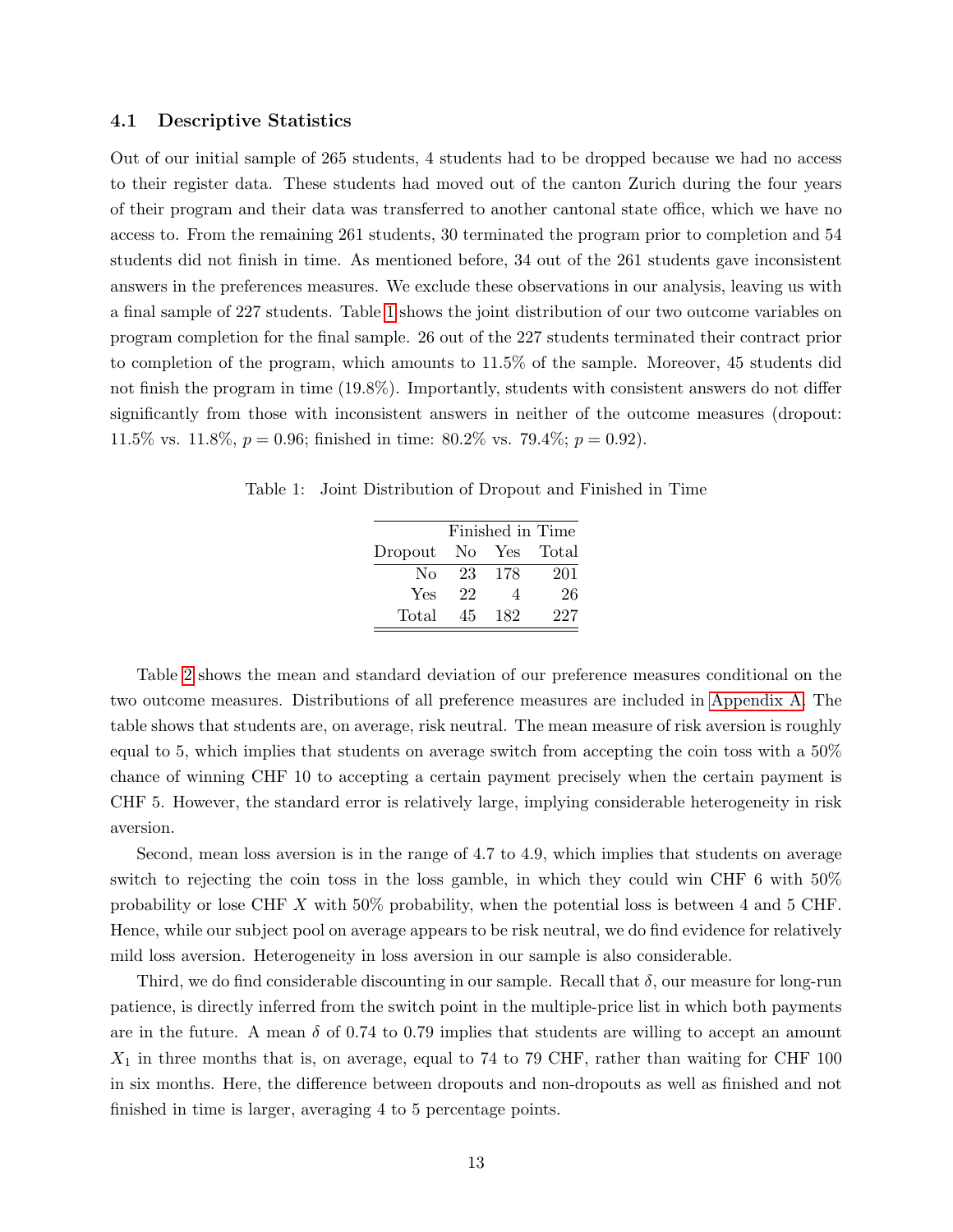|                              | All    |                | Dropout |                  |        | Finished in Time |                  |
|------------------------------|--------|----------------|---------|------------------|--------|------------------|------------------|
|                              |        | N <sub>0</sub> | Yes     | $\boldsymbol{p}$ | Yes    | No               | $\boldsymbol{p}$ |
| Long-run Patience $(\delta)$ | 0.78   | 0.79           | 0.74    | 0.06             | 0.79   | 0.75             | 0.16             |
|                              | (0.16) | (0.17)         | (0.15)  |                  | (0.16) | (0.17)           |                  |
| Present Bias $(\beta)$       | 0.95   | 0.95           | 0.96    | 0.28             | 0.95   | 0.95             | 0.56             |
|                              | (0.22) | (0.22)         | (0.22)  |                  | (0.23) | (0.20)           |                  |
| Risk Aversion                | 5.02   | 5.02           | 5.00    | 0.92             | 5.03   | 4.96             | 0.61             |
|                              | (1.69) | (1.62)         | (2.17)  |                  | (1.67) | (1.76)           |                  |
| Loss Aversion                | 4.93   | 4.95           | 4.77    | 0.39             | 4.95   | 4.84             | 0.68             |
|                              | (1.05) | (1.05)         | (1.07)  |                  | (1.03) | (1.17)           |                  |
| Number of Obs.               | 227    | 201            | 26      |                  | 182    | 45               |                  |

<span id="page-14-0"></span>Table 2: Average Preference Measures, by Dropout and Finished in Time

*Note:* Standard Errors in parentheses. Column  $p$  shows the  $p$ -value of a Wilcoxon rank-sum test comparing dropouts and non-dropouts and finished and not finished in time, respectively.

Finally, a potential present bias  $(\beta)$  is inferred from the ratio of switch points in the two multipleprice lists involving immediate payments and involving only delayed payments. The average  $\beta$  in our data is 0.95. Distributions in [Appendix A](#page-29-1) show that 40 percent of the sample reveal time consistency ( $\beta = 1$ ) and 44 percent present bias ( $\beta < 1$ ).

The right column of Table [2](#page-14-0) shows that, with the exception of long-run patience, none of the differences in economic preferences for the two outcome variables is statistically significant based on a non-parametric Wilcoxon rank-sum test. The difference in  $\delta$  is significant on the 10 percent level for dropouts ( $p = 0.06$ ) but fails to reach significance for finished in time ( $p = 0.16$ ). In order to get a better grip on the role of students' time preferences in completing their vocational training program, it is necessary to control for the different preference measures simultaneously, as well as for other socio-economic and personality characteristics. We do so in the subsequent regression analyses. We first focus on program completion (Section [4.2\)](#page-14-1) and then analyze labor market transition (Section [4.3\)](#page-18-0).

#### <span id="page-14-1"></span>4.2 Regression Analysis of Dropout and Finishing in Time

<span id="page-14-2"></span>**Result 1 (Dropout)** The stronger a student discounts the long-run future, the more likely he or she drops out of the vocational training program prior to its completion.

Evidence for Result [1](#page-14-2) is given in Table [3.](#page-15-0) All columns show marginal effects of logit regressions to explain whether a student terminated his or her program prior to successful completion. Standard errors are clustered at the class level, to account for potential correlation within classes. In columns (1)-(5), only the four preference measures are successively included as explanatory variables. It can be seen that a higher  $\delta$ , which implies less discounting of the long-run future, is associated with a significantly lower dropout probability. This result holds even if  $\delta$  is the sole regressor in column (1). Adding additional preference measures in columns (3)-(5) does not alter the point estimate and increases the significance of  $\delta$ . A one standard-deviation increase in our measure of  $\delta$ , which is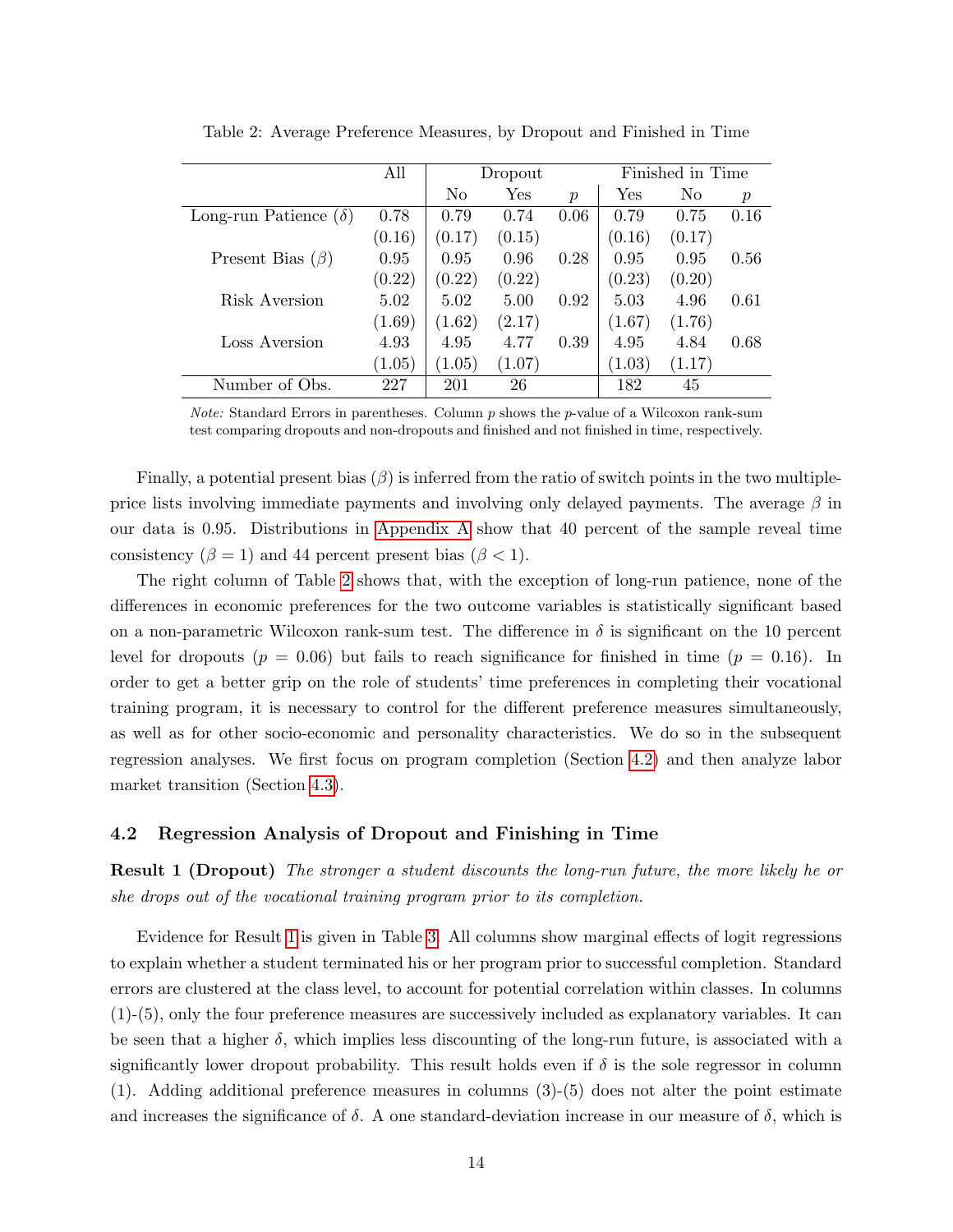|                          |                          | $\widehat{\Omega}$                          |                                                       |                                                                         |                                                                                                                                                                                                                                                                                                              |                                                                                                                                                                                                                                                                                                                                     |                                                                                                                                                                                                                                                                                                                                |                                                                                                                                                                                                                                                                                                  |
|--------------------------|--------------------------|---------------------------------------------|-------------------------------------------------------|-------------------------------------------------------------------------|--------------------------------------------------------------------------------------------------------------------------------------------------------------------------------------------------------------------------------------------------------------------------------------------------------------|-------------------------------------------------------------------------------------------------------------------------------------------------------------------------------------------------------------------------------------------------------------------------------------------------------------------------------------|--------------------------------------------------------------------------------------------------------------------------------------------------------------------------------------------------------------------------------------------------------------------------------------------------------------------------------|--------------------------------------------------------------------------------------------------------------------------------------------------------------------------------------------------------------------------------------------------------------------------------------------------|
| Patience $(\delta)$      |                          |                                             |                                                       |                                                                         |                                                                                                                                                                                                                                                                                                              |                                                                                                                                                                                                                                                                                                                                     |                                                                                                                                                                                                                                                                                                                                |                                                                                                                                                                                                                                                                                                  |
|                          | $(1)$<br>-0.17*<br>0.09) |                                             |                                                       |                                                                         |                                                                                                                                                                                                                                                                                                              |                                                                                                                                                                                                                                                                                                                                     |                                                                                                                                                                                                                                                                                                                                |                                                                                                                                                                                                                                                                                                  |
| Present Bias             |                          |                                             |                                                       |                                                                         |                                                                                                                                                                                                                                                                                                              |                                                                                                                                                                                                                                                                                                                                     |                                                                                                                                                                                                                                                                                                                                |                                                                                                                                                                                                                                                                                                  |
|                          |                          | $\begin{array}{c} 0.02 \\ 0.08 \end{array}$ | $(3)$<br>$-0.17**$<br>$(0.08)$<br>$-0.02$<br>$(0.07)$ | (4)<br>$-0.18**$<br>$-0.07$<br>$-0.02$<br>$-0.07$<br>$-0.00$<br>$-0.01$ | $\begin{array}{c c} (5)\\ -0.17^{**}\\ -0.08)\\ -0.07\\ -0.07\\ -0.07\\ -0.01\\ -0.02\\ -0.01\\ -0.02\\ -0.01\\ -0.02\\ 0.03\\ 227\\ -0.03\\ 237\\ -0.03\\ 24\\ -0.03\\ 25\\ -0.03\\ 26\\ -0.03\\ 27\\ -0.03\\ 28\\ -0.03\\ -0.03\\ -0.03\\ -0.03\\ -0.03\\ -0.03\\ -0.03\\ -0.03\\ -0.03\\ -0.03\\ -0.03\\$ | $\begin{array}{r l} \text{(6)}\\[-4pt] -0.12^{**}\\[-4pt] -0.06\\[-4pt] -0.06\\[-4pt] -0.07\\[-4pt] -0.07\\[-4pt] -0.02\\[-4pt] -0.02\\[-4pt] -0.02\\[-4pt] -0.04\\[-4pt] -0.04\\[-4pt] -0.04\\[-4pt] -0.04\\[-4pt] -0.04\\[-4pt] -0.04\\[-4pt] -0.04\\[-4pt] -0.04\\[-4pt] -0.04\\[-4pt] -0.04\\[-4pt] -0.04\\[-4pt] -0.04\\[-4pt$ | $\begin{array}{r l} \hline (7) \\[-4pt] -0.16^{**} \\[-4pt] -0.08) \\[-4pt] -0.03 & 0.03 \\[-4pt] -0.03 & 0.01 \\[-4pt] -0.01 & 0.02 \\[-4pt] -0.01 & 0.03 \\[-4pt] -0.01 & 0.03 \\[-4pt] -0.03 & 0.03 \\[-4pt] -0.03 & 0.03 \\[-4pt] -0.03 & 0.03 \\[-4pt] -0.03 & 0.03 \\[-4pt] -0.03 & 0.03 \\[-4pt] -0.03 & 0.03 \\[-4pt]$ | $(8)$<br>$9$ 3<br>$-3$ 5<br>$-3$ 6<br>$-3$ 6<br>$-3$ 6<br>$-3$ 6<br>$-3$ 6<br>$-3$ 7<br>$-3$<br>$-3$<br>$-3$<br>$-3$<br>$-3$<br>$-3$<br>$-3$<br>$-3$<br>$-3$<br>$-3$<br>$-3$<br>$-3$<br>$-3$<br>$-3$<br>$-3$<br>$-3$<br>$-3$<br>$-3$<br>$-3$<br>$-3$<br>$-3$<br>$-3$<br>$-3$<br>$-3$<br>$-3$<br> |
| Risk aversion            |                          |                                             |                                                       |                                                                         |                                                                                                                                                                                                                                                                                                              |                                                                                                                                                                                                                                                                                                                                     |                                                                                                                                                                                                                                                                                                                                |                                                                                                                                                                                                                                                                                                  |
|                          |                          |                                             |                                                       |                                                                         |                                                                                                                                                                                                                                                                                                              |                                                                                                                                                                                                                                                                                                                                     |                                                                                                                                                                                                                                                                                                                                |                                                                                                                                                                                                                                                                                                  |
| Loss aversion            |                          |                                             |                                                       |                                                                         |                                                                                                                                                                                                                                                                                                              |                                                                                                                                                                                                                                                                                                                                     |                                                                                                                                                                                                                                                                                                                                |                                                                                                                                                                                                                                                                                                  |
|                          |                          |                                             |                                                       |                                                                         |                                                                                                                                                                                                                                                                                                              |                                                                                                                                                                                                                                                                                                                                     |                                                                                                                                                                                                                                                                                                                                |                                                                                                                                                                                                                                                                                                  |
| gender<br>Field of study |                          |                                             |                                                       |                                                                         |                                                                                                                                                                                                                                                                                                              |                                                                                                                                                                                                                                                                                                                                     |                                                                                                                                                                                                                                                                                                                                |                                                                                                                                                                                                                                                                                                  |
| Socioeconomi             |                          |                                             |                                                       |                                                                         |                                                                                                                                                                                                                                                                                                              |                                                                                                                                                                                                                                                                                                                                     |                                                                                                                                                                                                                                                                                                                                |                                                                                                                                                                                                                                                                                                  |
| BIG 5, GRIT              | 2222                     |                                             | 2222                                                  | 2222                                                                    |                                                                                                                                                                                                                                                                                                              |                                                                                                                                                                                                                                                                                                                                     |                                                                                                                                                                                                                                                                                                                                |                                                                                                                                                                                                                                                                                                  |
| Pseudo $R^2$             |                          |                                             |                                                       |                                                                         |                                                                                                                                                                                                                                                                                                              |                                                                                                                                                                                                                                                                                                                                     |                                                                                                                                                                                                                                                                                                                                |                                                                                                                                                                                                                                                                                                  |
| Observations             |                          |                                             |                                                       |                                                                         |                                                                                                                                                                                                                                                                                                              |                                                                                                                                                                                                                                                                                                                                     |                                                                                                                                                                                                                                                                                                                                |                                                                                                                                                                                                                                                                                                  |

| ł<br>i<br>J<br>ſ              |
|-------------------------------|
| I                             |
| らく ひらく こうじょう<br>I<br>١        |
| $\frac{1}{2}$<br>١            |
| j                             |
| ļ<br>$\ddot{\zeta}$<br>۱<br>ا |
| I<br>i<br>ĺ<br>)<br>Í         |
| l<br>l                        |

<span id="page-15-0"></span>Logit Regressions on Dropout. Marginal Effects shown. Regressions only contain subjects with consistent answers in the choice experiments. Socio-economic<br>controls include: age, CRT score and high school grades, a dummy fo Logit Regressions on Dropout. Marginal Effects shown. Regressions only contain subjects with consistent answers in the choice experiments. Socio-economic A regression table including all coefficients is included in Table [B.1.](#page-32-0) Since some students did not report grades or did not completely fill out the survey, a few observations are dropped in columns (7) and (8). Std. Errors are clustered at the class level and are shown in parentheses. Significance levels: \*\*\* p<.01, \*\* controls include: age, CRT score and high school grades, a dummy for native German speakers, difficulty to raise CHF 100, and parental educational background.  $\rm p<05,~^{\ast}~\rm p<1.$ p<.05, \* p<.1.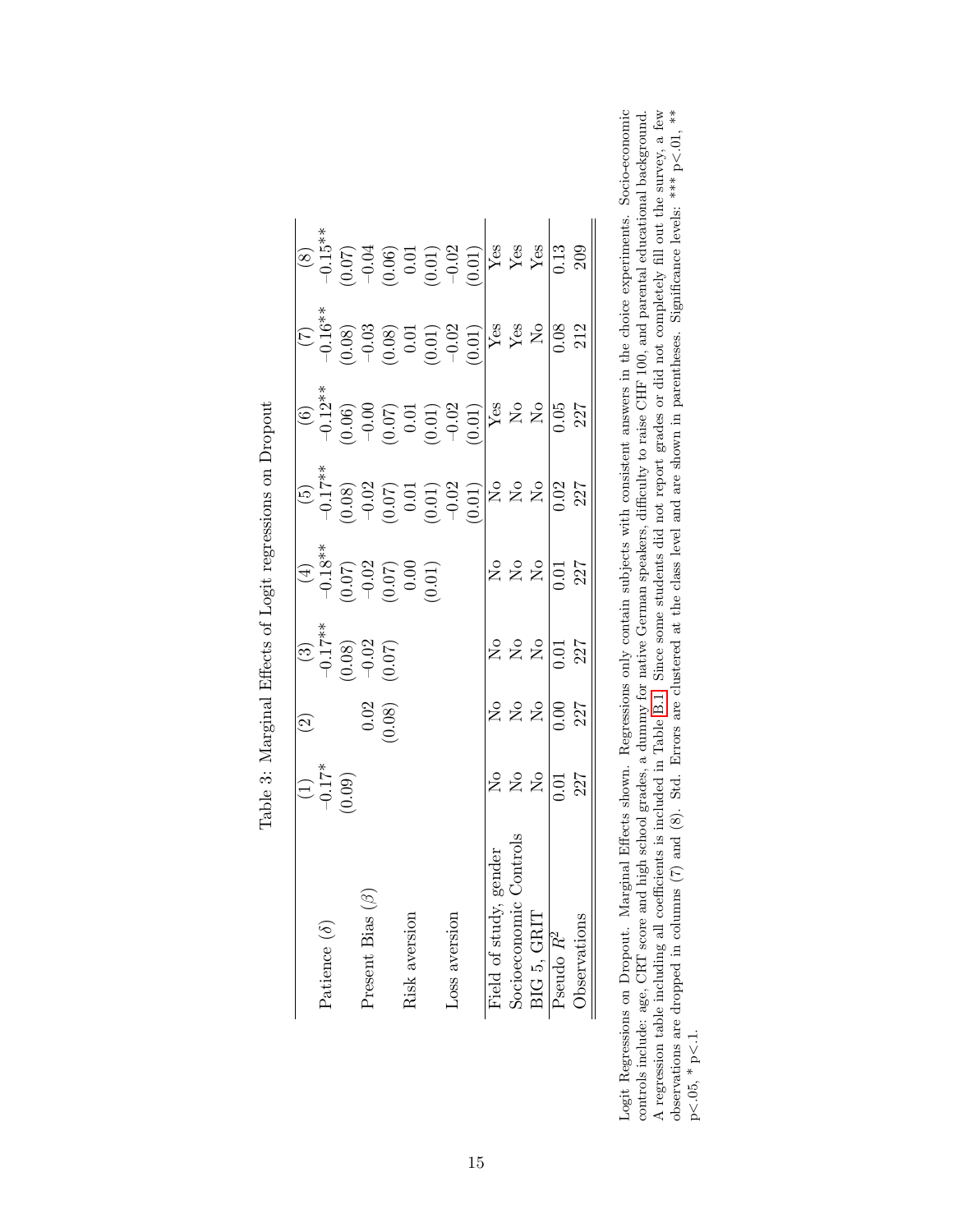equal to 0.15, is associated with a 2.55 percent lower probability of dropping out of the vocational training program.

A student's present bias may represent an additional source of discounting to future payments. Column (2) assesses the association between  $\beta$  and dropout without further controls. The coefficient on  $\beta$  is basically zero, and far from being statistically significant. This is also the case in columns (3)-(5), when we additionally control for our other preference measures. Risk and loss aversion are added in columns (4) and (5), respectively. None of them has any predictive power with regard to dropout. Finally, In columns (6)-(8), our additional controls, as explained in Section [3.2.3,](#page-10-2) are subsequently introduced into the regression to provide robustness checks for Result [1.](#page-14-2) The effect of  $\delta$  remains robust and significant in all these regressions.<sup>[17](#page-16-0)</sup>

Our second outcome measure, whether or not students finish their program within the standard time, corroborates the above empirical pattern as the next result shows.

<span id="page-16-1"></span>**Result 2 (Finish in Time)** The more a student discounts the long-run future, the less likely he or she is to finish the vocational training program in time.

Evidence for Result [2](#page-16-1) is provided in Table [4.](#page-17-0) Again, all columns show marginal effects of logit regressions to explain whether a student finished his or her program in time, and standard errors are clustered at the class level. As before, we subsequently add our four preference measures in columns (1)-(5) as regressors. It can be seen that a higher  $\delta$  is significantly associated with a higher probability of finishing in time.<sup>[18](#page-16-2)</sup> A one standard deviation increase in our measure of  $\delta$  is associated with a roughly 3.5 percent larger probability of finishing the training program in time. The coefficient on  $\beta$  is also positive, but much smaller and not statistically significant. When adding our additional sets of controls in columns (6)-(8), the coefficient estimates on  $\delta$  remain constant and significant. Our measures of risk and loss aversion have, again, no predictive power with regard to finishing in time. $19$ 

In [Appendix B](#page-31-0) and [Appendix C,](#page-35-0) we provide a number of robustness checks for the above results. First, one might be worried that our results are biased due to a small number of clusters, since we sampled only from 14 classes. In Table [B.2](#page-33-0) and [C.2,](#page-36-0) we provide results from linear probability models where we calculate  $p$ -values using the wild-t bootstrap procedure for linear regressions proposed by [Cameron et al.](#page-26-12) [\(2008\)](#page-26-12) to correct for the small number of clusters. As can be seen our results remain largely the same. Second, we consider firm characteristics. Unfortunately, we only possess self-reported data on firm characteristics collected in the second year of the program. Here, we were not able to get responses from all students, in particular from those who already dropped out. In the survey, we obtained data on whether students receive performance pay as

<span id="page-16-0"></span><sup>&</sup>lt;sup>17</sup>Table [B.1](#page-32-0) in [Appendix B](#page-31-0) presents the coefficients for all regressors added in columns  $(6)-(8)$ . Results show that polytechnicians are less likely to drop out, which can be explained by selection into this particular field of study attracting on average better qualified students than the commercial or electrician program. Personality measures are, somewhat surprisingly, non-predictive for dropouts, while a higher CRT score actually is.

<span id="page-16-2"></span><sup>&</sup>lt;sup>18</sup>The *p*-value on the marginal effect of  $\delta$  in regression (1) is  $p = 0.101$ . The *p*-value on the respective logit coefficient is  $p = 0.082$ 

<span id="page-16-3"></span> $^{19}$ All regression coefficients for columns (6)-(8) are reported in Table [C.1](#page-35-1) in [Appendix C.](#page-35-0)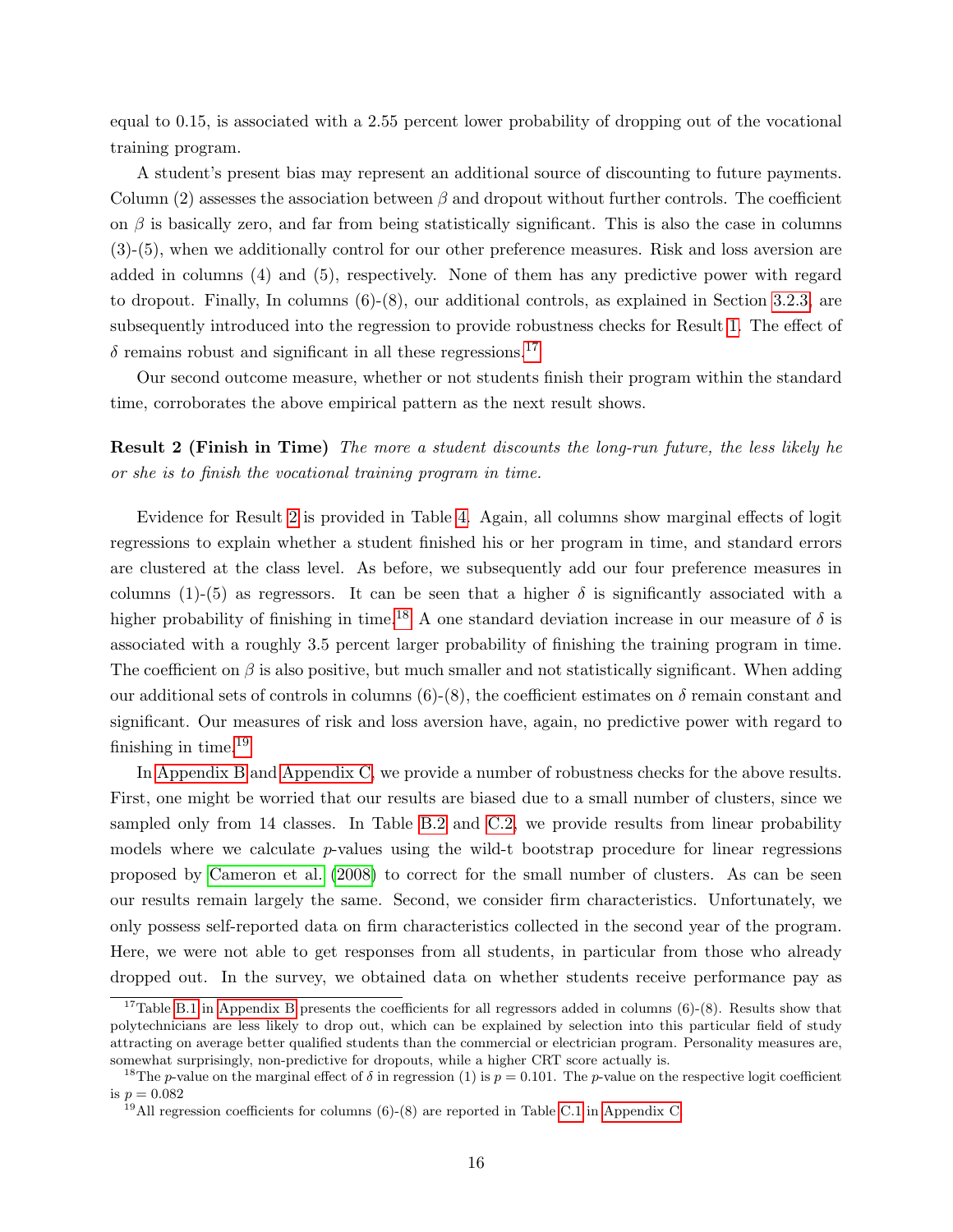|                                        |                                                    | $\widehat{\mathfrak{D}}$ |                                                                      |                                                                       |                  |                                                                                                                                                                                                                                                                                                    |                                                                                                                                                                                                                                                                                                                                                                                                      |                                                                                                                                                                                                                                                                                                                                           |
|----------------------------------------|----------------------------------------------------|--------------------------|----------------------------------------------------------------------|-----------------------------------------------------------------------|------------------|----------------------------------------------------------------------------------------------------------------------------------------------------------------------------------------------------------------------------------------------------------------------------------------------------|------------------------------------------------------------------------------------------------------------------------------------------------------------------------------------------------------------------------------------------------------------------------------------------------------------------------------------------------------------------------------------------------------|-------------------------------------------------------------------------------------------------------------------------------------------------------------------------------------------------------------------------------------------------------------------------------------------------------------------------------------------|
| $\text{long-Run}\$ Patience $(\delta)$ |                                                    |                          |                                                                      |                                                                       |                  |                                                                                                                                                                                                                                                                                                    |                                                                                                                                                                                                                                                                                                                                                                                                      |                                                                                                                                                                                                                                                                                                                                           |
|                                        | $\begin{array}{c} (1) \\ 0.22 \\ 0.13 \end{array}$ |                          |                                                                      |                                                                       |                  |                                                                                                                                                                                                                                                                                                    |                                                                                                                                                                                                                                                                                                                                                                                                      |                                                                                                                                                                                                                                                                                                                                           |
| resent Bias $(\beta)$                  |                                                    |                          |                                                                      |                                                                       |                  |                                                                                                                                                                                                                                                                                                    |                                                                                                                                                                                                                                                                                                                                                                                                      |                                                                                                                                                                                                                                                                                                                                           |
|                                        |                                                    | (0.10)                   | $\begin{pmatrix} 3 \\ 0.24 \\ 0.13 \\ 0.06 \\ 0.06 \\ \end{pmatrix}$ | (4)<br>$0.24**$<br>$0.12)$<br>$0.06$<br>$0.000$<br>$0.000$<br>$0.02)$ |                  |                                                                                                                                                                                                                                                                                                    |                                                                                                                                                                                                                                                                                                                                                                                                      |                                                                                                                                                                                                                                                                                                                                           |
| Risk aversion                          |                                                    |                          |                                                                      |                                                                       |                  |                                                                                                                                                                                                                                                                                                    |                                                                                                                                                                                                                                                                                                                                                                                                      |                                                                                                                                                                                                                                                                                                                                           |
|                                        |                                                    |                          |                                                                      |                                                                       |                  |                                                                                                                                                                                                                                                                                                    |                                                                                                                                                                                                                                                                                                                                                                                                      |                                                                                                                                                                                                                                                                                                                                           |
| LOSS aversion                          |                                                    |                          |                                                                      |                                                                       |                  |                                                                                                                                                                                                                                                                                                    |                                                                                                                                                                                                                                                                                                                                                                                                      |                                                                                                                                                                                                                                                                                                                                           |
|                                        |                                                    |                          |                                                                      |                                                                       |                  | $\begin{array}{c c} (6)\\ 0.19^{**}\\ 0.09)\\ 0.09)\\ 0.010\\ 0.02\\ (0.02)\\ (0.02)\\ (0.02)\\ (0.01)\\ (0.02)\\ (0.03)\\ (0.03)\\ (0.08)\\ (0.08)\\ (0.08)\\ (0.08)\\ (0.08)\\ (0.08)\\ (0.08)\\ (0.08)\\ (0.08)\\ (0.08)\\ (0.08)\\ (0.08)\\ (0.08)\\ (0.08)\\ (0.08)\\ (0.08)\\ (0.08)\\ (0.0$ | $\begin{array}{c} (7) \\ 0.20 \\ 0.11 \\ 0.08 \\ 0.00 \\ 0.01 \\ \end{array} \hspace{-0.8cm} \begin{array}{c} (7) \\ 0.20 \\ 0.03 \\ 0.03 \\ 0.03 \\ \end{array} \hspace{-0.8cm} \begin{array}{c} (7) \\ 0.20 \\ 0.03 \\ 0.03 \\ \end{array} \hspace{-0.8cm} \begin{array}{c} (7) \\ 0.20 \\ 0.03 \\ \end{array} \hspace{-0.8cm} \begin{array}{c} (7) \\ 0.03 \\ 0.03 \\ \end{array} \hspace{-0.8cm$ | $\begin{array}{c c}\n(8) & 0.22** \\ 0.22** \\ 0.11 & 0.000 \\ 0.000 & 0.02 \\ 0.02 & 0.02 \\ \hline\nY_{68} & 8 & 0.08 \\ 0.02 & 0.02 & 0.08 \\ \hline\nY_{68} & 8 & 0.08 \\ 0.03 & 0.02 & 0.08 \\ \hline\nY_{68} & 8 & 0.08 \\ \hline\nY_{68} & 8 & 0.08 \\ \hline\nY_{68} & 8 & 0.08 \\ \hline\nY_{68} & 8 & 0.08 \\ \hline\nY_{68} &$ |
| Field of study, gender                 |                                                    |                          |                                                                      |                                                                       |                  |                                                                                                                                                                                                                                                                                                    |                                                                                                                                                                                                                                                                                                                                                                                                      |                                                                                                                                                                                                                                                                                                                                           |
| Control<br>Socioeconomic               |                                                    |                          |                                                                      |                                                                       |                  |                                                                                                                                                                                                                                                                                                    |                                                                                                                                                                                                                                                                                                                                                                                                      |                                                                                                                                                                                                                                                                                                                                           |
| BIG 5, GRIT                            | 2222                                               |                          | $222$<br>$25$<br>$-227$                                              | 2222                                                                  |                  |                                                                                                                                                                                                                                                                                                    |                                                                                                                                                                                                                                                                                                                                                                                                      |                                                                                                                                                                                                                                                                                                                                           |
| Pseudo R <sup>2</sup>                  |                                                    |                          |                                                                      |                                                                       | $\frac{1}{0.01}$ |                                                                                                                                                                                                                                                                                                    |                                                                                                                                                                                                                                                                                                                                                                                                      |                                                                                                                                                                                                                                                                                                                                           |
|                                        |                                                    |                          |                                                                      |                                                                       |                  |                                                                                                                                                                                                                                                                                                    |                                                                                                                                                                                                                                                                                                                                                                                                      |                                                                                                                                                                                                                                                                                                                                           |
|                                        |                                                    |                          |                                                                      |                                                                       |                  |                                                                                                                                                                                                                                                                                                    |                                                                                                                                                                                                                                                                                                                                                                                                      |                                                                                                                                                                                                                                                                                                                                           |

Table 4: Marginal effects of Logit regressions on Finished in Time Table 4: Marginal effects of Logit regressions on Finished in Time

<span id="page-17-0"></span>economic controls include: age, CRT score and high school grades, a dummy for native German speakers, difficulty to raise CHF 100, and parental educational background. A regression table including all coefficients is incl Logit Regressions on Finished in Time. Marginal Effects shown. Regressions only contain subjects with consistent answers in the choice experiments. Socio-Logit Regressions on Finished in Time. Marginal Effects shown. Regressions only contain subjects with consistent answers in the choice experiments. Socioeconomic controls include: age, CRT score and high school grades, a dummy for native German speakers, difficulty to raise CHF 100, and parental educational background. A regression table including all coefficients is included in Table [C.1.](#page-35-1) Since some students did not report grades or did not completely fill out the survey, a few observations are dropped in columns (7) and (8). Std. Errors clustered at the class level are shown in parentheses. Significance levels: \*\*\* p<.01, \*\* p<.05, \* p<.1. \*\*  $p<.05$ , \*  $p<.1$ .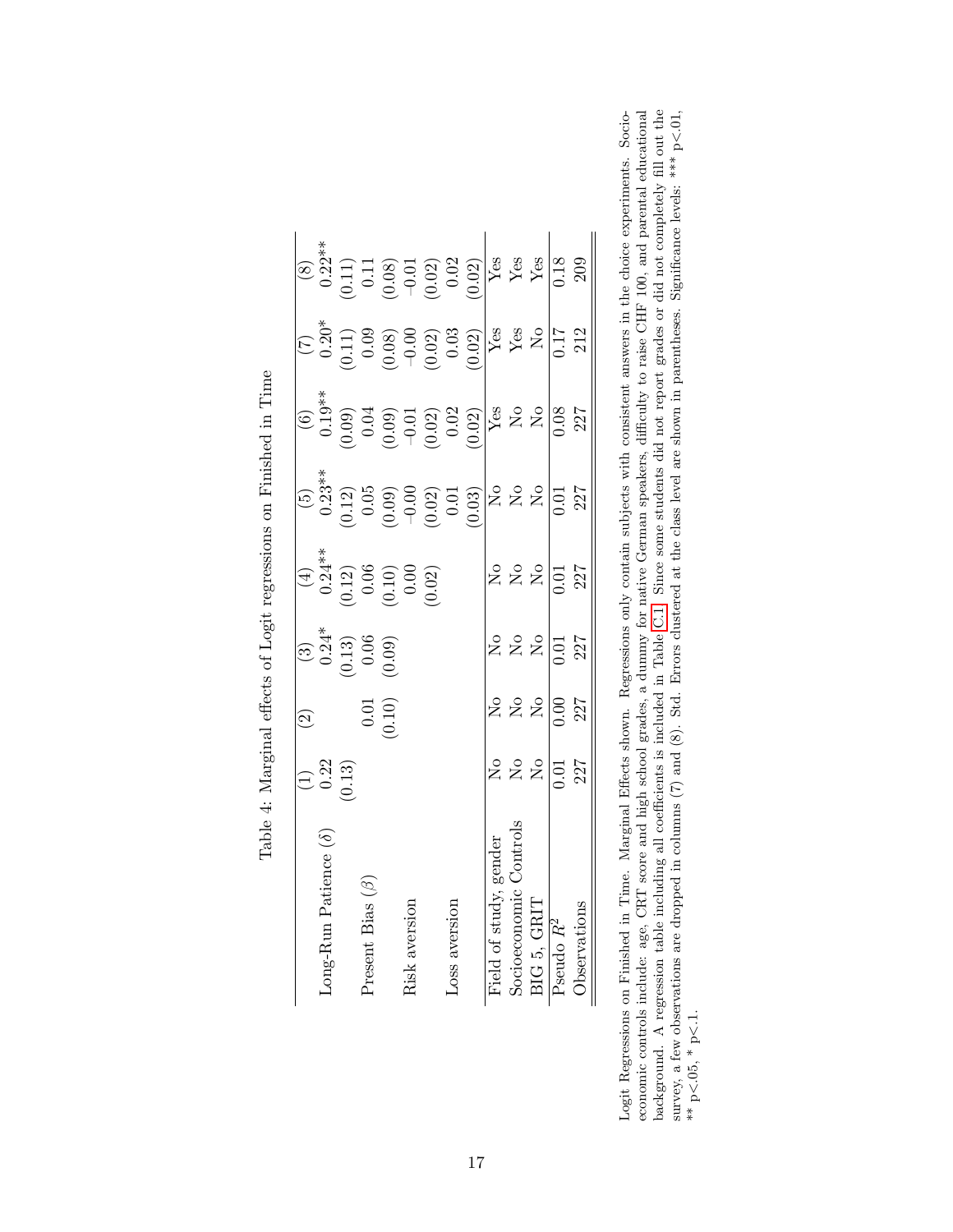well as on the size of the company. Table [B.3](#page-34-0) and [C.3](#page-37-0) report regression results using our initial regression specification (5) from Table [3](#page-15-0) and [4,](#page-17-0) respectively, that contains all preference measures and add, one by one, indicators for performance pay as well as firm size. It can be seen that the effect of long-run patience on dropout remains constant and significant at the ten percent level. Specification (3) in Table [B.3](#page-34-0) and [C.3](#page-37-0) shows results using class fixed effects and robust standard errors. Again, the coefficient estimates remain roughly unchanged. Standard errors do get slightly bigger though, implying that the effect loses its significance in this specification. Next, we control for a student's potential present bias by modeling  $\beta$  as a dummy variable that equals one if  $\beta$  < 1 and zero otherwise (see model (4) in Table [B.3](#page-34-0) and model (5) in Table [C.3\)](#page-37-0). Alternatively, we exclude all students who are present biased and re-run the regression only with students with  $\beta \geq 1$ (see model (5) in Table [B.3](#page-34-0) and model (6) in Table [C.3\)](#page-37-0). Neither of this affects our results with regard to long-run patience. Finally, as explained in Section [4.2,](#page-14-1) finished in time and dropout are outcome variables that vary in important dimensions, but nonetheless most dropouts are also coded as not finishing in time (cf. Table [1\)](#page-13-0). Column (4) in Table [C.3](#page-37-0) therefore reports results on finished in time when all dropouts are excluded. It can be seen that the coefficient on  $\delta$  remains positive, but becomes smaller in size and as a result looses significance.

In summary, we find that an individual's long-run time preference is predictive of human capital acquisition such as completing or dropping out of an important post-secondary education program. A stronger discounting leads to an underestimation of the future benefits of acquiring human capital thereby increasing the likelihood of quitting education. In contrast, our results show that present bias and time inconsistency are only insignificant factors in explaining dropout behavior.

#### <span id="page-18-0"></span>4.3 Labor Market Transition

Besides our register data on dropout and finishing in time, we collected survey data on students' labor market transition plans prior to the completion of their vocational training program. For this survey, we were able to collect replies from 196 students, of whom 181 were expected to finish, which corresponds to an  $81\%$  response rate.

|                                     | Number Percent |     |
|-------------------------------------|----------------|-----|
| Definite Job Offer                  | 92             | 51  |
| Planning continued education        | 47             | 26  |
| No Job Offer and no education plans | 42             | 23  |
| Number of Observations              | 181            | 100 |

<span id="page-18-1"></span>Table 5: Job Market Outcomes and Plans

Table [5](#page-18-1) shows the distribution of answers to our survey. Table [6](#page-19-0) provides information on our preference measures conditional on survey answers, excluding the 24 (out of the 181) students who gave inconsistent answers in our preference measures. As the first column in Table [6](#page-19-0) shows, students in the reduced sample are similar to the overall sample in all four preference measures (cf. Table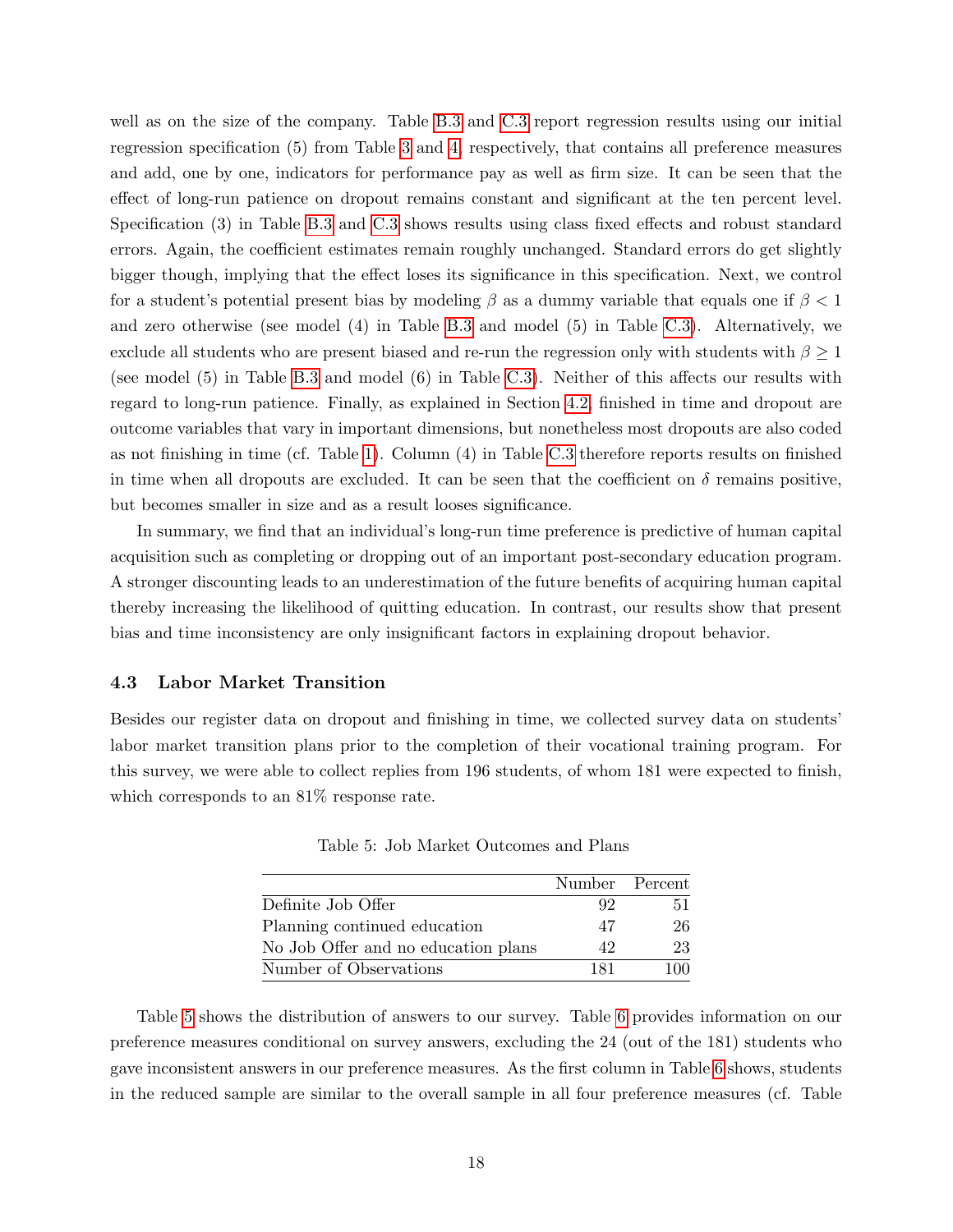[2\)](#page-14-0).[20](#page-19-1) Further, similar to before students with inconsistent answers do not differ significantly from those with consistent answers in labor market transition outcomes (no plan: 22.2% vs. 22.5%; job offer: 48.2% vs. 52.1%; education: 29.6% vs. 25.4%; Fisher's Exact test:  $p = 0.89$ ).

|                        | All    | No Plan | Job    | Education |
|------------------------|--------|---------|--------|-----------|
| Patience $(\delta)$    | 0.78   | 0.80    | 0.79   | 0.76      |
|                        | (0.17) | (0.16)  | (0.17) | (0.17)    |
| Present Bias $(\beta)$ | 0.96   | 0.90    | 0.97   | 0.99      |
|                        | (0.23) | (0.14)  | (0.26) | (0.24)    |
| Risk Aversion          | 5.09   | 5.55    | 5.06   | 4.73      |
|                        | (1.69) | (1.66)  | (1.71) | (1.63)    |
| Loss Aversion          | 4.94   | 4.94    | 5.09   | 4.66      |
|                        | (1.06) | (0.83)  | (0.98) | (1.32)    |
| Number of Observations | 157    | 36      | 80     |           |

<span id="page-19-0"></span>Table 6: Average Preference Measures, by Labor Market Transition

Note: Standard Errors in parentheses.

Different theories on job search make predictions as to how preferences should affect the probability to look for jobs and correspondingly to secure a job offer. First, [DellaVigna and Paserman](#page-26-2) [\(2005\)](#page-26-2) predict that present-biased individuals should be less likely to have definite job offers. Present bias unambiguously leads individuals to postpone the costly activity of looking for jobs. Long-run discounting, on the other hand, has an ambiguous (or even positive) effect on the probability of having a job offer, since it primarily affects the reservation wage. Second, [DellaVigna et al.](#page-26-4) [\(2017\)](#page-26-4) propose a model of job search with reference-dependent preferences. This model predicts that loss averse individuals search harder when they face potential losses. In our setting, students face the potential of unemployment if they do not secure a job. Hence, if students have reference-dependent preferences, one would expect that more loss averse students invest more effort in job search and consequently are more likely to have a definite job offer.

Our preference measures, taken 3-4 years prior to the survey on labor market transition, provide an opportunity to test these predictions.<sup>[21](#page-19-2)</sup> One complication of our data is that some student's have not finished accumulating human capital and are planning to continue their education, for example at a university. These students naturally do not have a job or a job offer, and are not searching for one. However, this is for obvious reasons that are not captured by the theories of job search mentioned before. To deal with this issue, we perform various types of analyses. First,

<span id="page-19-1"></span> $^{20}$ In Table [A.2](#page-31-1) in Appendix A, we directly compare the average preference measures of those students who responded to the labor market transition survey with those students who did not. As can be seen, while those who did respond on average have slightly higher patience and slightly less present bias, none of the observed differences are significant. Given the high response rate and the similarity of those who responded and those who did not, it appears that there is no significant selection into the labor market transition survey based on preference characteristics.

<span id="page-19-2"></span><sup>&</sup>lt;sup>21</sup>Unfortunately, we do not have register data on whether or not students ultimately had jobs, and what kind of jobs, and we do not have register data on the continued education programs the students enrolled in, if they did so. Nonetheless, we believe that this cross-section close to the termination of the programs is informative with respect to the predictions of job search theories.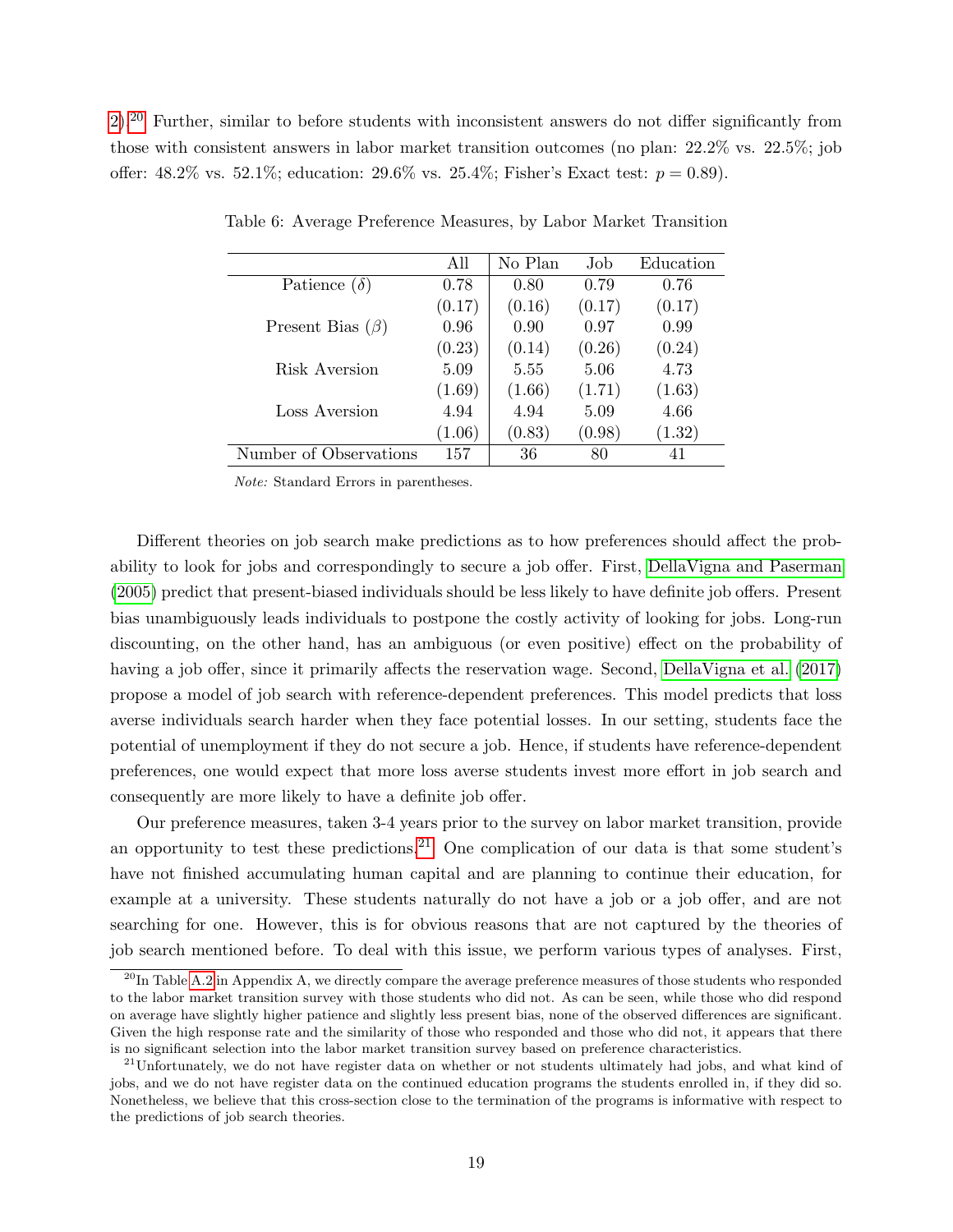we construct a dummy variable for having a "continuation plan", which equals 1 in case a student has either a job offer *or* plans to acquire additional education. Second, we conduct a multinomial logit regression that allows for multiple categorical outcomes. Finally, we look at students' explicit search activities as reported in the survey.

<span id="page-20-0"></span>Result 3 (Labor Market Transition – Present Bias) Present biased students are less likely to have a job offer or plans to continue education one month prior to finishing their vocational training program.

Evidence for Result [3](#page-20-0) is presented in Table [7](#page-20-1) and Table [8.](#page-22-0) Table [7](#page-20-1) shows logit regressions on the dummy variable "continuation plan" introduced above. As can be seen, present bias  $\beta$  has a highly significant effect. A one standard deviation increase in  $\beta$  increases the probability of having a continuation plan by 6.2 to 8.7 percentage points. As columns (2)-(4) show, the effect of present bias is robust to the inclusion of our various sets of controls.<sup>[22](#page-20-2)</sup>

|                        | (1)            | $\left( 2\right)$ | $\left( 3\right)$ | (4)        |
|------------------------|----------------|-------------------|-------------------|------------|
| Patience $(\delta)$    | $-0.027$       | $-0.003$          | $-0.103$          | $-0.072$   |
|                        | (0.168)        | (0.186)           | (0.248)           | (0.248)    |
| Present Bias $(\beta)$ | $0.297***$     | $0.283***$        | $0.363***$        | $0.397***$ |
|                        | (0.091)        | (0.091)           | (0.087)           | (0.121)    |
| Risk aversion          | $-0.044*$      | $-0.048*$         | $-0.048*$         | $-0.039$   |
|                        | (0.024)        | (0.026)           | (0.029)           | (0.029)    |
| Loss aversion          | 0.032          | 0.032             | $0.048*$          | 0.040      |
|                        | (0.027)        | (0.033)           | (0.029)           | (0.034)    |
| Field of study, gender | No             | Yes               | Yes               | Yes        |
| Socioeconomic Controls | N <sub>0</sub> | N <sub>0</sub>    | Yes               | Yes        |
| BIG 5, GRIT            | N <sub>0</sub> | N <sub>0</sub>    | N <sub>0</sub>    | Yes        |
| Pseudo $R^2$           | 0.046          | 0.057             | 0.165             | 0.211      |
| Observations           | 157            | 157               | 146               | 145        |

<span id="page-20-1"></span>Table 7: Logit Regressions on having a Continuation Plan

Logit Regressions on students' continuation plans. The outcome variable is a dummy that takes value 1 in case a student has a job offer or indicated that he/she plans to attend a continued education program. Marginal Effects are shown. Regressions only contain subjects with consistent answers in the choice experiments. Socio-economic controls include: age, CRT score and high school grades, a dummy for native German speakers, difficulty to raise CHF 100, and parental educational background. A regression table including all coefficients is included in Table [D.2](#page-40-0) in [Appendix](#page-38-0) [D.](#page-38-0) Since some students did not report grades or did not completely fill out the survey, a few observations are dropped in columns (3) and (4). Std. Errors clustered at the class level shown in parentheses. Significance levels: \*\*\* p<.01, \*\* p<.05, \* p<.1.

Next, Table [8](#page-22-0) provides results from multinomial logit regressions with the outcomes (i) having a definite job offer, (ii) planning continued education or (iii) having neither. The baseline outcome in all regressions is having neither a job offer nor plans for continued education. Specification (1) only includes the four preference measures and standard errors are clustered at the class level.

<span id="page-20-2"></span> $22$ See Table [D.2](#page-40-0) for coefficients of all control variables.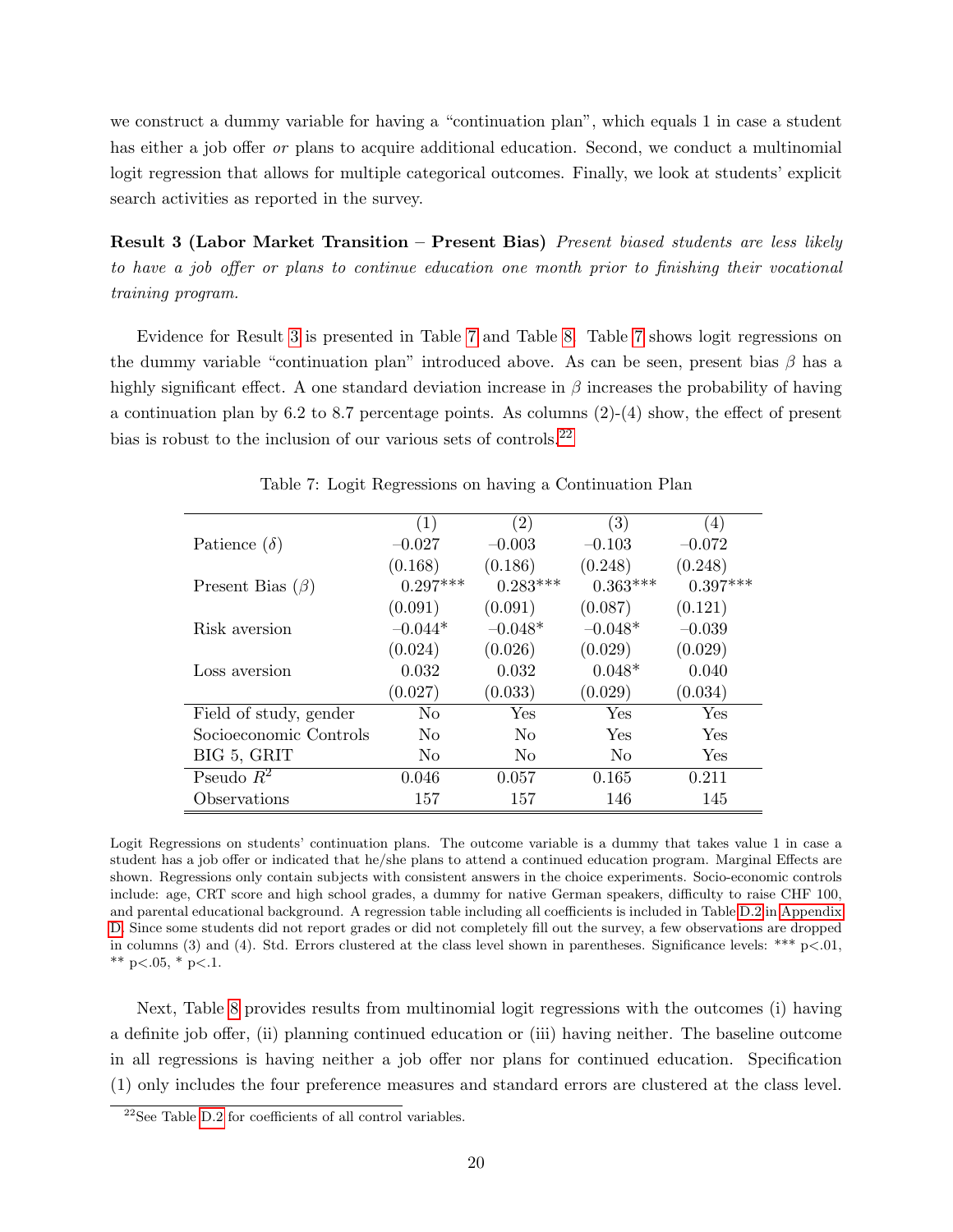Columns (2)-(4) again subsequently add our various sets of controls. As can be seen, in all regression models lower present bias (higher  $\beta$ ) significantly increases the probability of both, having a job or planning continued education, relative to the baseline of having neither of them. The marginal effect of present bias on having a job offer is sizeable. A one standard deviation increase in  $\beta$  (i.e. a reduction in present bias) makes it between 13-18 percentage points more likely for a student to have a definite job offer rather than having no continuation plan. Discounting, on the other hand, has no significant effect in either direction in our data.

Since some of the students with a definite job offer may have received the offer from the company they did the vocational training program with, it may be unclear to what extent these students actually exerted any job search effort themselves. In Table [9](#page-23-0) we therefore provide results from a subsample analysis of students' self-reported search activity excluding all students who have a definite job offer and report that they have not actively searched themselves. The outcome variable in this logit regression is not whether a student has a job offer, but whether a student has searched actively or not. The sample is further reduced because we exclude those students who plan to continue their education, which similarly eliminates the need to search for a job. Our sample is therefore reduced to those students who actually have incentives to engage in job search. As can be seen in Table [9,](#page-23-0) the results confirm our findings from above: students with a higher  $\beta$  are significantly more likely to have searched actively, the result being robust to the inclusion of controls (columns (1)-(4)). A one standard deviation increase in  $\beta$  (a decrease in present bias) makes is around 10 percentage points more likely that a student has already actively searched for a job, one month prior to the termination of the vocational training program.

Finally, turning to the second hypothesis relating to loss aversion and reference-dependent preferences, we find the following:

## Result 4 (Labor Market Transition – Loss Aversion) Loss averse students have a higher likelihood of having secured a job offer.

First, looking again at Table [7,](#page-20-1) we see that loss aversion is indeed positively associated with having a continuation plan but the association fails to reach statistical significance in three of the specifications. This is not surprising as the outcome variable continuation plan includes both having a job and planning to continue education. Continuing education, however, exposes the student to additional risk — future employment remains unclear — and may also come at an immediate loss as remuneration is usually considerably lower during education programs compared to employment. Contrary to having a job, it should therefore not be positively associated with loss aversion. Our multinomial regressions in Table [8](#page-22-0) confirm this. There, loss aversion predicts a higher probability of having a definite job offer, the effect being significant once we control for socioeconomic characteristics (columns (3) and (4)). If we control also for average school grades in the final year (Table [D.1\)](#page-39-0), the effect even increases and becomes significant in all specifications.<sup>[23](#page-21-0)</sup> The

<span id="page-21-0"></span><sup>&</sup>lt;sup>23</sup>Since students had not completed the program, their final grades were not yet definite, but we obtained their current grade point average, which was also the best available information for potential employers at that time.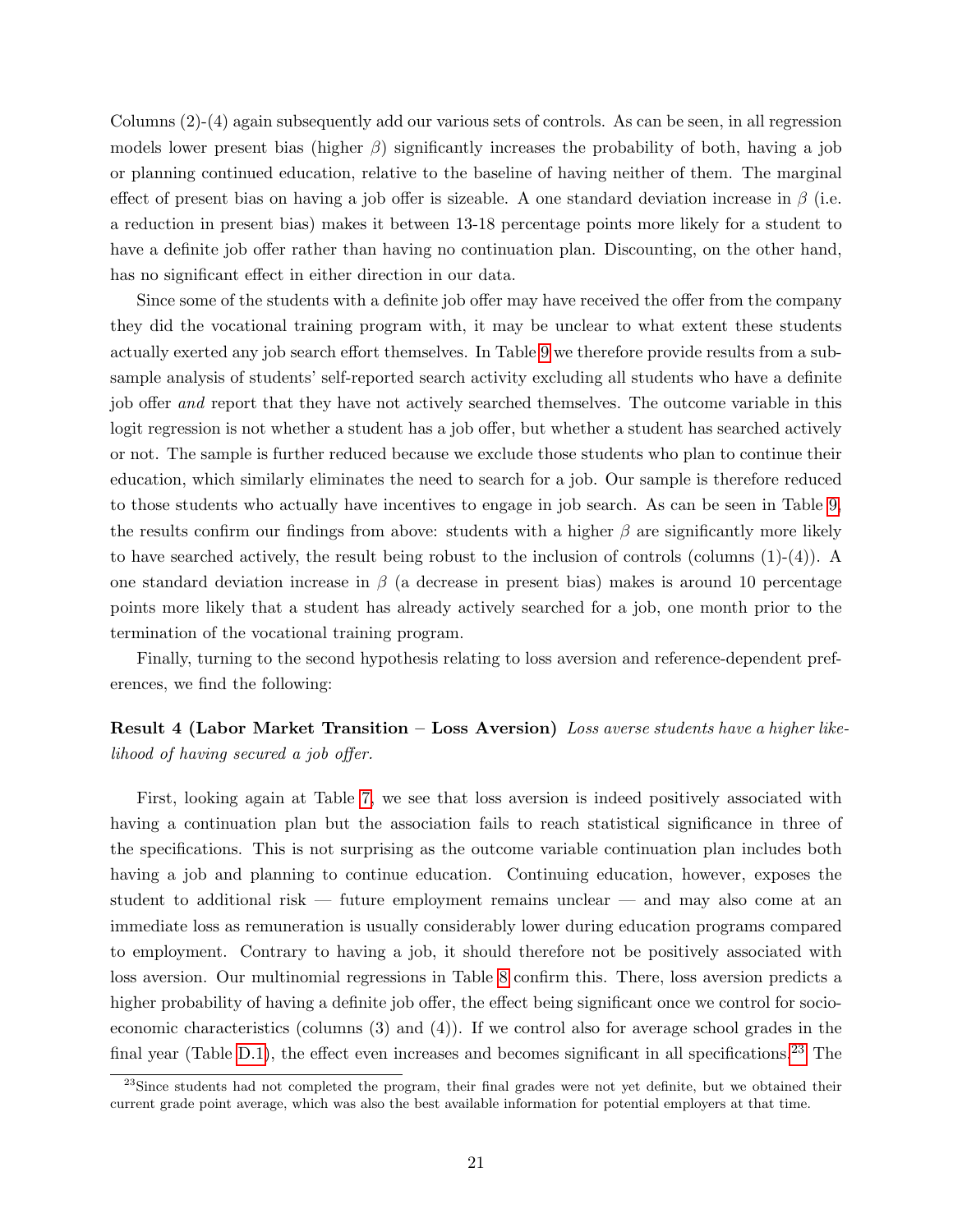|                        |                           |                                                                                                        | $\widetilde{\mathcal{S}}$                                                |                                                                                                           |                                          | $\widehat{\mathbb{C}}$                                                                                     |                                                                                     |                       |
|------------------------|---------------------------|--------------------------------------------------------------------------------------------------------|--------------------------------------------------------------------------|-----------------------------------------------------------------------------------------------------------|------------------------------------------|------------------------------------------------------------------------------------------------------------|-------------------------------------------------------------------------------------|-----------------------|
|                        | ā                         | Educ                                                                                                   |                                                                          |                                                                                                           | Job                                      | Educ                                                                                                       | $_{\rm{Job}}$                                                                       | Educ                  |
| Patience $(\delta)$    | 0.128                     | $-0.660$                                                                                               | $3$ ob<br>0.210                                                          | Educ<br>0.379                                                                                             | $-0.565$                                 | $-1.015$                                                                                                   | $-0.224$                                                                            | $-1.163$              |
|                        | (1.226)                   |                                                                                                        |                                                                          |                                                                                                           |                                          |                                                                                                            |                                                                                     |                       |
| Present Bias $(\beta)$ | ***<br>1.805              | $1.076$<br>$1.770**$                                                                                   |                                                                          |                                                                                                           | $(2.021)$<br>2.684***                    | $(1.897)$<br>2.955***                                                                                      |                                                                                     | $(1.951)$<br>3.505**  |
|                        | (0.547)                   | $\begin{array}{c} (0.846) \\ -0.038 \\ (0.252) \\ -0.276** \\ (0.137) \\ (0.137) \\ 0.584 \end{array}$ | $(1.348)$<br>$1.740***$<br>$(0.530)$<br>$0.312$<br>$(0.234)$<br>$-0.269$ | $\begin{array}{l} (1.216)\\ 1.741**\\ (0.846)\\ 0.004\\ (0.305)\\ -0.331**\\ (0.144)\\ 0.323 \end{array}$ | $(0.768)$<br>0.494**<br>0.220)<br>-0.331 | $\begin{array}{c} (0.868) \\ 0.148 \\ (0.317) \\ -0.415^{**} \\ -0.4184) \\ (0.184) \\ -3.262 \end{array}$ | $\begin{array}{c} 2.209)\\ 3.191**\\ 1.284)\\ 0.450*\\ 0.261)\\ -0.279 \end{array}$ | (1.393)               |
| Loss aversion          | 0.328                     |                                                                                                        |                                                                          |                                                                                                           |                                          |                                                                                                            |                                                                                     | 0.089                 |
|                        | (0.214)                   |                                                                                                        |                                                                          |                                                                                                           |                                          |                                                                                                            |                                                                                     |                       |
| Risk aversion          | $-0.261$                  |                                                                                                        |                                                                          |                                                                                                           |                                          |                                                                                                            |                                                                                     | $(0.340)$<br>-0.379** |
|                        | (0.164)                   |                                                                                                        | (0.178)                                                                  |                                                                                                           | (0.230)                                  |                                                                                                            | $(0.249)$<br>-13.078*                                                               | $(0.177)$<br>-6.951   |
| Constant               | $-1.252$                  |                                                                                                        | $-0.531$                                                                 |                                                                                                           | $-8.961$                                 |                                                                                                            |                                                                                     |                       |
|                        | (1.203)                   | (0.865)                                                                                                | 1.493                                                                    | 1.421)                                                                                                    | 5.965                                    | (8.868)                                                                                                    | (7.172)                                                                             | (9.345)               |
| Field of study, gender |                           | $\mathop{\mathsf{S}}\nolimits$                                                                         |                                                                          |                                                                                                           |                                          |                                                                                                            |                                                                                     |                       |
| Socioeconomic Controls | $\overline{\mathsf{S}}$   |                                                                                                        | <b>SES</b><br>ES                                                         |                                                                                                           |                                          | <b>Agg</b><br>Xgg<br>Xo                                                                                    |                                                                                     | yes<br>Yes<br>Yes     |
| BIG 5, GRIT            | $\rm \stackrel{\circ}{Z}$ |                                                                                                        |                                                                          |                                                                                                           |                                          |                                                                                                            |                                                                                     |                       |
| Pseudo $R^2$           |                           | 0.040                                                                                                  | 0.059                                                                    |                                                                                                           |                                          | 0.133                                                                                                      |                                                                                     | 0.182                 |
| Observations           | 157                       |                                                                                                        | 157                                                                      |                                                                                                           |                                          | 146                                                                                                        |                                                                                     | 145                   |

Table 8: Multinomial Logit Regressions on Job Offer and Continued Education Plans Table 8: Multinomial Logit Regressions on Job Offer and Continued Education Plans

<span id="page-22-0"></span>The table shows the coefficients of the multinomial logit regressions. Regressions only contains students with consistent answers and students who are expected to finish their education program in the year of the survey. Socio-economic controls include: age, CRT score and high school grades, a dummy for native German speakers, difficulty to raise CHF 100, and parental educational background. Since some students did not report grades or did not completely fill out the survey, a few observations are dropped in regression specifications Multinomial Logit Regressions on plans after graduation. Job denotes having a definite job offer. Educ indicates a plan to enroll in a continued education program. The table shows the coefficients of the multinomial logit regressions. Regressions only contains students with consistent answers and students who are expected to finish their education program in the year of the survey. Socio-economic controls include: age, CRT score and high school grades, a dummy for native German Multinomial Logit Regressions on plans after graduation. Job denotes having a definite job offer. Educ indicates a plan to enroll in a continued education program. speakers, difficulty to raise CHF 100, and parental educational background. Since some students did not report grades or did not completely fill out the survey, a few observations are dropped in regression specifications (3) and (4). Standard Errors clustered at the class level shown in parentheses. Significance levels: \*\*\*  $\frac{1}{\sqrt{2}}$  $\lt.05, * p \cdot$  $p < 0.01$ , \*\*  $p \cdot$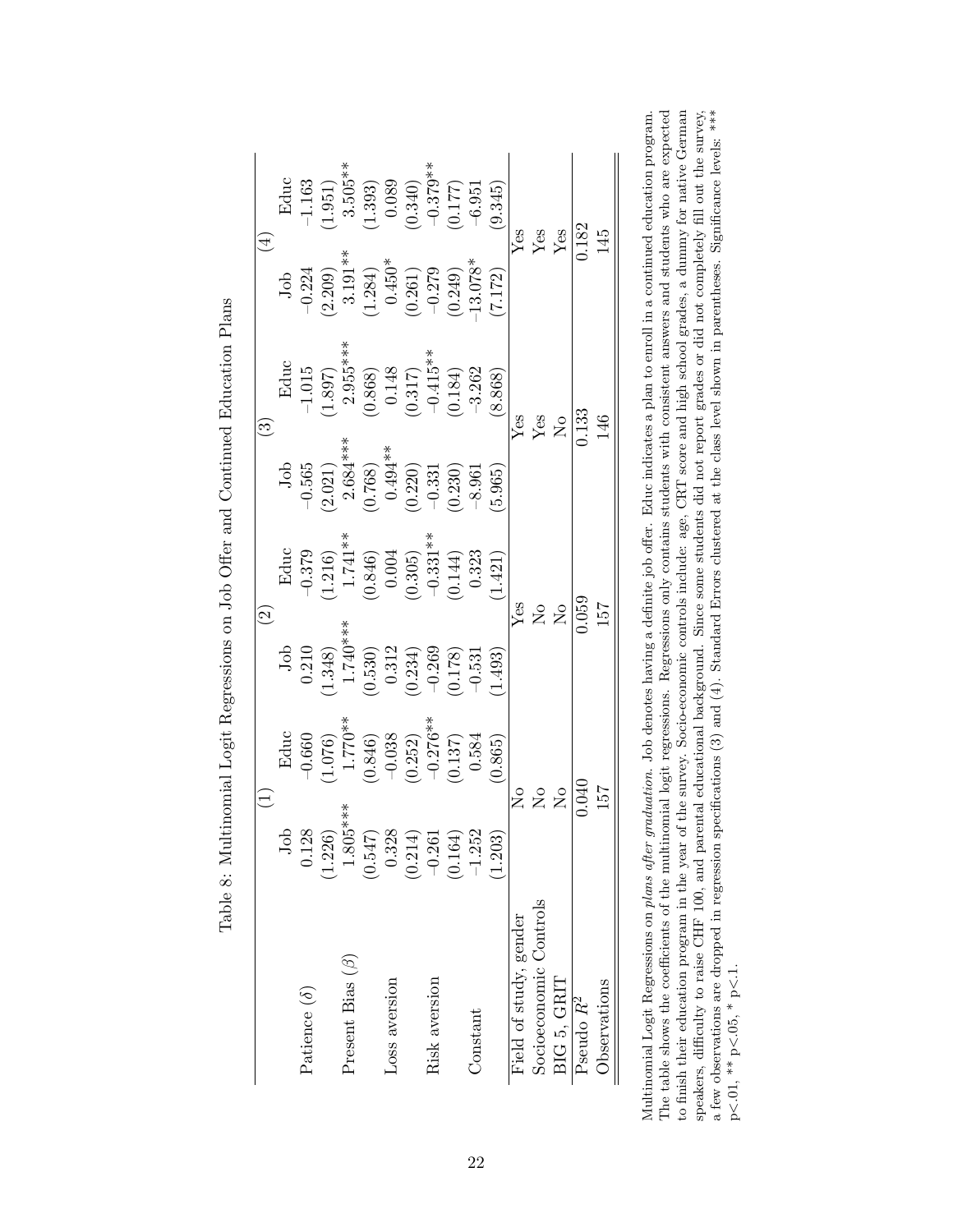|                        | (1)            | $\left( 2\right)$ | (3)            | $\left( 4\right)$ |
|------------------------|----------------|-------------------|----------------|-------------------|
| Patience $(\delta)$    | 0.000          | 0.095             | 0.182          | 0.153             |
|                        | (0.295)        | (0.267)           | (0.284)        | (0.266)           |
| Present Bias $(\beta)$ | $0.358**$      | $0.397**$         | $0.431***$     | $0.405**$         |
|                        | (0.182)        | (0.172)           | (0.165)        | (0.197)           |
| Risk aversion          | $-0.025$       | $-0.033$          | $-0.057*$      | $-0.042*$         |
|                        | (0.027)        | (0.027)           | (0.033)        | (0.024)           |
| Loss aversion          | 0.044          | $0.078*$          | 0.102          | 0.047             |
|                        | (0.040)        | (0.045)           | (0.072)        | (0.071)           |
| Field of study, gender | $\rm No$       | Yes               | Yes            | Yes               |
| Socioeconomic Controls | N <sub>0</sub> | N <sub>0</sub>    | Yes            | Yes               |
| BIG 5, GRIT            | N <sub>0</sub> | N <sub>0</sub>    | N <sub>0</sub> | Yes               |
| Pseudo $R^2$           | 0.045          | 0.121             | 0.167          | 0.298             |
| Observations           | 90             | 90                | 84             | 84                |

<span id="page-23-0"></span>Table 9: Logit Regressions on active Job Search

Logit Regressions on whether a student actively searched for a job, either internally or externally. Students who indicated that they have a job offer but haven't actively searched for it are excluded from the analysis, since they had no need to search. For the same reason, students who indicate that they continue their education are excluded. Marginal Effects are shown. Regressions only contain subjects with consistent answers in the choice experiments. Socio-economic controls include: age, CRT score and high school grades, a dummy for native German speakers, difficulty to raise CHF 100, and parental educational background. Since some students did not report grades or did not completely fill out the survey, a few observations are dropped in columns (3) and (4). Std. Errors clustered at the class level are shown in parentheses. Significance levels: \*\*\*  $p < .01$ , \*\*  $p < .05$ , \*  $p < .1$ .

implied magnitude of the effect is again large. A one standard deviation increase in loss aversion makes it between 11-15 percentage points more likely for a student to have a definite job offer rather than having no continuation plan. At the same time, loss aversion does not predict plans for continuing education. Rather, the data suggest that that less risk averse students are actually more likely to continue education. Table [8](#page-22-0) shows that the coefficient is negative and significant in all of the specifications. This is consistent with the above view that continued education plans expose students to additional risk, which the less risk averse students are more likely to take.

Finally, we can assess the effect of loss aversion on reported job search activities in Table [9.](#page-23-0) The marginal effect is positive in all four regression specifications though reaching only marginal significance in one of the specifications. $^{24}$  $^{24}$  $^{24}$ 

In summary, we find strong evidence that present biased students are less likely to have a definite job offer one month prior to the termination of their vocational training program. In line with the theory of [DellaVigna and Paserman](#page-26-2) [\(2005\)](#page-26-2), the likely cause of these differences is due to reduced

<span id="page-23-1"></span> $^{24}$ Additional results reported in [Appendix D](#page-38-0) include robustness checks for our regressions on having a continuation plan based on a linear probability model using the wild-t bootstrap procedure (Table [D.3\)](#page-41-0) as well as the inclusion of firm characteristics, class fixed effects, and average school grades (Table [D.4\)](#page-42-0). The results show that present bias remains a significant predictor for students having a continuation plan. Similar robustness checks are conducted for job search. See Table [D.6](#page-44-0) for results of logit regressions on job search based on a linear probability model using the wild-t bootstrap procedure. Table [D.7](#page-45-0) includes firm characteristics, class fixed effects, and grade point averages. Again, results on present bias remain robust and significant.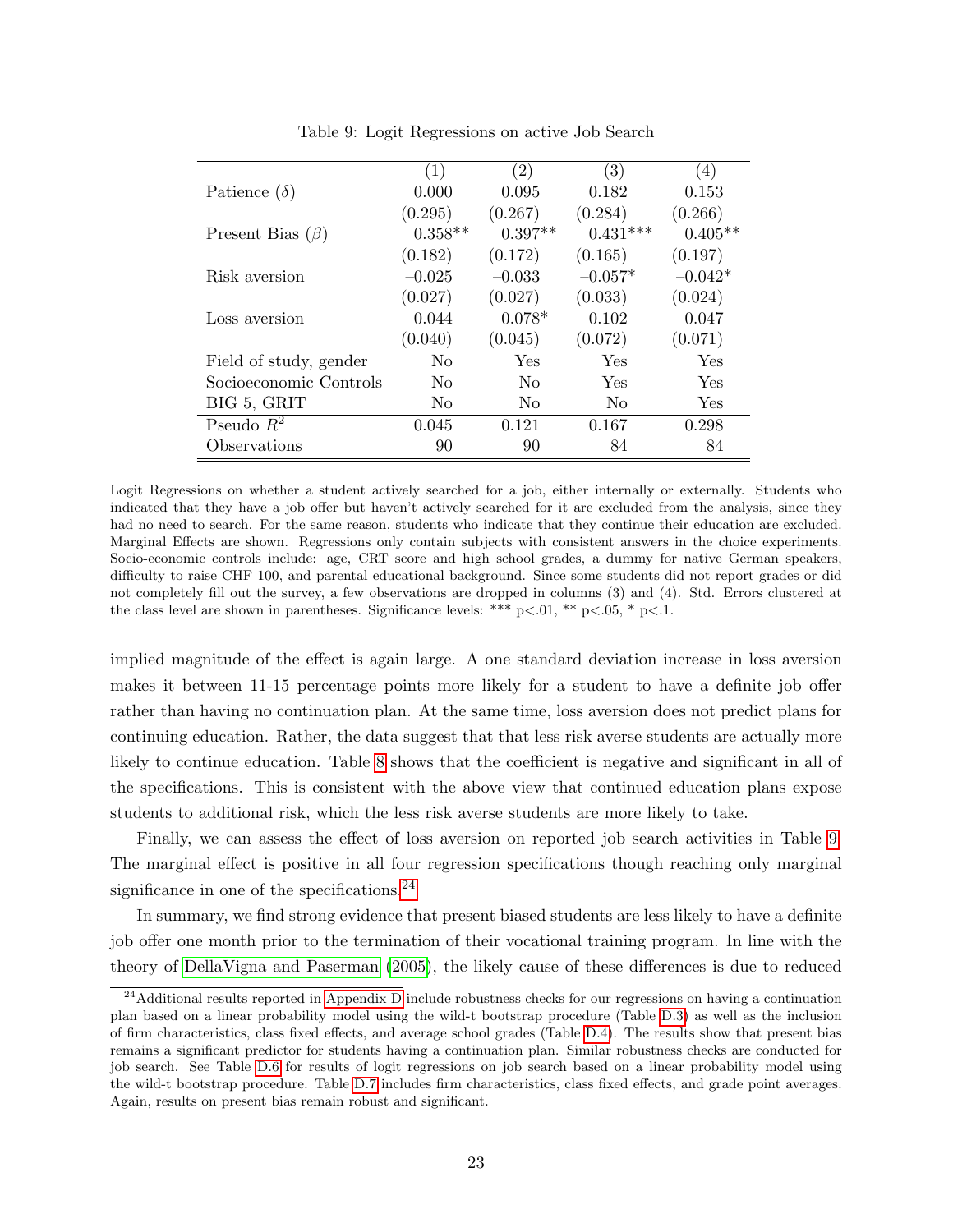search activity among present-biased students. Second, we also find some evidence that more loss averse students are more likely to have a definite job offer. This is consistent with [DellaVigna et al.](#page-26-4) [\(2017\)](#page-26-4) who show that loss aversion increases effort in job search when individuals have referencedependent preferences.

## 5 Conclusion

In this paper, we analyze a dataset that is unique in it's combination of incentivized elicited preference data, real world register data on termination of upper-secondary education programs and survey data on labor market transition. We find that students' long-run patience is a significant predictor of dropout decisions, whereas the impact of present bias is small and insignificant. This finding has important implications for policies aiming at increasing human capital and reducing the costs associated with dropping out of voluntary education programs. The result suggests that any effective policy with this aim should focus primarily on factors that influence students' longrun patience rather than potential present bias and time inconsistency. Policies that have proven successful in this respect emphasize the importance of early childhood interventions [\(Cunha and](#page-26-5) [Heckman, 2007;](#page-26-5) [Cunha et al., 2010;](#page-26-13) [Falk and Kosse, 2016\)](#page-26-6). To the extent that students acquire important new information also over the course of the program whether the chosen education fits their ability and preferences [\(Manski, 1989;](#page-27-4) [Stinebrickner and Stinebrickner, 2012\)](#page-28-2), limiting the possibility to change education after students have become enrolled (in order to make dropouts more difficult) may actually be harmful. Instead reducing informational frictions prior to enrollment, e.g. by offering trial courses and open house days, should prove beneficial [\(Arcidiacono et al.,](#page-25-2) [2016\)](#page-25-2). Further, our data sheds new light on recent theories of job search [\(DellaVigna and Paserman,](#page-26-2) [2005;](#page-26-2) [DellaVigna et al., 2017\)](#page-26-4). We find that present bias as well as loss aversion are significantly associated with the probability of having a definite job offer about a month prior to completion of the education program. First, stronger present bias is associated with a lower probability of having a job, consistent with theories of impatience and job search. Second, a stronger degree of loss aversion is associated with a higher probability of having a definite job offer, consistent with theories of reference-dependent preferences and job search. These results are informative for policies aiming at the transition from education to employment and reducing youth-unemployment. In particular, they suggest that towards the end of the education program commitment devices that increase the difficulty to procrastinate on securing future employment may well be effective and also welfare improving.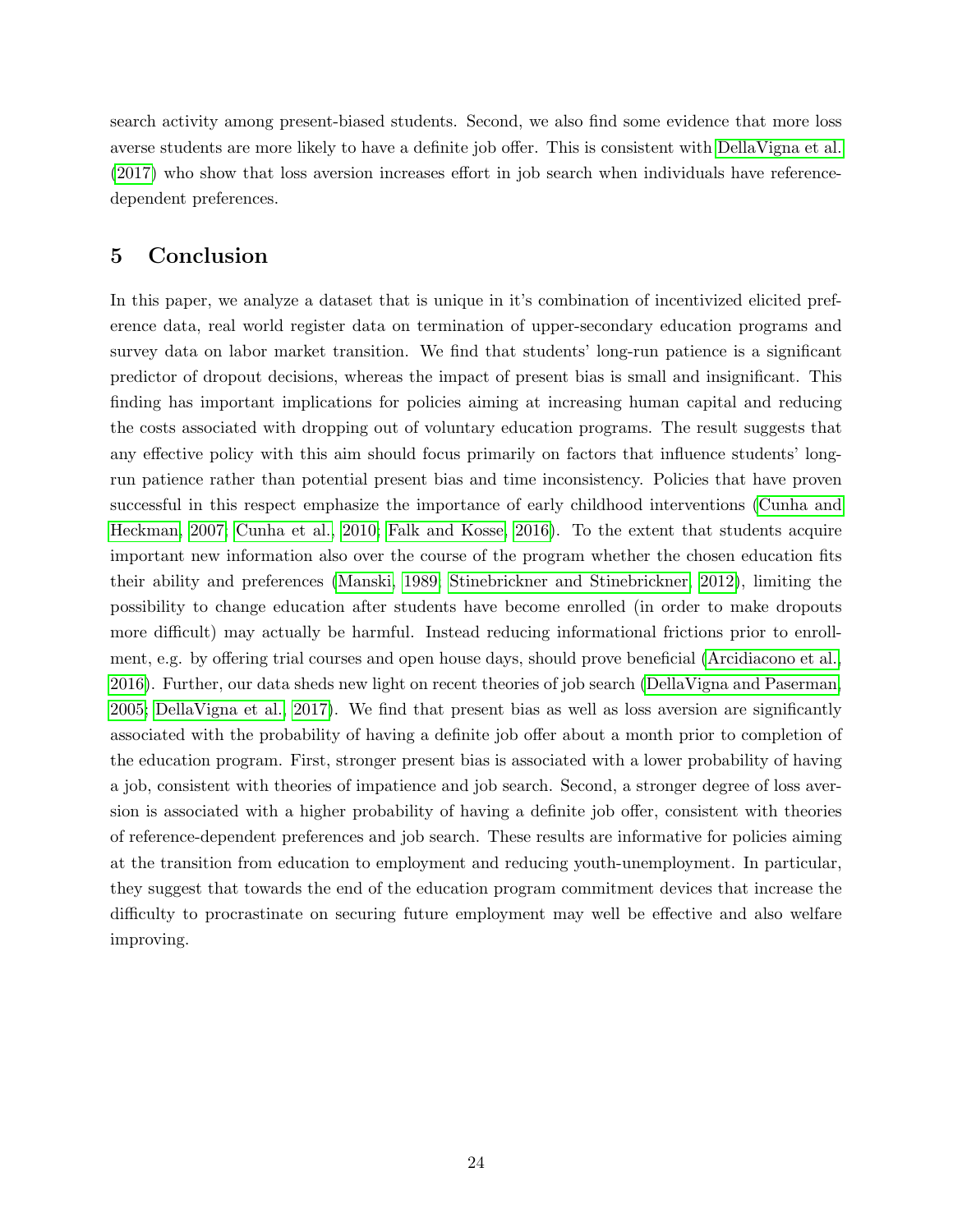## References

- <span id="page-25-1"></span>Altonji, Joseph G., "The Demand for and return to education when education outcomes are uncertain," Journal of Labor Economics, 1993, pp. 48–83.
- <span id="page-25-7"></span>Andersen, Steffen, Glenn W. Harrison, Morten I. Lau, and E. Elisabet Rutström, "Eliciting risk and time preferences," Econometrica, May 2008, 76 (3), 583–618.
- <span id="page-25-8"></span>Andreoni, James and Charles D. Sprenger, "Estimating time preferences from convex budgets," American Economic Review, December 2012, 102 (7), 3333–3356.
- <span id="page-25-9"></span> $\Box$  and  $\Box$ , "Risk preferences are not time preferences," American Economic Review, December 2012, 102 (7), 3357–3376.
- <span id="page-25-11"></span>, Michael A. Kuhn, and Charles D. Sprenger, "Measuring time preferences: A comparison of experimental methods," Journal of Economic Behavior  $\mathcal C$  Organization, August 2015, 116, 451–464.
- <span id="page-25-2"></span>Arcidiacono, Peter, Esteban Aucejo, Arnaud Maurel, and Tyler Ransom, "College attrition and the dynamics of information revelation," Working Paper, 2016.
- <span id="page-25-10"></span>Augenblick, Ned, Muriel Niederle, and Charles D. Sprenger, "Working over time: Dynamic inconsistency in real effort tasks," Quarterly Journal of Economics, July 2015, 130 (3), 1067–1115.
- <span id="page-25-6"></span>Balakrishnan, Uttara, Johannes Haushofer, and Pamela Jakiela, "How soon is now? Evidence of present bias from convex time budget experiments," IZA Discussion Paper, December 2015.
- <span id="page-25-0"></span>Becker, Gary S., "Investment in human capital: A theoretical analysis," Journal of Political Economy, 1962, pp. 9–49.
- <span id="page-25-4"></span>Ben Halima, Bassem and Mohamed Ali Ben Halima, "Time preferences and job search: Evidence from France," Labour, 2009, 23 (3), 535–558.
- <span id="page-25-12"></span>Burks, Stephen, Jeffrey Carpenter, Lorenz Götte, and Aldo Rustichini, "Cognitive skills affect economic preferences, strategic behavior, and job attachment," *Proceedings of the National* Academy of Sciences, 2009, 106 (19), 7745–7750.
- <span id="page-25-5"></span> $-$ ,  $-$ ,  $-$ ,  $-$ , and  $-$ , "Which measures of time preference best predict outcomes: Evidence from a large-scale field experiment," Journal of Economic Behavior & Organization, 2012, 84 (1), 308–320.
- <span id="page-25-3"></span>Cadena, Brian C. and Benjamin J. Keys, "Human capital and the lifetime costs of impatience," American Economic Journal: Economic Policy, 2015, 7 (3), 126–153.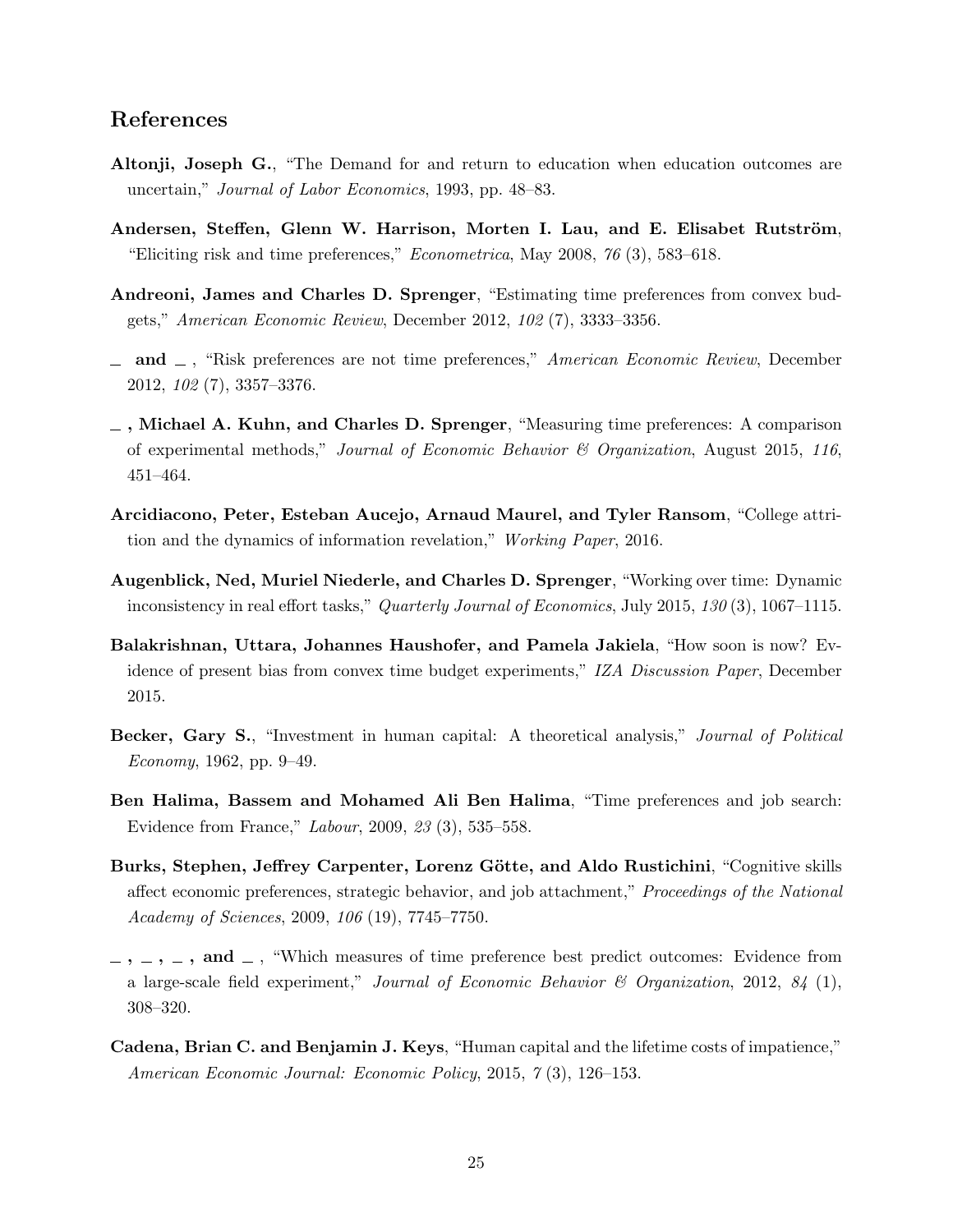- <span id="page-26-12"></span>Cameron, A. Colin, Jonah B. Gelbach, and Douglas L. Miller, "Bootstrap-based improvements for inference with clustered errors," Review of Economics and Statistics, 2008, 90 (3), 414–427.
- <span id="page-26-8"></span>Castillo, Marco, Jeffrey L. Jordan, and Ragan Petrie, "Childrens rationality, risk attitudes and field behavior," European Economic Review, 2018, 102, 62–81.
- <span id="page-26-1"></span> $\ldots$ , and  $\ldots$ , "Discount rates of children and high school graduation," *Economic Journal*, forthcoming, doi: 10.1111/ecoj.12574.
- <span id="page-26-7"></span> $\Box$ , Paul J. Ferraro, Jeffrey L. Jordan, and Ragan Petrie, "The today and tomorrow of kids: Time preferences and educational outcomes of children," Journal of Public Economics, 2011, 95 (11), 1377–1385.
- <span id="page-26-9"></span>Chabris, Christopher F., David Laibson, Carrie L. Morris, Jonathon P. Schuldt, and Dmitry Taubinsky, "Individual laboratory-measured discount rates predict field behavior," Journal of Risk and Uncertainty, 2008, 37 (2-3), 237–269.
- <span id="page-26-5"></span>Cunha, Flavio and James J. Heckman, "The technology of skill formation," American Economic Review, April 2007, 97 (2), 31–47.
- <span id="page-26-13"></span> $\Box$ , James J Heckman, and Susanne M Schennach, "Estimating the technology of cognitive and noncognitive skill formation," Econometrica, 2010, 78 (3), 883–931.
- <span id="page-26-2"></span>DellaVigna, Stefano and M. Daniele Paserman, "Job search and impatience," Journal of Labor Economics, 2005, 23 (3), 527–588.
- <span id="page-26-4"></span> $\overline{\phantom{a}}$ , Attila Lindner, Balázs Reizer, and Johannes F. Schmieder, "Reference-dependent job search: Evidence from Hungary," Quarterly Journal of Economics, 2017, 132 (4), 1969–2018.
- <span id="page-26-3"></span>Dohmen, Thomas, Armin Falk, David Huffman, and Uwe Sunde, "Are risk aversion and impatience related to cognitive ability?," American Economic Review, 2010, 100, 1238–1260.
- <span id="page-26-10"></span> $, \ldots, \ldots, \text{ and } \ldots$ , "The robustness and pervasiveness of sub-additivity in intertemporal choice," Working Paper, 2017.
- <span id="page-26-11"></span>Duckworth, Angela L., Christopher Peterson, Michael D. Matthews, and Dennis R. Kelly, "Grit: perseverance and passion for long-term goals.," Journal of Personality and Social Psychology, 2007, 92 (6), 1087.
- <span id="page-26-0"></span>Eckstein, Zvi and Kenneth I. Wolpin, "Why youths drop out of high school: The impact of preferences, opportunities, and abilities," Econometrica, 1999, 67 (6), 1295–1339.
- <span id="page-26-6"></span>Falk, Armin and Fabian Kosse, "Early childhood environment, breastfeeding and the formation of preferences," Working Paper, December 2016.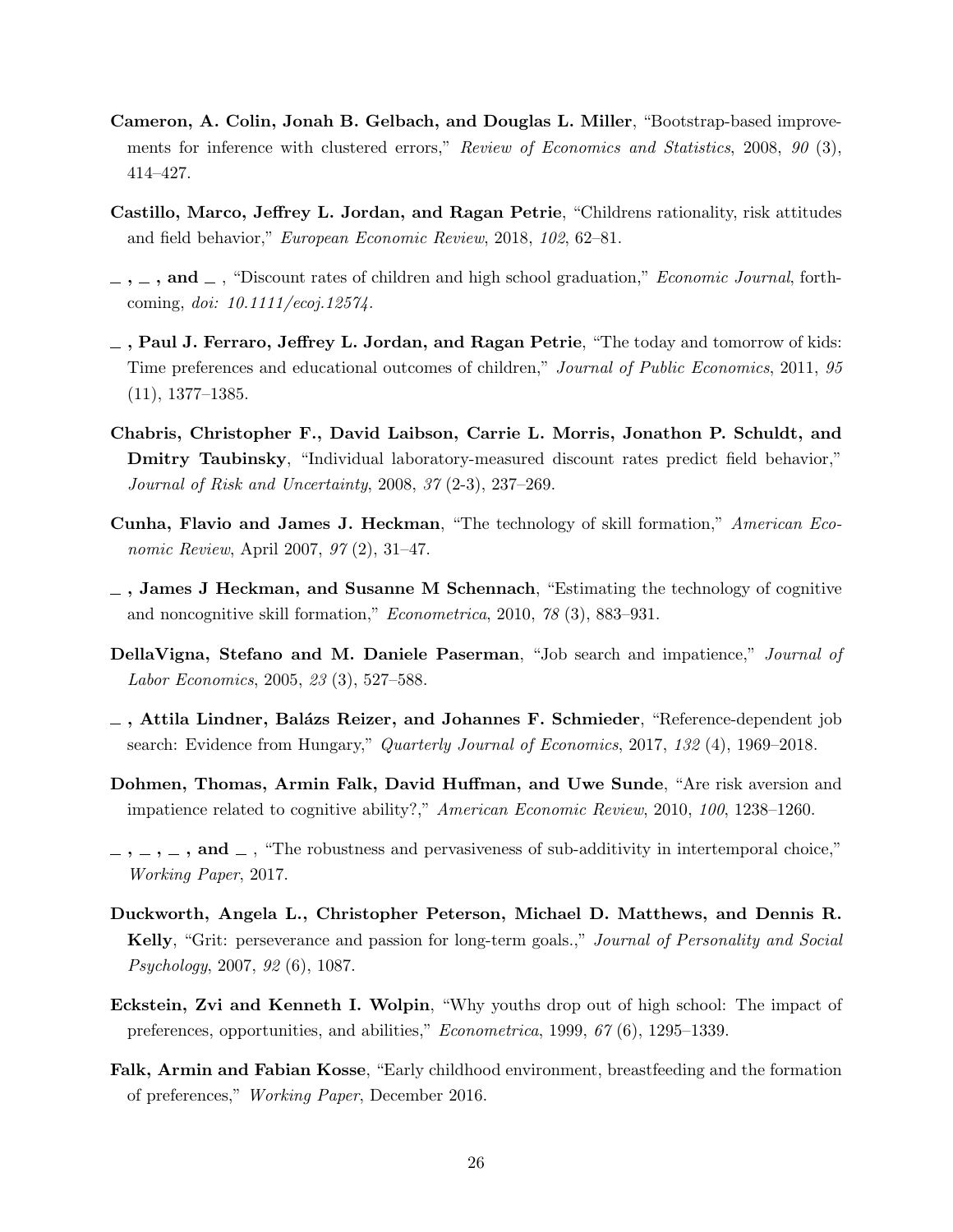- <span id="page-27-3"></span>Figlio, David, Paola Giuliano, Umut Özek, and Paola Sapienza, "Long-term orientation and educational performance," Working Paper, 2017.
- <span id="page-27-14"></span>Frederick, Shane, "Cognitive reflection and decision making," Journal of Economic Perspectives, 2005, pp. 25–42.
- <span id="page-27-13"></span>Gerlitz, Jean-Yves and Jürgen Schupp, "Zur Erhebung der Big-Five-basierten Persönlichkeitsmerkmale im SOEP," DIW Research Notes, 2005, 4.
- <span id="page-27-2"></span>Golsteyn, Bart H.H., Hans Grönqvist, and Lena Lindahl, "Adolescent time preferences predict lifetime outcomes," Economic Journal, 2013, pp. 1–23.
- <span id="page-27-12"></span>Halevy, Yoram, "Somme comments on the use of monetary and primary rewards in the measurement of time preferences," *Working Paper*, 2014.
- <span id="page-27-10"></span>Kelsall, Richard, "Cheap and cheerless," The Economist, March 5 2015, https://www.economist.com/news/britain/21645758-britain-needs-better-apprenticeships-notmore-them-cheap-and-cheerless.
- <span id="page-27-5"></span>Laibson, David, "Golden eggs and hyperbolic discounting," Quarterly Journal of Economics, 1997, pp. 443–477.
- <span id="page-27-0"></span>Lindahl, Mikael and Alan B. Krueger, "Education for growth: Why and for whom?," Journal of Economic Literature, 2001, 39 (4), 1101–1136.
- <span id="page-27-7"></span>Maghsoodi, Eiman and Irene Kriesi, "Wiedereinstieg und Anschlusslösung nach einer Lehrvertragsauflösung im Kanton Zürich: Analyse der Lehrvertragsauflösungen der Jahre 2008 und 2009," Eidgenössisches Hochschulinstitut für Berufsbildung, 2013.
- <span id="page-27-4"></span>Manski, Charles F., "Schooling as experimentation: a reappraisal of the postsecondary dropout phenomenon," Economics of Education Review, 1989, 8 (4), 305–312.
- <span id="page-27-8"></span>Meier, Stephan and Charles D. Sprenger, "Present-biased preferences and credit card borrowing," American Economic Journal: Applied Economics, 2010, pp. 193–210.
- <span id="page-27-9"></span> $\Box$  and  $\Box$ , "Time discounting predicts creditworthiness," *Psychological Science*, 2012, 23 (1), 56–58.
- <span id="page-27-11"></span> $\Box$  and  $\Box$ , "Temporal stability of time preferences," Review of Economics and Statistics, May 2015, 97 (2), 273–286.
- <span id="page-27-1"></span>Mincer, Jacob, "Investment in human capital and personal income distribution," *Journal of* political economy, 1958, 66 (4), 281–302.
- <span id="page-27-6"></span>**O'Donoghue, Ted and Matthew Rabin, "Doing it now or later," American Economic Review,** 1999, pp. 103–124.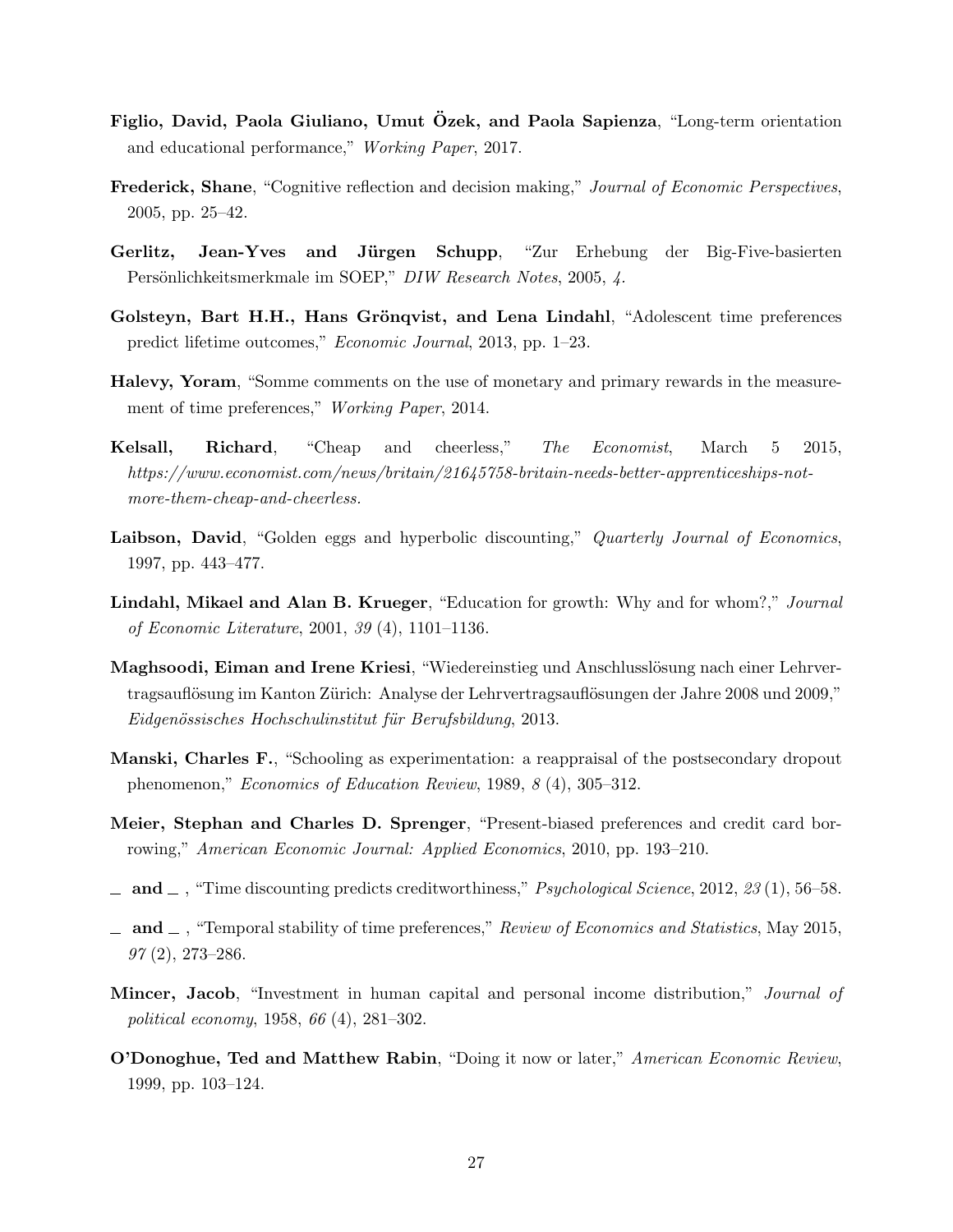- <span id="page-28-6"></span>OPET, "Vocational and Professional Education and Training in Switzerland," Federal Office for Professional Education and Technology Bern, 2011.
- <span id="page-28-1"></span>Oreopoulos, Philip, "Do dropouts drop out too soon? Wealth, health and happiness from compulsory schooling," Journal of Public Economics, 2007, 91 (11), 2213–2229.
- <span id="page-28-7"></span>Oswald, Yvonne and Uschi Backes-Gellner, "Learning for a bonus: How financial incentives interact with preferences," Journal of Public Economics, 2014, 118, 52–61.
- <span id="page-28-0"></span>Schultz, Theodore W., "Investment in human capital," American Economic Review, 1961, pp. 1– 17.
- <span id="page-28-3"></span>Stinebrickner, Ralph and Todd Stinebrickner, "A major in science? Initial beliefs and final outcomes for college major and dropout," Review of Economic Studies, 2013, p. rdt025.
- <span id="page-28-2"></span>Stinebrickner, Todd and Ralph Stinebrickner, "Learning about academic ability and the college dropout decision," Journal of Labor Economics, 2012, 30 (4), 707–748.
- <span id="page-28-5"></span>Sutter, Matthias, Martin G. Kocher, Daniela Glatzle-Rutzler, and Stefan Trautmann, "Impatience and uncertainty: Experimental decisions predict adolescents' field behavior," American Economic Review, 2013, 103 (1), 510–531.
- <span id="page-28-4"></span>Zafar, Basit, "How do college students form expectations?," Journal of Labor Economics, 2011, 29 (2), 301–348.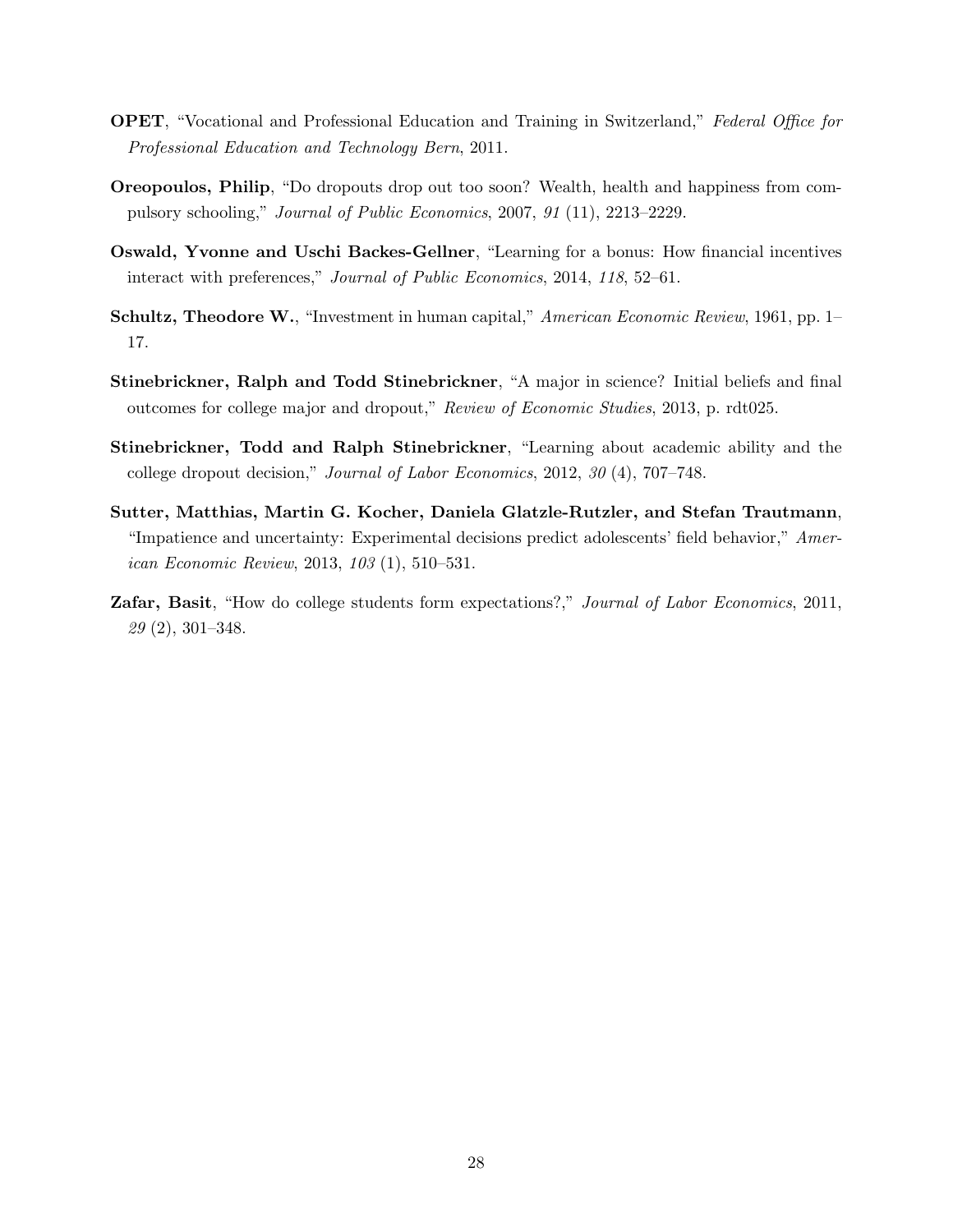## <span id="page-29-1"></span>Appendix A Summary Statistics and Distributions of Preference Parameters

| Lable T.I. Dummary statistics of the control variables |       |           |     |
|--------------------------------------------------------|-------|-----------|-----|
| Variable                                               | Mean  | Std. Dev. | N   |
| Female                                                 | 0.40  | 0.49      | 231 |
| <b>Business</b>                                        | 0.62  | 0.49      | 231 |
| Polytechnician                                         | 0.18  | 0.38      | 231 |
| Electrician                                            | 0.20  | 0.40      | 231 |
| native German speaker                                  | 0.84  | 0.36      | 231 |
| Age                                                    | 16.36 | 0.93      | 231 |
| Math grade                                             | 4.83  | 0.64      | 222 |
| German Grade                                           | 4.77  | 0.43      | 223 |
| English Grade                                          | 4.90  | 0.61      | 222 |
| Difficulty to borrow CHF 100                           | 3.94  | 0.96      | 231 |
| CRT score                                              | 0.84  | 0.94      | 231 |
| Openness                                               | 13.92 | 3.26      | 230 |
| Conscientiousness                                      | 14.88 | 3.22      | 230 |
| Extraversion                                           | 15.48 | 3.76      | 230 |
| Agreeableness                                          | 10.40 | 2.36      | 231 |
| Neuroticism                                            | 11.98 | 3.56      | 231 |
| <b>GRIT</b>                                            | 3.36  | 0.51      | 231 |
| Education Mother                                       | 2.31  | 1.12      | 229 |
| Education Father                                       | 2.75  | 1.23      | 227 |
| $>100$ Employees                                       | 0.53  | 0.50      | 209 |
| Performance pay                                        | 0.27  | 0.44      | 211 |

<span id="page-29-0"></span>Table A.1: Summary statistics of the control variables

Note: Female is a dummy indication female gender. Business, Polytechnician and Electrician are dummies indicating the field of study. nativeGermanspeaker is a dummy for native German speakers. Math, German and English Grades are measures on a scale from 1 (worst) to 6 (best). difficulty to borrow CHF100 is measured on a 5 point Likert scale, 5 indicating the least difficulty. Openness, Conscientiousness, Extraversion, Agreeableness and Neuroticism are the values from the 15-item version of the BIG 5 questionnaire. Education mother and Education father indicate the respective education levels, 1 indicating "compulsory school or less", and 5 indicating "university".  $> 100$  *Employees* is a dummy for firms having more than 100 employees.  $Performance$   $pay$  is a dummy indicating performance pay.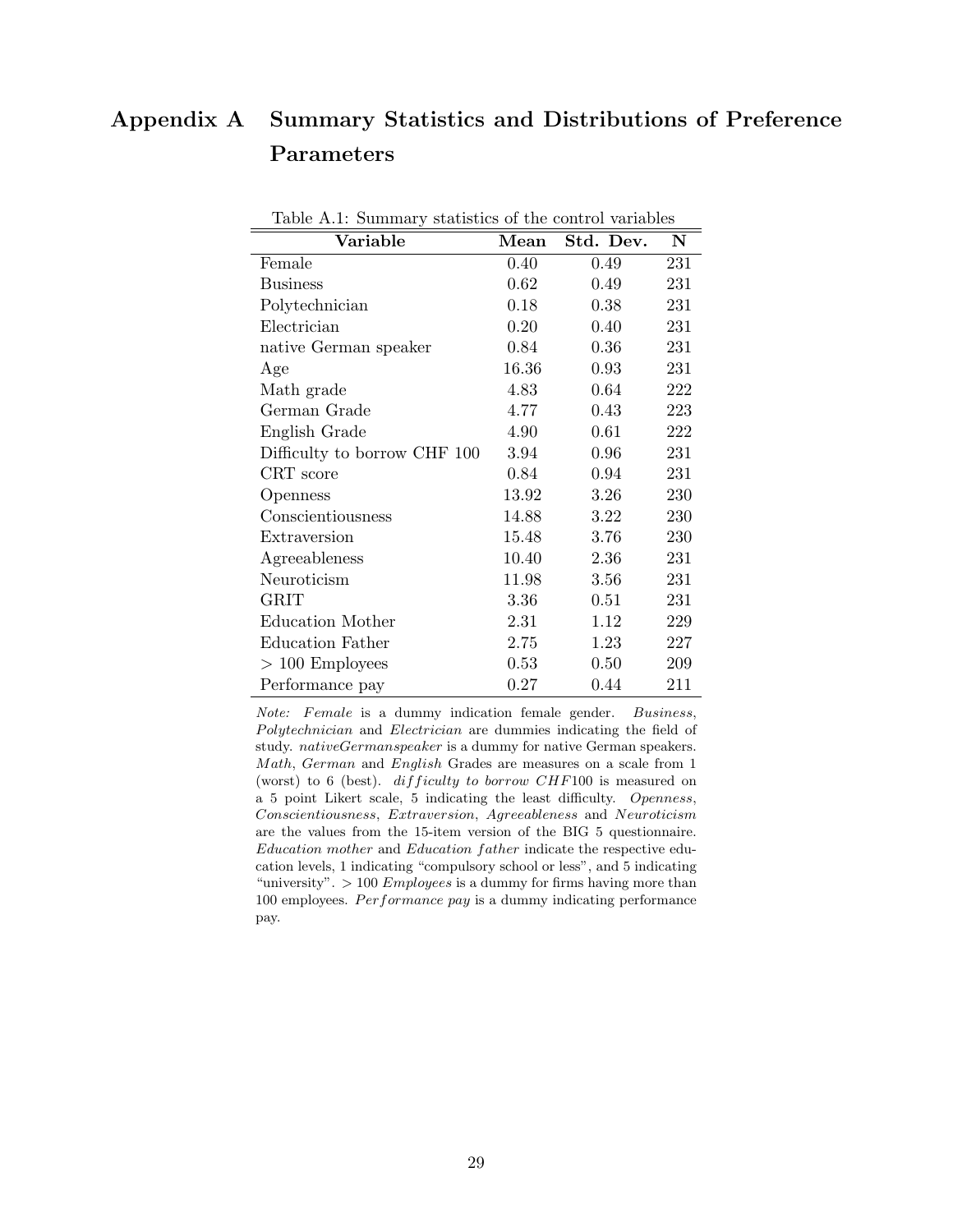









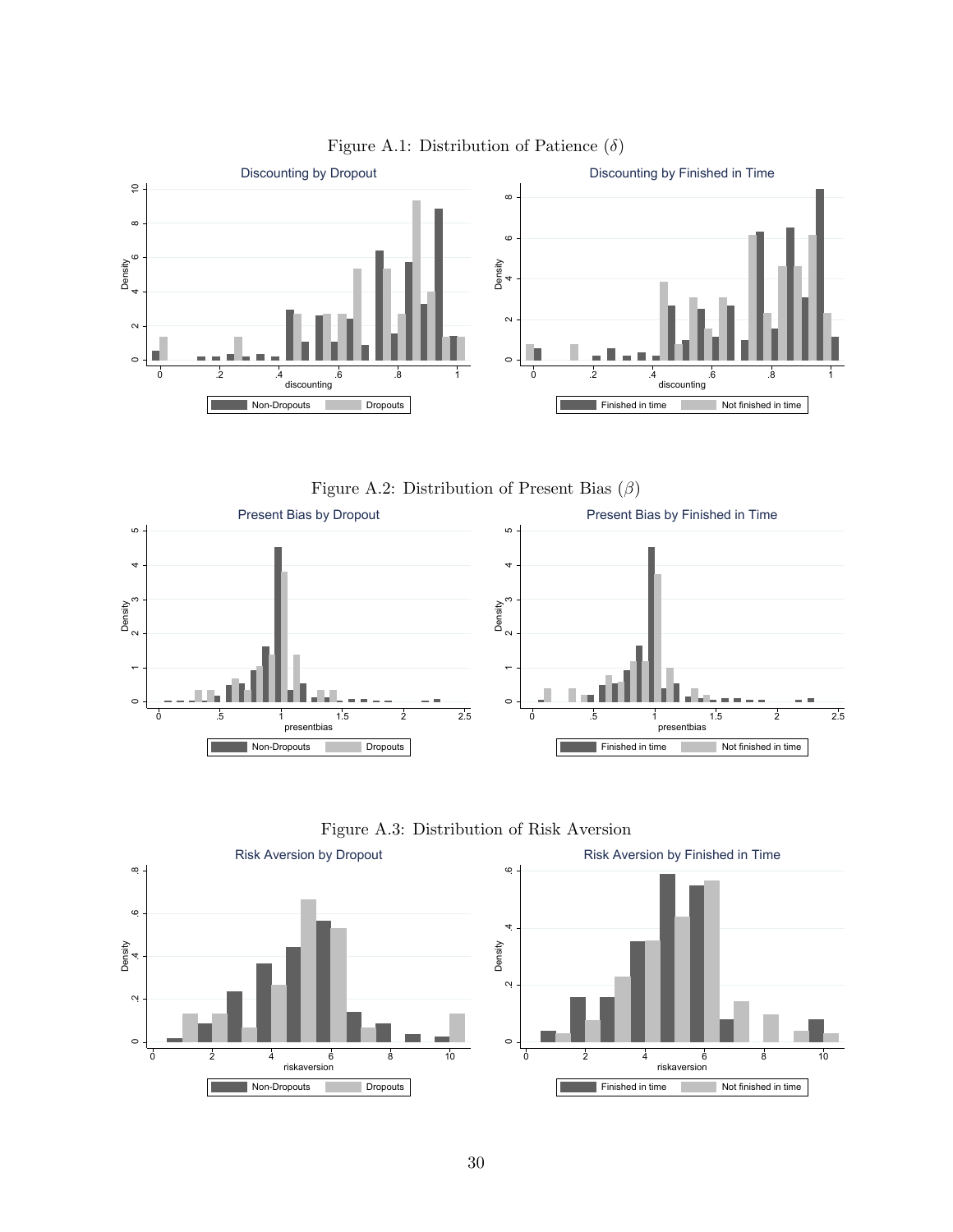

#### Figure A.4: Distribution of Loss Aversion

<span id="page-31-1"></span>Table A.2: Summary Statistics and Selection in the Labor Market Sample

|                              | Labor Market Sample | Non-Replies | p-value |
|------------------------------|---------------------|-------------|---------|
| Long-run Patience $(\delta)$ | 0.786               | 0.766       | 0.49    |
|                              | (0.162)             | (0.172)     |         |
| Present Bias $(\beta)$       | 0.961               | 0.912       | 0.53    |
|                              | (0.230)             | (0.203)     |         |
| Risk Aversion                | 5.036               | 4.967       | 0.67    |
|                              | (1.675)             | (1.737)     |         |
| Loss Aversion                | 4.922               | 4.950       | 0.92    |
|                              | (1.070)             | (1.016)     |         |
| Number of Obs.               | 167                 | 60          |         |

Note: Only students with consistent answers in the preference measurements are included. Standard Errors in parentheses. Column  $p$  shows the  $p$ -value of a Wilcoxon rank-sum test comparing preference values of those included in the labor market sample with those who did not reply.

## <span id="page-31-0"></span>Appendix B Additional Regressions on Dropout

 $\mathbf{I}$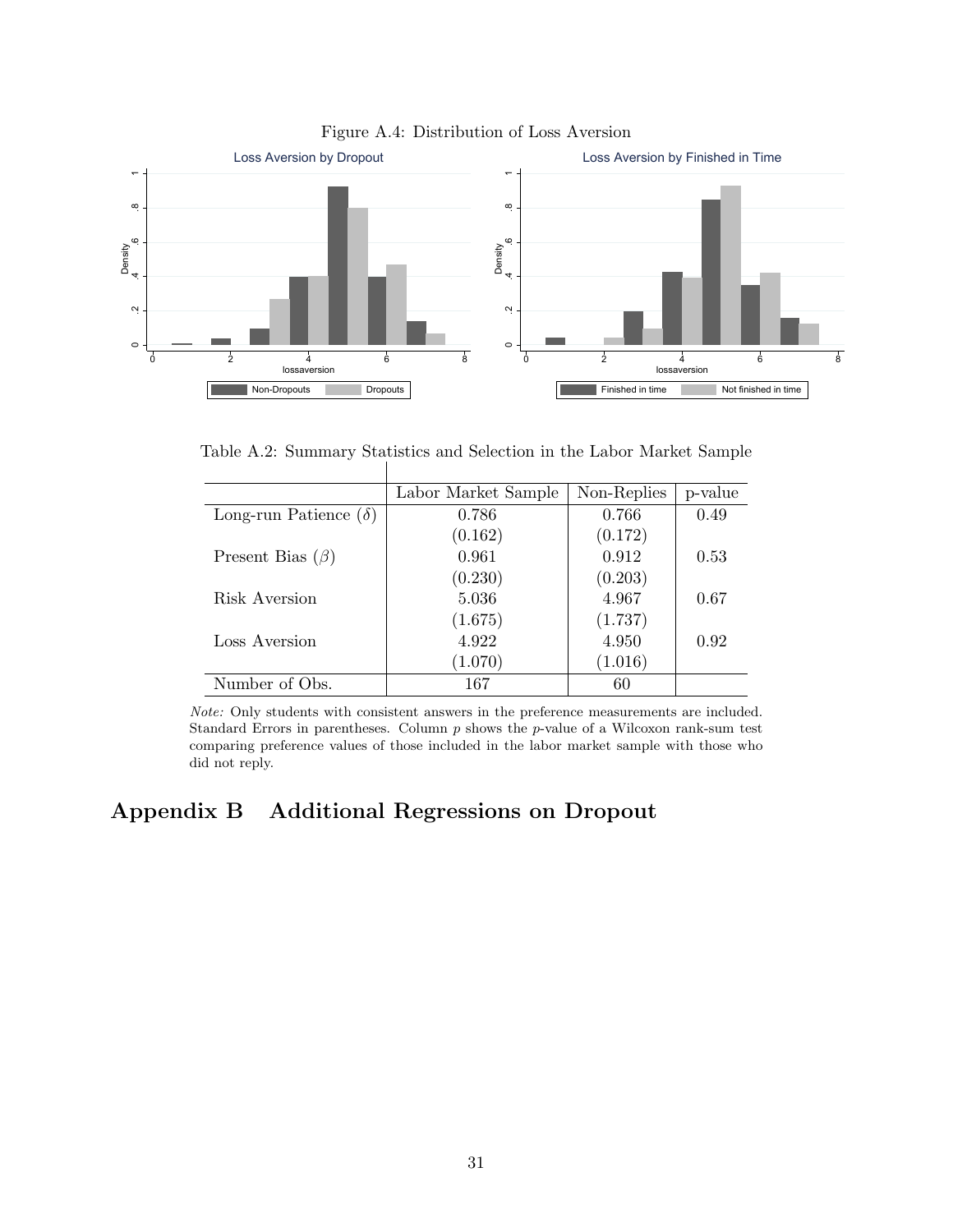<span id="page-32-0"></span>

|                         | (1)<br>$-0.12**$  | (2)<br>$-0.16**$  | (3)<br>$-0.15**$  |
|-------------------------|-------------------|-------------------|-------------------|
| Patience $(\delta)$     |                   | (0.08)            |                   |
| Present Bias $(\beta)$  | (0.06)<br>$-0.00$ | $-0.03$           | (0.07)<br>$-0.04$ |
|                         | (0.07)            | (0.08)            | (0.06)            |
| Risk aversion           | 0.01              | 0.01              | 0.01              |
|                         | (0.01)            | (0.01)            | (0.01)            |
| Loss aversion           | $-0.02$           | $-0.02$           | $-0.02$           |
|                         | (0.01)            | (0.01)            | (0.01)            |
| female (d)              | $-0.00$           | 0.01              | $-0.02$           |
|                         | (0.05)            | (0.05)            | (0.05)            |
| Business (d)            | $-0.11$           | $-0.07$           | $-0.06$           |
|                         | (0.07)            | (0.06)            | (0.07)            |
| Polytechnician (d)      | $-0.09***$        | $-0.08***$        | $-0.08***$        |
|                         | (0.03)            | (0.02)            | (0.02)            |
| german (d)              |                   | $-0.02$           | $-0.02$           |
|                         |                   | (0.04)            | (0.05)            |
| age                     |                   | $-0.01$           | $-0.01$           |
|                         |                   | (0.03)            | (0.02)            |
| Math grade              |                   | $-0.02$           | $-0.01$           |
|                         |                   | (0.03)            | (0.03)            |
| German grade            |                   | $-0.01$           | $-0.00$           |
|                         |                   | (0.04)            | (0.04)            |
| English grade           |                   | $-0.03$           | $-0.02$           |
|                         |                   | (0.03)            | (0.02)            |
| borrowing difficulty    |                   | 0.01              | 0.01              |
|                         |                   | (0.02)            | (0.02)            |
| CRT score               |                   | 0.03              | $0.03**$          |
|                         |                   | (0.02)            | (0.01)            |
| Education Mother        |                   | $-0.01$<br>(0.02) | $-0.01$           |
| <b>Education Father</b> |                   | 0.02              | (0.02)<br>0.01    |
|                         |                   | (0.02)            | (0.02)            |
| Openness                |                   |                   | 0.01              |
|                         |                   |                   | (0.01)            |
| Conscientiousness       |                   |                   | $-0.01$           |
|                         |                   |                   | (0.01)            |
| Extroversion            |                   |                   | $-0.00$           |
|                         |                   |                   | (0.00)            |
| Agreeableness           |                   |                   | 0.00              |
|                         |                   |                   | (0.01)            |
| Neuroticism             |                   |                   | 0.00              |
|                         |                   |                   | (0.00)            |
| GRIT                    |                   |                   | 0.00              |
|                         |                   |                   | (0.03)            |
| Pseudo $R^2$            | 0.05              | 0.08              | 0.13              |
| Observations            | 227               | 212               | 209               |

Table B.1: Marginal effects of a logit regression on Dropout

Logit Regressions on Dropout. Marginal Effects shown. Regressions only contain subjects with consistent answers in the choice experiments. Since some students did not report grades or did not completely fill out the survey, a few observations are dropped in columns (2) and (3). Std. Errors clustered at the class level are shown in parentheses. Significance levels: \*\*\* p<.01, \*\*  $p<.05$ ,  $*$   $p<.1$ .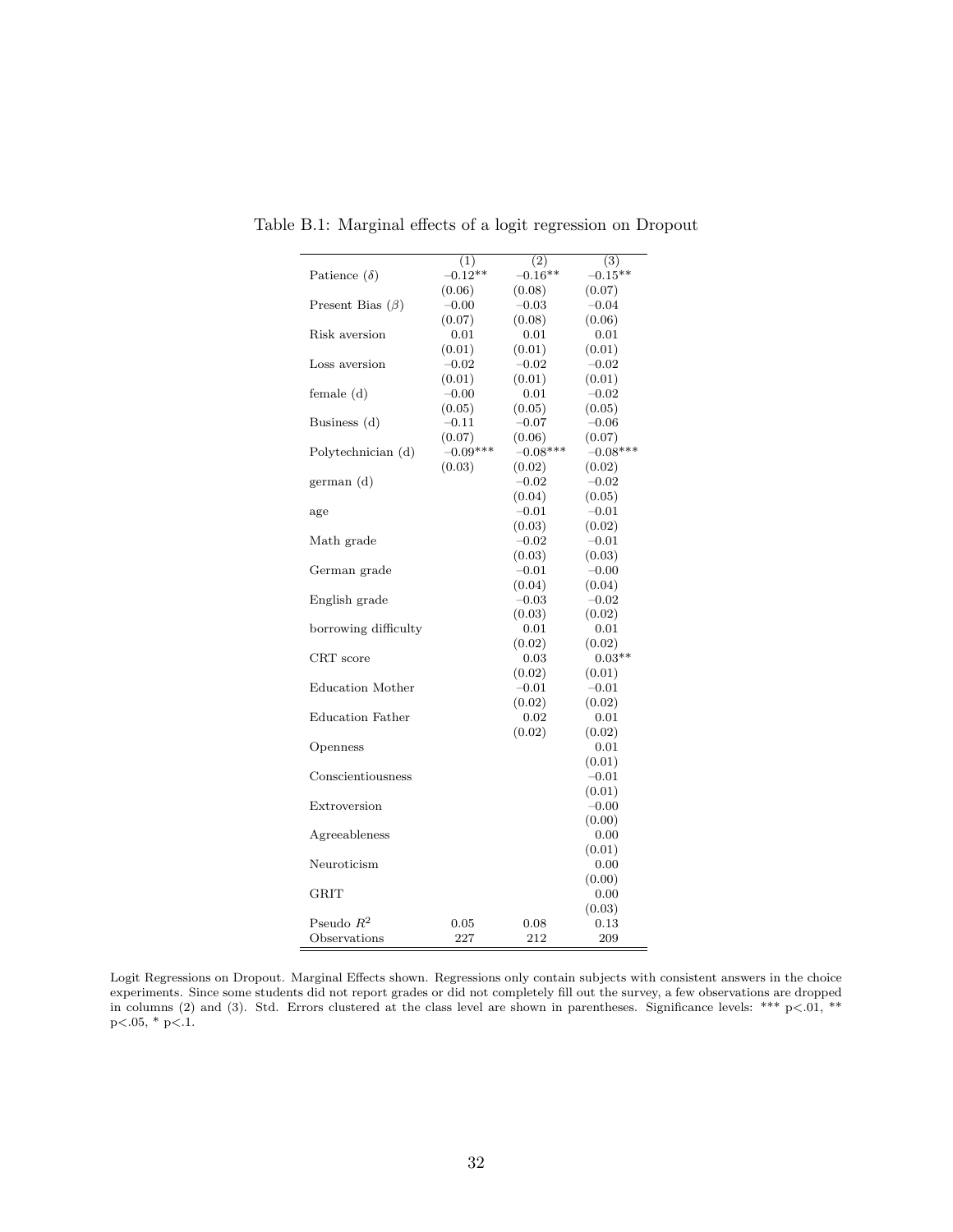|                             |                                                                                                                                 | $\widehat{\mathfrak{D}}$                                                                                                                                                                                                                                            |                                                                                                                |                                                                                |                                                                                                                                                                                                    |                                                                                                                                                                                                                                                                                                                     |                                                                                                                                                                                                                                                                                                                              |                                                                                                                                                                                  |
|-----------------------------|---------------------------------------------------------------------------------------------------------------------------------|---------------------------------------------------------------------------------------------------------------------------------------------------------------------------------------------------------------------------------------------------------------------|----------------------------------------------------------------------------------------------------------------|--------------------------------------------------------------------------------|----------------------------------------------------------------------------------------------------------------------------------------------------------------------------------------------------|---------------------------------------------------------------------------------------------------------------------------------------------------------------------------------------------------------------------------------------------------------------------------------------------------------------------|------------------------------------------------------------------------------------------------------------------------------------------------------------------------------------------------------------------------------------------------------------------------------------------------------------------------------|----------------------------------------------------------------------------------------------------------------------------------------------------------------------------------|
| Patience $(\delta)$         |                                                                                                                                 |                                                                                                                                                                                                                                                                     |                                                                                                                |                                                                                |                                                                                                                                                                                                    |                                                                                                                                                                                                                                                                                                                     |                                                                                                                                                                                                                                                                                                                              |                                                                                                                                                                                  |
|                             | $\begin{array}{c} (1) \\ -0.18 \\ 0.11 \end{array}$                                                                             |                                                                                                                                                                                                                                                                     |                                                                                                                |                                                                                |                                                                                                                                                                                                    |                                                                                                                                                                                                                                                                                                                     |                                                                                                                                                                                                                                                                                                                              |                                                                                                                                                                                  |
| Present Bias $(\beta)$      |                                                                                                                                 |                                                                                                                                                                                                                                                                     |                                                                                                                |                                                                                |                                                                                                                                                                                                    |                                                                                                                                                                                                                                                                                                                     |                                                                                                                                                                                                                                                                                                                              |                                                                                                                                                                                  |
|                             |                                                                                                                                 | $0.02$<br>0.84)                                                                                                                                                                                                                                                     | $(3)$<br>$-0.19$<br>$-0.06$<br>$-0.02$<br>$-0.80$                                                              | $(4)$<br>$-0.19$ <sup>*</sup><br>$-0.06$<br>$-0.02$<br>$-0.02$                 | (5)<br>$-0.19^*$<br>$-0.06$ )<br>$-0.02$<br>$-0.03$<br>$-0.03$<br>$-0.03$<br>$-0.03$<br>$-0.03$<br>$-0.03$<br>$-0.03$<br>$-0.03$<br>$-0.03$<br>$-0.03$<br>$-0.03$<br>$-0.03$<br>$-0.03$<br>$-0.03$ | $\begin{array}{r l} \text{(6)}\\[-4.5mm] -0.14\\[-4.5mm] -0.08\\[-4.5mm] -0.01\\[-4.5mm] -0.01\\[-4.5mm] -0.02\\[-4.5mm] -0.02\\[-4.5mm] -0.01\\[-4.5mm] -0.02\\[-4.5mm] -0.01\\[-4.5mm] -0.01\\[-4.5mm] -0.01\\[-4.5mm] -0.01\\[-4.5mm] -0.01\\[-4.5mm] -0.01\\[-4.5mm] -0.01\\[-4.5mm] -0.01\\[-4.5mm] -0.01\\[-$ | $\begin{array}{r} (7) \\ -0.18 \\ -0.07 \\ 0.03 \\ 0.03 \\ 0.03 \\ \hline \end{array} \quad \begin{array}{r} (7) \\ 0.07 \\ -0.03 \\ 0.03 \\ 0.03 \\ \hline \end{array} \quad \begin{array}{r} (7) \\ 0.07 \\ -0.03 \\ 0.03 \\ \hline \end{array} \quad \begin{array}{r} (8) \\ 0.03 \\ -0.03 \\ 0.03 \\ \hline \end{array}$ | $\begin{array}{r l} (8) \\ -0.19^{*3} \\ -0.04) \\ -0.53 \\ 0.53 \\ 0.01 \\ 0.02 \\ 0.02 \\ 0.03 \\ 0.02 \\ 0.03 \\ 0.04 \\ 0.02 \\ 0.03 \\ 0.04 \\ 0.09 \\ 0.09 \\ \end{array}$ |
| Risk aversion               |                                                                                                                                 |                                                                                                                                                                                                                                                                     |                                                                                                                |                                                                                |                                                                                                                                                                                                    |                                                                                                                                                                                                                                                                                                                     |                                                                                                                                                                                                                                                                                                                              |                                                                                                                                                                                  |
|                             |                                                                                                                                 |                                                                                                                                                                                                                                                                     |                                                                                                                |                                                                                |                                                                                                                                                                                                    |                                                                                                                                                                                                                                                                                                                     |                                                                                                                                                                                                                                                                                                                              |                                                                                                                                                                                  |
| Loss aversion               |                                                                                                                                 |                                                                                                                                                                                                                                                                     |                                                                                                                |                                                                                |                                                                                                                                                                                                    |                                                                                                                                                                                                                                                                                                                     |                                                                                                                                                                                                                                                                                                                              |                                                                                                                                                                                  |
|                             |                                                                                                                                 |                                                                                                                                                                                                                                                                     |                                                                                                                |                                                                                |                                                                                                                                                                                                    |                                                                                                                                                                                                                                                                                                                     |                                                                                                                                                                                                                                                                                                                              |                                                                                                                                                                                  |
| Constant                    |                                                                                                                                 |                                                                                                                                                                                                                                                                     |                                                                                                                |                                                                                |                                                                                                                                                                                                    |                                                                                                                                                                                                                                                                                                                     |                                                                                                                                                                                                                                                                                                                              |                                                                                                                                                                                  |
|                             | $\begin{array}{c} 0.26** \\ 0.01 \\ \hline 10 \\ 0.01 \\ \hline 10 \\ 0.01 \\ \hline 0.01 \\ 0.01 \\ 227 \\ \hline \end{array}$ | 0.10<br>$\frac{1}{2}$<br>$\frac{1}{2}$<br>$\frac{1}{2}$<br>$\frac{1}{2}$<br>$\frac{1}{2}$<br>$\frac{1}{2}$<br>$\frac{1}{2}$<br>$\frac{1}{2}$<br>$\frac{1}{2}$<br>$\frac{1}{2}$<br>$\frac{1}{2}$<br>$\frac{1}{2}$<br>$\frac{1}{2}$<br>$\frac{1}{2}$<br>$\frac{1}{2}$ | $\begin{array}{c} 0.28 * \\ 0.01 \\ 0.01 \end{array}$<br>$\begin{array}{c} 0.28 * \\ 0.01 \\ 0.01 \end{array}$ | $\begin{array}{c} 0.28 * \\ 0.01 \\ \hline 0.01 \\ \hline 0.02 \\ \end{array}$ |                                                                                                                                                                                                    |                                                                                                                                                                                                                                                                                                                     |                                                                                                                                                                                                                                                                                                                              |                                                                                                                                                                                  |
| ender<br>Field of study, go |                                                                                                                                 |                                                                                                                                                                                                                                                                     |                                                                                                                |                                                                                |                                                                                                                                                                                                    |                                                                                                                                                                                                                                                                                                                     |                                                                                                                                                                                                                                                                                                                              |                                                                                                                                                                                  |
| Socioeconomic C             |                                                                                                                                 |                                                                                                                                                                                                                                                                     |                                                                                                                |                                                                                |                                                                                                                                                                                                    |                                                                                                                                                                                                                                                                                                                     |                                                                                                                                                                                                                                                                                                                              |                                                                                                                                                                                  |
| BIG 5, GRIT                 |                                                                                                                                 |                                                                                                                                                                                                                                                                     |                                                                                                                |                                                                                |                                                                                                                                                                                                    |                                                                                                                                                                                                                                                                                                                     |                                                                                                                                                                                                                                                                                                                              |                                                                                                                                                                                  |
|                             |                                                                                                                                 |                                                                                                                                                                                                                                                                     |                                                                                                                |                                                                                |                                                                                                                                                                                                    |                                                                                                                                                                                                                                                                                                                     |                                                                                                                                                                                                                                                                                                                              |                                                                                                                                                                                  |
| <b>D</b> servations         |                                                                                                                                 |                                                                                                                                                                                                                                                                     |                                                                                                                |                                                                                |                                                                                                                                                                                                    |                                                                                                                                                                                                                                                                                                                     |                                                                                                                                                                                                                                                                                                                              | 209                                                                                                                                                                              |

Table B.2: OLS Regressions on Dropout: Wild Cluster Bootstrap Table B.2: OLS Regressions on Dropout: Wild Cluster Bootstrap

<span id="page-33-0"></span>detail in section 3.2.3. Since some students did not report grades or did not completely fill out the survey, a few observations are dropped in columns (7) and (8).<br>The p-values clustering on 14 classes are shown in paren OLS Regressions on Dropout. Regressions only contains subjects with consistent answers in the choice experiments. The sets of controls are explained in more OLS Regressions on Dropout. Regressions only contains subjects with consistent answers in the choice experiments. The sets of controls are explained in more The p-values clustering on 14 classes are shown in parentheses. To account for the low number of clusters we apply a wild cluster bootstrap-t procedure ([Cameron](#page-26-12) detail in section [3.2.3.](#page-10-2) Since some students did not report grades or did not completely fill out the survey, a few observations are dropped in columns (7) and (8). et [al.,](#page-26-12) [2008\)](#page-26-12) to determine the p-values, with 5000 repetitions. Significance levels: \*\*\* p $<01$ , \*\* p $<0.5$ , \* p $<0.1$ .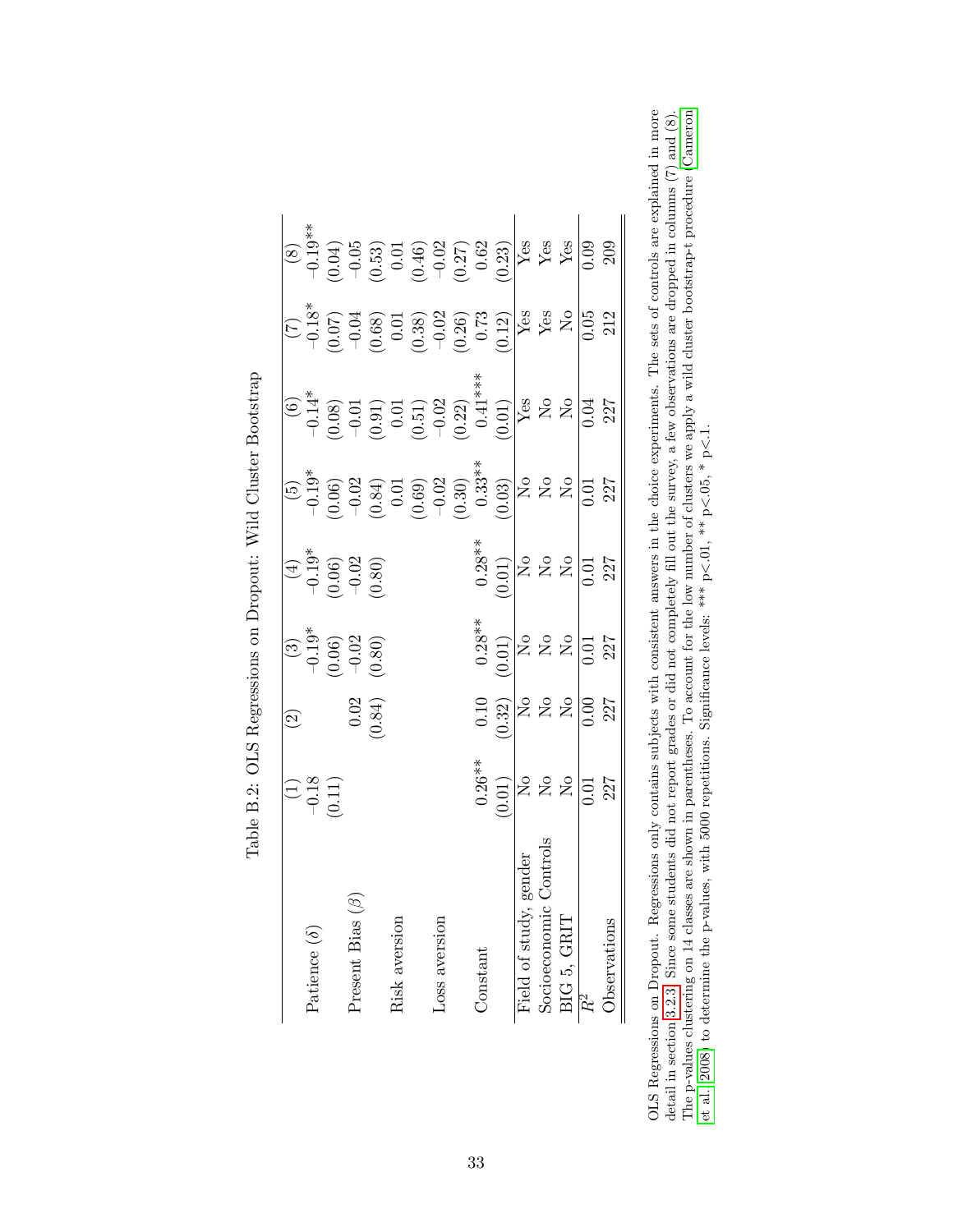|                            |                | Firm Controls  | Class F.E.     |          | Alternative $\beta$ |
|----------------------------|----------------|----------------|----------------|----------|---------------------|
|                            | (1)            | (2)            | (3)            | (4)      | (5)                 |
| Patience $(\delta)$        | $-0.16*$       | $-0.16**$      | $-0.17$        | $-0.15*$ | $-0.26**$           |
|                            | (0.08)         | (0.07)         | (0.13)         | (0.09)   | (0.12)              |
| Present Bias $(\beta)$     | $-0.02$        | $-0.01$        | $-0.07$        |          |                     |
|                            | (0.07)         | (0.07)         | (0.09)         |          |                     |
| Present Bias $(d)$         |                |                |                | $-0.03$  |                     |
|                            |                |                |                | (0.04)   |                     |
| Risk aversion              | 0.00           | 0.01           | 0.01           | 0.01     | $-0.00$             |
|                            | (0.01)         | (0.01)         | (0.02)         | (0.01)   | (0.02)              |
| Loss aversion              | $-0.01$        | $-0.02$        | $-0.02$        | $-0.02$  | $-0.03$             |
|                            | (0.01)         | (0.01)         | (0.02)         | (0.01)   | (0.02)              |
| no pay-for-performance (d) | $-0.07$        |                |                |          |                     |
|                            | (0.07)         |                |                |          |                     |
| pay-for-performance (d)    | $-0.08**$      |                |                |          |                     |
|                            | (0.04)         |                |                |          |                     |
| $<100$ Emp. (d)            |                | $-0.07*$       |                |          |                     |
|                            |                | (0.04)         |                |          |                     |
| $>100$ Emp. (d)            |                | $-0.11**$      |                |          |                     |
|                            |                | (0.05)         |                |          |                     |
| Field of study             | N <sub>o</sub> | N <sub>o</sub> | N <sub>o</sub> | No       | N <sub>o</sub>      |
| Socioeconomic Controls     | No             | N <sub>o</sub> | No             | No       | No                  |
| BIG 5, GRIT                | No             | No             | No             | $\rm No$ | N <sub>o</sub>      |
| Pseudo $R^2$               | 0.03           | 0.04           | 0.08           | 0.02     | 0.05                |
| Observations               | 227            | 227            | 188            | 227      | 127                 |

<span id="page-34-0"></span>Table B.3: Marginal effects of Logit regressions on Dropout

Logit Regressions on Dropout. Marginal Effects shown. Regressions only contain subjects with consistent answers in the choice experiments. Columns (1) [a](#page-34-1)nd (2) add different firm size effects.<sup>4</sup> Column (3) controls for class fixed effects instead of clustering SE's at the class level, which also capture the field of study. Column (4) includes a binary indicator of present bias (= 1 if  $\beta$  < 1 instead of the estimated value of  $\beta$ . Column (5) only includes non-present biased subjects ( $\beta \geq 1$ ). Std. Errors clustered at the class level shown in parentheses, except for column (3) which shows robust standard errors. Significance levels: \*\*\* p<.01, \*\* p<.05, \* p<.1.

<span id="page-34-1"></span><sup>&</sup>lt;sup>a</sup>In order not to lose observations, we create categorical variables that indicate whether a student receives performance pay, does not receive performance pay, or did not provide any information; similarly, whether the firm has more than 100 employees, less than 100 employees, or no information. The no-information categories are obviously highly correlated, though not perfect since some students answered one but not both questions. However, the correlation of regressors increases standard errors. We therefore include one of the two firm characteristics at a time.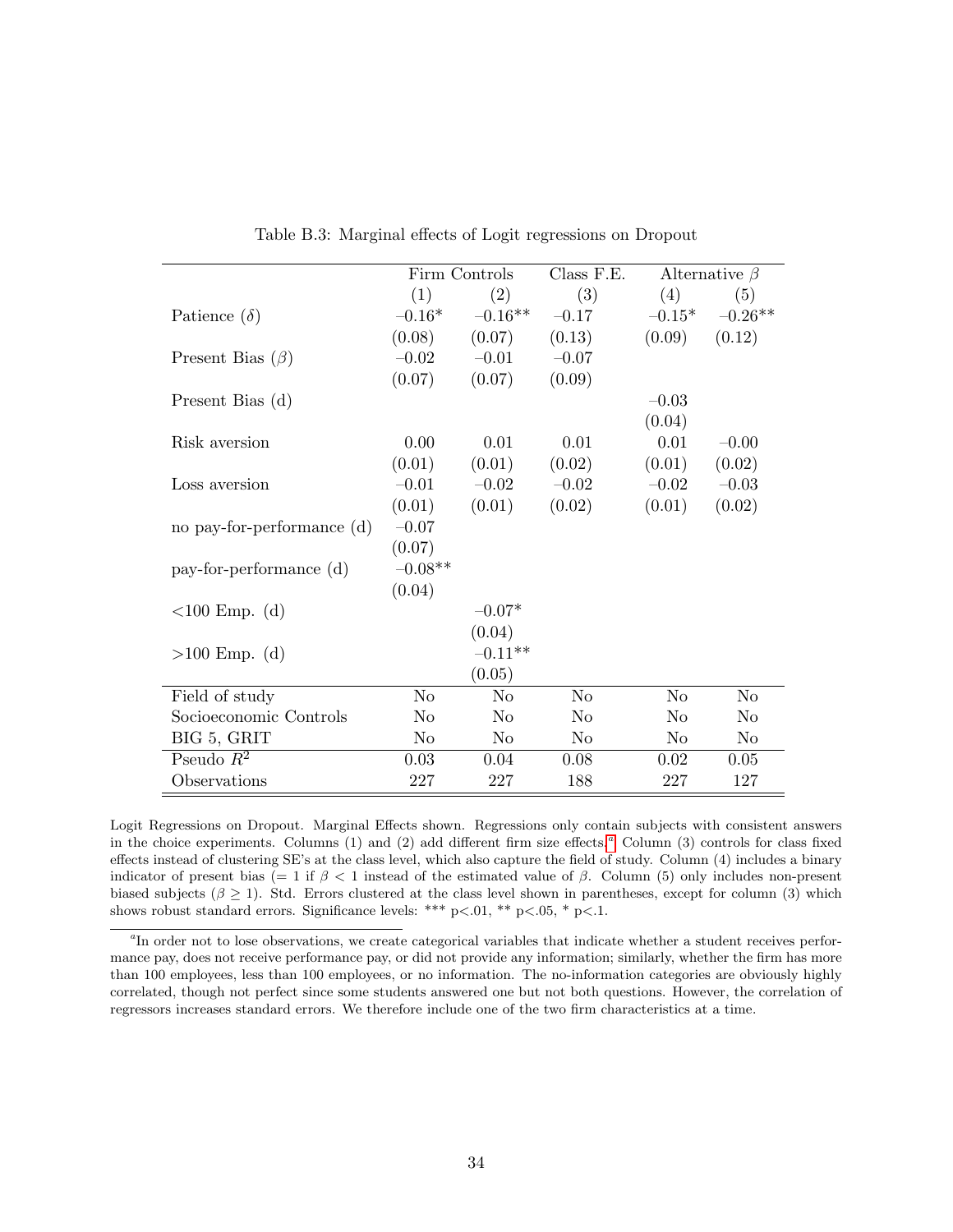<span id="page-35-1"></span>

| Patience $(\delta)$     | (1)<br>$0.19**$     | (2)<br>$0.20*$      | (3)<br>$0.22**$     |
|-------------------------|---------------------|---------------------|---------------------|
|                         | (0.09)              | (0.11)              | (0.11)              |
| Present Bias $(\beta)$  | 0.04                | 0.09                | 0.11                |
|                         | (0.09)              | (0.08)              | (0.08)              |
| Risk aversion           | $-0.01$             | $-0.00$             | $-0.01$             |
|                         | (0.02)              | (0.02)              | (0.02)              |
| Loss aversion           | 0.02                | 0.03                | 0.02                |
|                         | (0.02)              | (0.02)              | (0.02)              |
| female (d)              | 0.10                | 0.09                | 0.08                |
|                         | (0.07)              | (0.06)              | (0.07)              |
|                         | $0.12**$            |                     |                     |
| Business (d)            |                     | 0.08<br>(0.08)      | 0.07                |
| Polytechnician (d)      | (0.06)<br>$0.18***$ | $0.16***$           | (0.08)<br>$0.16***$ |
|                         | (0.04)              | (0.03)              |                     |
|                         |                     |                     | (0.03)              |
| german (d)              |                     | $-0.12**$           | $-0.10*$            |
|                         |                     | (0.05)<br>$-0.01$   | (0.05)<br>$-0.01$   |
| age                     |                     |                     |                     |
|                         |                     | (0.03)              | (0.03)              |
| Math grade              |                     | $-0.02$             | $-0.04$             |
|                         |                     | (0.04)              | (0.05)              |
| German grade            |                     | $-0.03$             | $-0.03$             |
|                         |                     | (0.07)<br>$0.13***$ | (0.06)              |
| English grade           |                     |                     | $0.13**$            |
|                         |                     | (0.05)              | (0.05)              |
| borrowing difficulty    |                     | $-0.01$             | $-0.01$             |
| CRT score               |                     | (0.02)<br>$-0.01$   | (0.02)<br>$-0.02$   |
|                         |                     |                     |                     |
|                         |                     | (0.02)              | (0.02)              |
| <b>Education Mother</b> |                     | 0.03                | $0.04**$            |
| <b>Education Father</b> |                     | (0.02)<br>$-0.01$   | (0.02)<br>$-0.02$   |
|                         |                     |                     |                     |
|                         |                     | (0.02)              | (0.03)<br>0.00      |
| Openness                |                     |                     |                     |
| Conscientiousness       |                     |                     | (0.01)<br>0.00      |
|                         |                     |                     |                     |
| Extroversion            |                     |                     | (0.01)<br>$-0.00$   |
|                         |                     |                     |                     |
|                         |                     |                     | (0.01)              |
| Agreeableness           |                     |                     | 0.01                |
| Neuroticism             |                     |                     | (0.01)              |
|                         |                     |                     | $-0.00$             |
| <b>GRIT</b>             |                     |                     | (0.01)              |
|                         |                     |                     | 0.06                |
| Pseudo $R^2$            | 0.08                | 0.17                | (0.04)<br>0.18      |
|                         |                     |                     |                     |
| Observations            | 227                 | 212                 | 209                 |

<span id="page-35-0"></span>Table C.1: Marginal effects of Logit regressions on Finished in Time

Logit Regressions on Finished in Time. Marginal Effects shown. Regressions only contain subjects with consistent answers in the choice experiments. Since some students did not report grades or did not completely fill out the survey, a few observations are dropped in columns (2) and (3). Std. Errors clustered at the class level shown in parentheses. Significance levels: \*\*\* p<.01, \*\*  $p<0.05$ , \*  $p<0.1$ .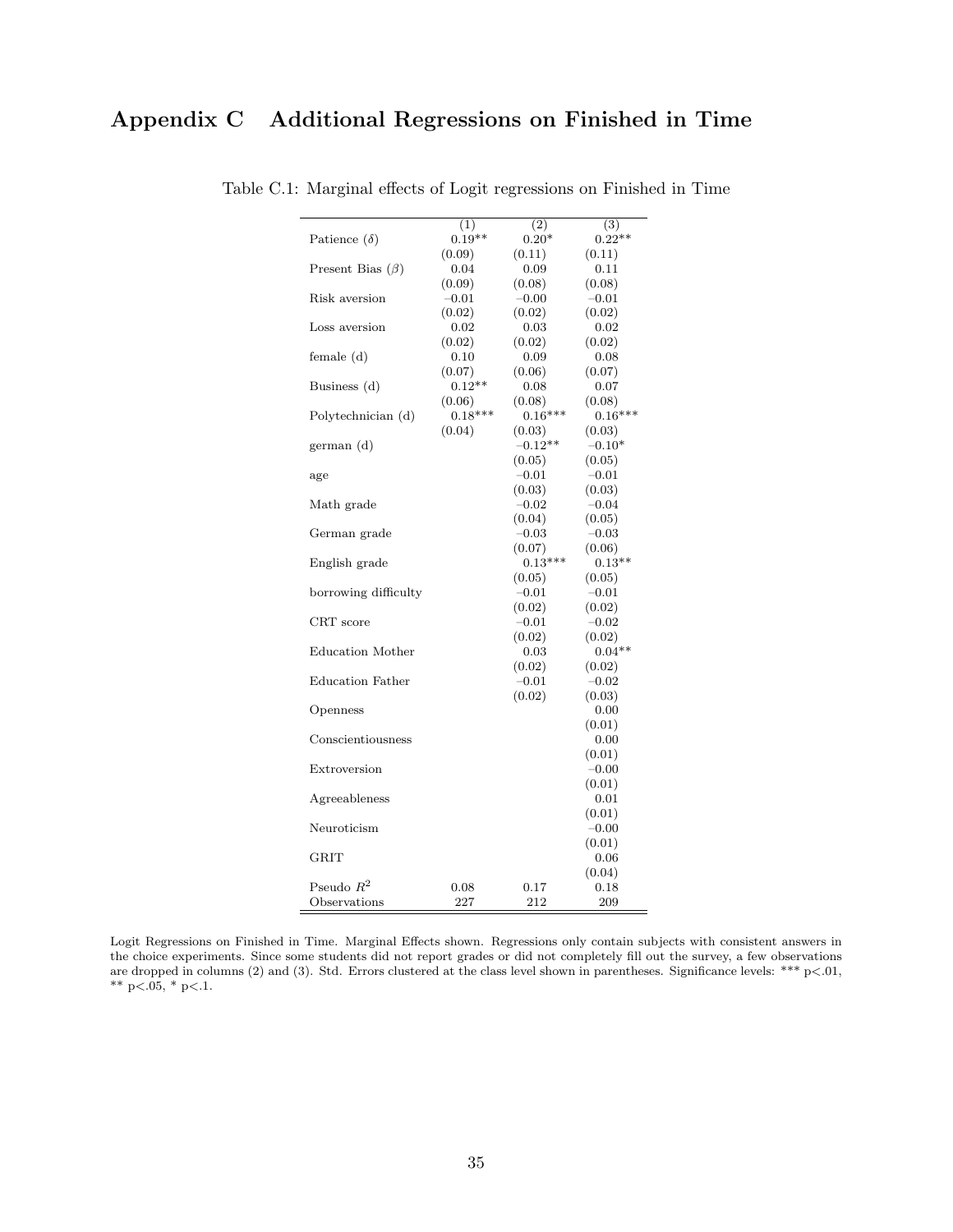|                             |                                                                                                              | $\odot$                                                                               |                                                                                                                                                                                                      |                                                                                                                                                       |                                                                                                                                                                                                                                                                                                                              |                                                                                                                                                                                                                                                                                                                              |                                                                                                                                                                                                                                                                                                                                     |  |
|-----------------------------|--------------------------------------------------------------------------------------------------------------|---------------------------------------------------------------------------------------|------------------------------------------------------------------------------------------------------------------------------------------------------------------------------------------------------|-------------------------------------------------------------------------------------------------------------------------------------------------------|------------------------------------------------------------------------------------------------------------------------------------------------------------------------------------------------------------------------------------------------------------------------------------------------------------------------------|------------------------------------------------------------------------------------------------------------------------------------------------------------------------------------------------------------------------------------------------------------------------------------------------------------------------------|-------------------------------------------------------------------------------------------------------------------------------------------------------------------------------------------------------------------------------------------------------------------------------------------------------------------------------------|--|
| Patience $(\delta)$         |                                                                                                              |                                                                                       |                                                                                                                                                                                                      |                                                                                                                                                       |                                                                                                                                                                                                                                                                                                                              |                                                                                                                                                                                                                                                                                                                              |                                                                                                                                                                                                                                                                                                                                     |  |
|                             | $(1)$<br>0.23<br>(0.14)                                                                                      |                                                                                       |                                                                                                                                                                                                      |                                                                                                                                                       |                                                                                                                                                                                                                                                                                                                              |                                                                                                                                                                                                                                                                                                                              |                                                                                                                                                                                                                                                                                                                                     |  |
| Present Bias $(\beta)$      |                                                                                                              |                                                                                       |                                                                                                                                                                                                      |                                                                                                                                                       |                                                                                                                                                                                                                                                                                                                              |                                                                                                                                                                                                                                                                                                                              |                                                                                                                                                                                                                                                                                                                                     |  |
|                             |                                                                                                              | (0.01)                                                                                | $\begin{bmatrix} (3) \\ 0.25^* \\ (0.10) \\ 0.06 \\ (0.57) \\ \end{bmatrix}$                                                                                                                         | $\begin{array}{c} (4) \\ (0.10) \\ (0.10) \\ 0.06 \\ (0.57) \end{array}$                                                                              |                                                                                                                                                                                                                                                                                                                              |                                                                                                                                                                                                                                                                                                                              |                                                                                                                                                                                                                                                                                                                                     |  |
| Risk aversion               |                                                                                                              |                                                                                       |                                                                                                                                                                                                      |                                                                                                                                                       |                                                                                                                                                                                                                                                                                                                              |                                                                                                                                                                                                                                                                                                                              |                                                                                                                                                                                                                                                                                                                                     |  |
|                             |                                                                                                              |                                                                                       |                                                                                                                                                                                                      |                                                                                                                                                       |                                                                                                                                                                                                                                                                                                                              |                                                                                                                                                                                                                                                                                                                              |                                                                                                                                                                                                                                                                                                                                     |  |
| Loss aversion               |                                                                                                              |                                                                                       |                                                                                                                                                                                                      |                                                                                                                                                       |                                                                                                                                                                                                                                                                                                                              |                                                                                                                                                                                                                                                                                                                              |                                                                                                                                                                                                                                                                                                                                     |  |
|                             |                                                                                                              |                                                                                       |                                                                                                                                                                                                      |                                                                                                                                                       |                                                                                                                                                                                                                                                                                                                              |                                                                                                                                                                                                                                                                                                                              |                                                                                                                                                                                                                                                                                                                                     |  |
| Constant                    |                                                                                                              |                                                                                       |                                                                                                                                                                                                      |                                                                                                                                                       |                                                                                                                                                                                                                                                                                                                              |                                                                                                                                                                                                                                                                                                                              |                                                                                                                                                                                                                                                                                                                                     |  |
|                             | $\begin{array}{r} 0.62** \ 0.00 \ \hline 10 \ \hline 10 \ \hline 10 \ \hline 0.01 \ \hline 0.01 \end{array}$ | $0.79***$<br>$(0.00)$<br>$N$<br>$N$<br>$N$<br>$(0.00)$<br>$N$<br>$(0.00)$<br>$(0.00)$ | $\begin{array}{c} 0.55** \\[-4pt] 0.02 \\[-4pt] \rule{0pt}{2.15mm} \rule{0pt}{2.15mm} \end{array} \hspace{-.3mm} \begin{array}{c} 0.55** \\[-4pt] \rule{0pt}{2.15mm} \rule{0pt}{2.15mm} \end{array}$ | $\begin{array}{c} 0.55^{**} \\ 0.02 \\ \hline 10 \\ 0.04 \\ \hline \end{array}$<br>$\begin{array}{c} 0.55^{**} \\ 0.02 \\ 0.01 \\ \hline \end{array}$ | $\begin{array}{c} (5) \\[-4pt] 0.24 \\[-4pt] 0.08 \\[-4pt] 0.06 \\[-4pt] 0.07 \\[-4pt] 0.07 \\[-4pt] 0.07 \\[-4pt] 0.07 \\[-4pt] 0.07 \\[-4pt] 0.07 \\[-4pt] 0.07 \\[-4pt] 0.07 \\[-4pt] 0.07 \\[-4pt] 0.07 \\[-4pt] 0.07 \\[-4pt] 0.07 \\[-4pt] 0.07 \\[-4pt] 0.07 \\[-4pt] 0.07 \\[-4pt] 0.07 \\[-4pt] 0.07 \\[-4pt] 0.07$ | $\begin{array}{c} (6) \\[-4pt] 0.20 \\[-4pt] 0.60 \\[-4pt] 0.60 \\[-4pt] 0.59 \\[-4pt] 0.59 \\[-4pt] 0.30 \\[-4pt] 0.30 \\[-4pt] 0.30 \\[-4pt] 0.30 \\[-4pt] 0.30 \\[-4pt] 0.30 \\[-4pt] 0.30 \\[-4pt] 0.30 \\[-4pt] 0.30 \\[-4pt] 0.30 \\[-4pt] 0.30 \\[-4pt] 0.30 \\[-4pt] 0.30 \\[-4pt] 0.30 \\[-4pt] 0.30 \\[-4pt] 0.30$ | $\begin{array}{c} (7) \\ 0.23 \\ 0.03 \\ (0.37) \\ (0.71) \\ (0.70) \\ (0.70) \\ (0.70) \\ (0.70) \\ (0.73) \\ (0.73) \\ (0.70) \\ (0.71) \\ (0.71) \\ (0.71) \\ (0.71) \\ (0.71) \\ (0.71) \\ (0.71) \\ (0.71) \\ (0.71) \\ (0.71) \\ (0.71) \\ (0.71) \\ (0.71) \\ (0.71) \\ (0.71) \\ (0.71) \\ (0.71) \\ (0.71) \\ (0.71) \\ ($ |  |
| Field of study, gender      |                                                                                                              |                                                                                       |                                                                                                                                                                                                      |                                                                                                                                                       |                                                                                                                                                                                                                                                                                                                              |                                                                                                                                                                                                                                                                                                                              |                                                                                                                                                                                                                                                                                                                                     |  |
| itrols<br>Socioeconomic Con |                                                                                                              |                                                                                       |                                                                                                                                                                                                      |                                                                                                                                                       |                                                                                                                                                                                                                                                                                                                              |                                                                                                                                                                                                                                                                                                                              |                                                                                                                                                                                                                                                                                                                                     |  |
| BIG 5, GRIT                 |                                                                                                              |                                                                                       |                                                                                                                                                                                                      |                                                                                                                                                       |                                                                                                                                                                                                                                                                                                                              |                                                                                                                                                                                                                                                                                                                              |                                                                                                                                                                                                                                                                                                                                     |  |
| $\overline{R^2}$            |                                                                                                              |                                                                                       |                                                                                                                                                                                                      |                                                                                                                                                       |                                                                                                                                                                                                                                                                                                                              |                                                                                                                                                                                                                                                                                                                              |                                                                                                                                                                                                                                                                                                                                     |  |
| Observations                |                                                                                                              |                                                                                       |                                                                                                                                                                                                      |                                                                                                                                                       |                                                                                                                                                                                                                                                                                                                              |                                                                                                                                                                                                                                                                                                                              |                                                                                                                                                                                                                                                                                                                                     |  |

Table C.2: OLS Regressions on Finished in Time: Wild Cluster Bootstrap-t procedure Table C.2: OLS Regressions on Finished in Time: Wild Cluster Bootstrap-t procedure <span id="page-36-0"></span>OLS Regressions on Finished in Time. Regressions only contains subjects with consistent answers in the choice experiments. The sets of controls are explained OLS Regressions on Finished in Time. Regressions only contains subjects with consistent answers in the choice experiments. The sets of controls are explained and (8). The p-values clustering on 14 classes are shown in parentheses. To account for the low number of clusters we apply a wild cluster bootstrap-t procedure in more detail in section [3.2.3.](#page-10-2) Since some students did not report grades or did not completely fill out the survey, a few observations are dropped in columns (7)  $\vec{v}$  $\lt.05, * p.$  $\lt.01$ , \*\* p [\(Cameron](#page-26-12) et al., [2008\)](#page-26-12) to determine the p-values, with 5000 repetitions. Significance levels: \*\*\* p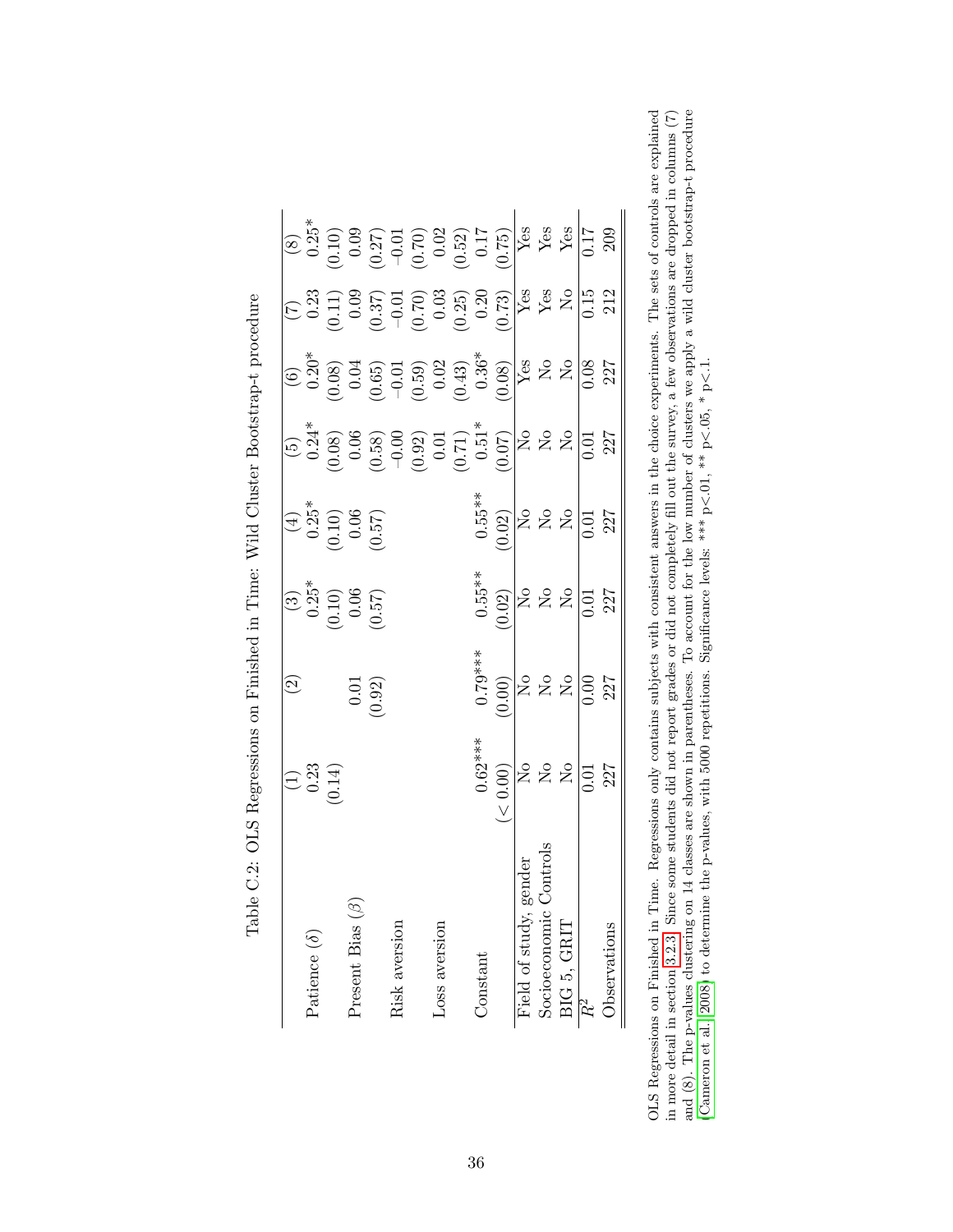|                            |                | Firm Controls | Class F.E.     | excl. dropouts | Alternative $\beta$ |                |
|----------------------------|----------------|---------------|----------------|----------------|---------------------|----------------|
|                            | (1)            | (2)           | (3)            | (4)            | (5)                 | (6)            |
| Patience $(\delta)$        | $0.23*$        | $0.22*$       | 0.18           | 0.12           | $0.21*$             | 0.22           |
|                            | (0.13)         | (0.11)        | (0.19)         | (0.09)         | (0.12)              | (0.18)         |
| Present Bias $(\beta)$     | $0.05\,$       | 0.05          | 0.07           | 0.05           |                     |                |
|                            | (0.09)         | (0.09)        | (0.12)         | (0.08)         |                     |                |
| Present Bias (d)           |                |               |                |                | 0.01                |                |
|                            |                |               |                |                | (0.05)              |                |
| Risk aversion              | $-0.00$        | $-0.00$       | $-0.01$        | 0.02           | $-0.00$             | 0.00           |
|                            | (0.02)         | (0.02)        | (0.02)         | (0.02)         | (0.02)              | (0.03)         |
| Loss aversion              | 0.01           | 0.01          | 0.03           | 0.01           | 0.01                | 0.01           |
|                            | (0.03)         | (0.03)        | (0.03)         | (0.02)         | (0.03)              | (0.04)         |
| no pay-for-performance (d) | 0.10           |               |                |                |                     |                |
|                            | (0.11)         |               |                |                |                     |                |
| pay-for-performance (d)    | 0.10           |               |                |                |                     |                |
|                            | (0.09)         |               |                |                |                     |                |
| $<100$ Emp. (d)            |                | 0.07          |                |                |                     |                |
|                            |                | (0.08)        |                |                |                     |                |
| $>100$ Emp. (d)            |                | $0.15*$       |                |                |                     |                |
|                            |                | (0.09)        |                |                |                     |                |
| Field of study             | N <sub>o</sub> | No            | No             | No             | N <sub>o</sub>      | No             |
| Socioeconomic Controls     | N <sub>o</sub> | No            | N <sub>o</sub> | N <sub>o</sub> | N <sub>o</sub>      | N <sub>o</sub> |
| BIG 5, GRIT                | N <sub>o</sub> | No            | No             | No             | No                  | No             |
| Pseudo $R^2$               | 0.02           | 0.03          | 0.10           | 0.02           | 0.01                | 0.01           |
| Observations               | 227            | 227           | 200            | 201            | 227                 | 127            |

<span id="page-37-0"></span>Table C.3: Marginal effects of Logit regressions on Finished in Time

Logit Regressions on finished in time. Marginal Effects shown. Regressions only contain subjects with consistent answers in the choice experiments. Columns (1) and (2) add different firm size effects. Column (3) controls for class fixed effects instead of clustering SE's at the class level. Column (4) excludes all observations that dropped out. Column (5) includes a binary indicator of present bias (= 1 if  $\beta$  < 1 instead of the estimated value of  $\beta$ . Column (6) only includes non-present biased subjects ( $\beta \ge 1$ ). Std. Errors clustered at the class level shown in parentheses, except for column (3) which shows robust standard errors. Significance levels: \*\*\* p<.01, \*\* p<.05, \* p<.1.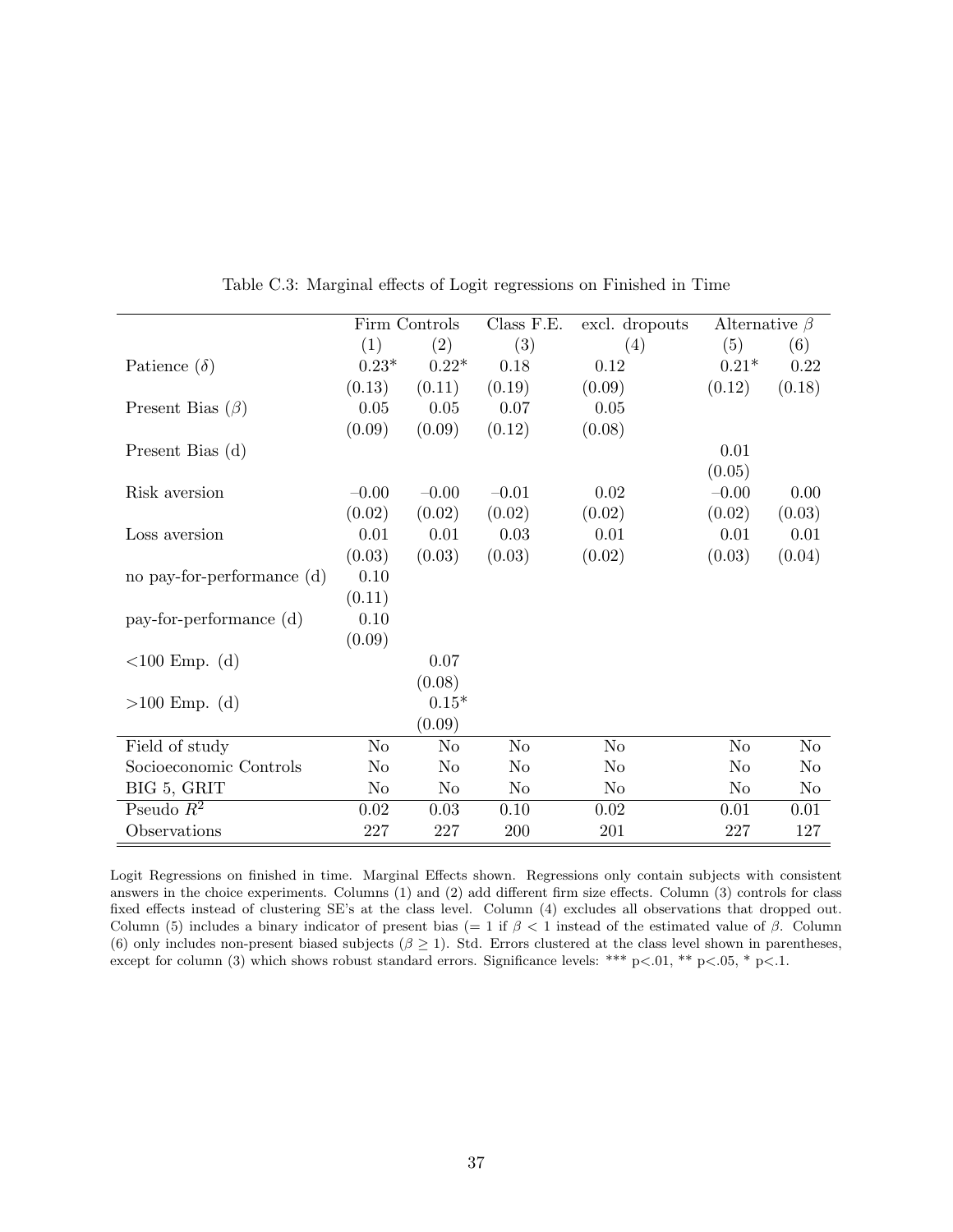# <span id="page-38-0"></span>Appendix D Additional Regressions on Continuation Plans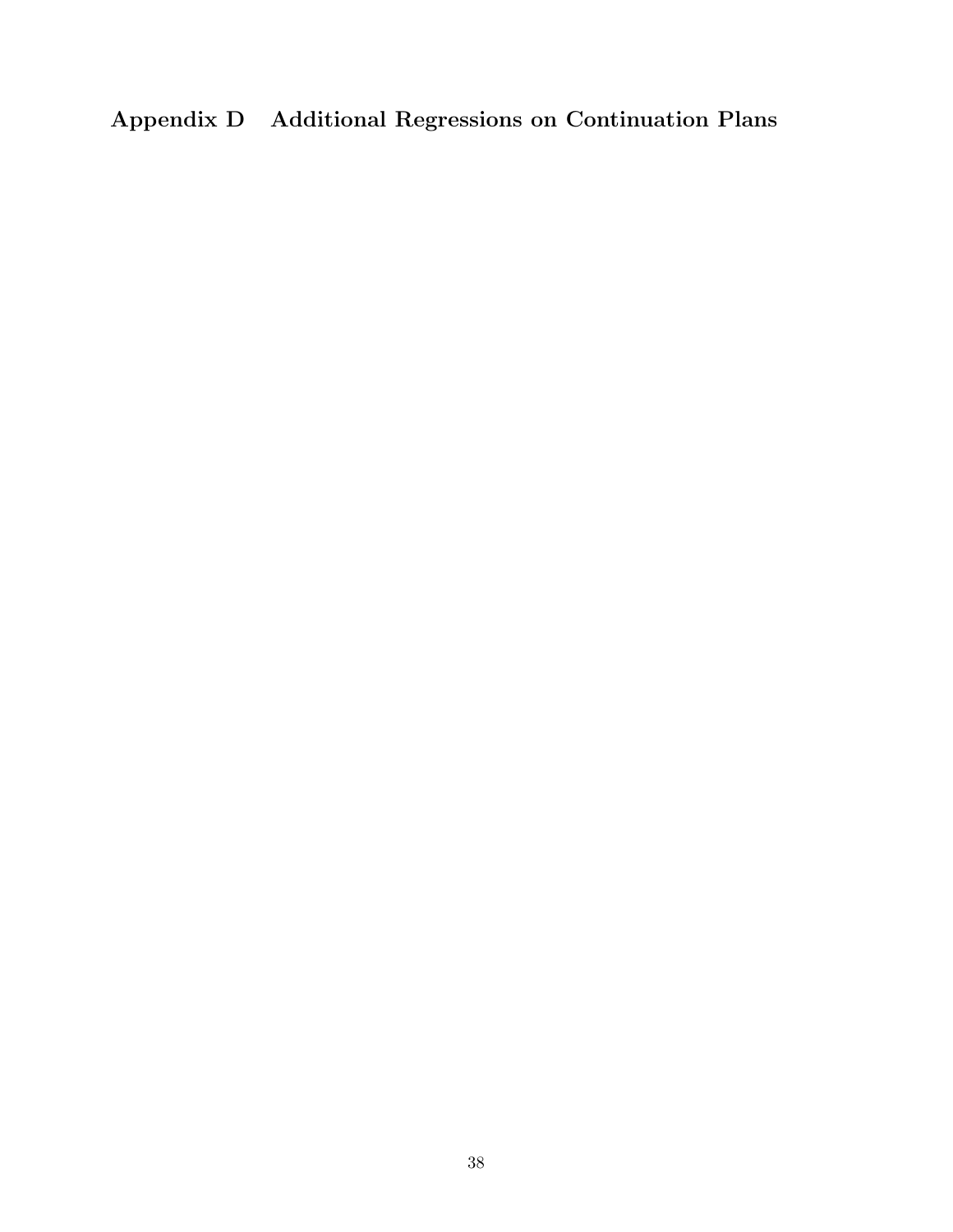|                        |                                                                              |                                                                                                      | $\widetilde{\mathcal{S}}$                                                                                                                                                                                                                                                                                                                |                                                                                                                         |                                                                                                                                                  | $\widetilde{\mathbb{C}}$                                                                                                                                                                                                                                                                                            |                                                                                                                            |                                                                                                                                                            |
|------------------------|------------------------------------------------------------------------------|------------------------------------------------------------------------------------------------------|------------------------------------------------------------------------------------------------------------------------------------------------------------------------------------------------------------------------------------------------------------------------------------------------------------------------------------------|-------------------------------------------------------------------------------------------------------------------------|--------------------------------------------------------------------------------------------------------------------------------------------------|---------------------------------------------------------------------------------------------------------------------------------------------------------------------------------------------------------------------------------------------------------------------------------------------------------------------|----------------------------------------------------------------------------------------------------------------------------|------------------------------------------------------------------------------------------------------------------------------------------------------------|
|                        |                                                                              |                                                                                                      |                                                                                                                                                                                                                                                                                                                                          |                                                                                                                         |                                                                                                                                                  |                                                                                                                                                                                                                                                                                                                     |                                                                                                                            |                                                                                                                                                            |
| Patience $(\delta)$    |                                                                              |                                                                                                      |                                                                                                                                                                                                                                                                                                                                          |                                                                                                                         |                                                                                                                                                  |                                                                                                                                                                                                                                                                                                                     |                                                                                                                            |                                                                                                                                                            |
|                        |                                                                              |                                                                                                      |                                                                                                                                                                                                                                                                                                                                          |                                                                                                                         |                                                                                                                                                  |                                                                                                                                                                                                                                                                                                                     |                                                                                                                            |                                                                                                                                                            |
| Present Bias $(\beta)$ |                                                                              |                                                                                                      |                                                                                                                                                                                                                                                                                                                                          |                                                                                                                         |                                                                                                                                                  |                                                                                                                                                                                                                                                                                                                     |                                                                                                                            |                                                                                                                                                            |
|                        | Job<br>-0.12<br>(1.50)<br>(1.50)<br>2.45**<br>0.67<br>(0.16)<br>0.67<br>0.67 |                                                                                                      |                                                                                                                                                                                                                                                                                                                                          |                                                                                                                         |                                                                                                                                                  |                                                                                                                                                                                                                                                                                                                     |                                                                                                                            | $\begin{array}{c} \text{Educ} \\ -2.63 \\ (1.92) \\ 3.24^{**} \\ (1.30) \\ (0.30) \\ (0.31) \\ -0.43^{**} \\ (0.17) \\ 1.44^{**} \\ 1.44^{**} \end{array}$ |
| Loss aversion          |                                                                              |                                                                                                      |                                                                                                                                                                                                                                                                                                                                          |                                                                                                                         |                                                                                                                                                  |                                                                                                                                                                                                                                                                                                                     |                                                                                                                            |                                                                                                                                                            |
|                        |                                                                              |                                                                                                      |                                                                                                                                                                                                                                                                                                                                          |                                                                                                                         |                                                                                                                                                  |                                                                                                                                                                                                                                                                                                                     |                                                                                                                            |                                                                                                                                                            |
| Risk aversion          |                                                                              |                                                                                                      |                                                                                                                                                                                                                                                                                                                                          |                                                                                                                         |                                                                                                                                                  |                                                                                                                                                                                                                                                                                                                     |                                                                                                                            |                                                                                                                                                            |
|                        |                                                                              |                                                                                                      |                                                                                                                                                                                                                                                                                                                                          |                                                                                                                         |                                                                                                                                                  |                                                                                                                                                                                                                                                                                                                     |                                                                                                                            |                                                                                                                                                            |
| Grade Point Average    |                                                                              |                                                                                                      |                                                                                                                                                                                                                                                                                                                                          |                                                                                                                         |                                                                                                                                                  |                                                                                                                                                                                                                                                                                                                     |                                                                                                                            |                                                                                                                                                            |
|                        | 0.84)                                                                        | Educ<br>$-0.7$<br>$(1.37)$<br>$2.20**$<br>$(0.94)$<br>$(0.27)$<br>$-0.37**$<br>$-1.58**$<br>$1.58**$ | $\begin{array}{c} \text{Job} \\ 0.03 \\ (1.58) \\ 2.45^{***} \\ (0.71) \\ (0.43^* \\ (0.24) \\ (0.24) \\ (0.89 \\ (0.89 \\ (0.82) \\ (0.82) \\ (0.82) \\ (0.82) \\ (0.82) \\ (0.82) \\ (0.83) \\ (0.82) \\ (0.83) \\ (0.84) \\ (0.85) \\ (0.85) \\ (0.87) \\ (0.87) \\ (0.89) \\ (0.80) \\ (0.81) \\ (0.82) \\ (0.83) \\ (0.85) \\ (0.8$ | Educ<br>$-0.58$<br>$(1.43)$<br>$2.18**$<br>$2.18**$<br>$0.36$<br>$0.27$<br>$-0.43**$<br>$-0.43**$<br>$1.41*$<br>$1.41*$ | Job<br>$-0.88$<br>$-0.85$<br>$-3.15***$<br>$-3.15***$<br>$-3.15***$<br>$-3.24$<br>$-0.24$<br>$-0.23$<br>$-0.48$<br>$-0.22$<br>$-0.48$<br>$-0.12$ | $\begin{array}{l} \text{Educ} \\ -1.70 \\ (1.99) \\ 3.04^{***} \\ (0.80) \\ (0.36) \\ (0.36) \\ -0.45^{**} \\ (0.19) \\ (0.19) \\ (1.37^{*} \\ 1.37^{*} \\ (0.74) \\ \end{array}$                                                                                                                                   | Job<br>$-0.83$<br>$(2.60)$<br>$3.31**$<br>$(1.22)$<br>$(0.71**$<br>$(0.29)$<br>$-0.20$<br>$(0.24)$<br>$(0.24)$<br>$(0.29)$ | (0.65)                                                                                                                                                     |
| Field of study, gender |                                                                              |                                                                                                      |                                                                                                                                                                                                                                                                                                                                          |                                                                                                                         |                                                                                                                                                  |                                                                                                                                                                                                                                                                                                                     |                                                                                                                            |                                                                                                                                                            |
| Socioeconomic Controls |                                                                              |                                                                                                      |                                                                                                                                                                                                                                                                                                                                          |                                                                                                                         |                                                                                                                                                  |                                                                                                                                                                                                                                                                                                                     |                                                                                                                            |                                                                                                                                                            |
| BIG 5, GRIT            |                                                                              | 222                                                                                                  | $\mathop{\rm Res}_{{\bf X}}$                                                                                                                                                                                                                                                                                                             |                                                                                                                         |                                                                                                                                                  | $\frac{1}{2}$ $\frac{1}{2}$ $\frac{1}{2}$ $\frac{1}{2}$ $\frac{1}{2}$ $\frac{1}{2}$ $\frac{1}{2}$ $\frac{1}{2}$ $\frac{1}{2}$ $\frac{1}{2}$ $\frac{1}{2}$ $\frac{1}{2}$ $\frac{1}{2}$ $\frac{1}{2}$ $\frac{1}{2}$ $\frac{1}{2}$ $\frac{1}{2}$ $\frac{1}{2}$ $\frac{1}{2}$ $\frac{1}{2}$ $\frac{1}{2}$ $\frac{1}{2}$ | $\frac{\text{Yes}}{\text{Yes}}$                                                                                            |                                                                                                                                                            |
| Pseudo R <sup>2</sup>  |                                                                              | 0.040                                                                                                | $\frac{6}{1059}$                                                                                                                                                                                                                                                                                                                         |                                                                                                                         |                                                                                                                                                  | $0.\overline{133}$                                                                                                                                                                                                                                                                                                  | $\overline{0.182}$                                                                                                         |                                                                                                                                                            |
| Observations           | 157                                                                          |                                                                                                      | 157                                                                                                                                                                                                                                                                                                                                      |                                                                                                                         |                                                                                                                                                  | 146                                                                                                                                                                                                                                                                                                                 | 145                                                                                                                        |                                                                                                                                                            |

| ・・・・・・・・・                                                                                                                                                                                                                              |
|----------------------------------------------------------------------------------------------------------------------------------------------------------------------------------------------------------------------------------------|
|                                                                                                                                                                                                                                        |
|                                                                                                                                                                                                                                        |
| $\frac{1}{2}$                                                                                                                                                                                                                          |
| )                                                                                                                                                                                                                                      |
| $-1 - 1$<br>.<br>ווינו                                                                                                                                                                                                                 |
| リー・コード しょうしょう                                                                                                                                                                                                                          |
|                                                                                                                                                                                                                                        |
| <br> <br> <br> <br>$\overline{\phantom{a}}$<br>こうしょう こうこう                                                                                                                                                                              |
|                                                                                                                                                                                                                                        |
| $\frac{1}{2}$                                                                                                                                                                                                                          |
| ;<br>;<br>I                                                                                                                                                                                                                            |
|                                                                                                                                                                                                                                        |
|                                                                                                                                                                                                                                        |
|                                                                                                                                                                                                                                        |
|                                                                                                                                                                                                                                        |
| con con control of the control of the control of the control of the control of the control of the control of the control of the control of the control of the control of the control of the control of the control of the cont<br>ミー・ト |
|                                                                                                                                                                                                                                        |
|                                                                                                                                                                                                                                        |
| iel I orit Dormociona or<br>$\overline{ }$                                                                                                                                                                                             |
| ֦֦֦֦֦֦֦֧֦֧֦֧֦֧֦֧֦֧֦֧֦֧֦֧֦֧֦֧ׅ֧֧ׅ֧֧֧֧֧֧֧֧֧֛֛֛֚֚֚֚֚֚֚֚֩֝֘֝֘֝֝֬֝֬֘֝֝֬֝֬֝֬֝֝֜֓֝֬֜֝֬֝֬֝֬֝֜֜֜<br>֧֢֛֧֧ׅ֧ׅ֧ׅ֧ׅ֛֛֛֚֚֚֚֚֚֚֚֚֚֚֚֚֚֚֚֚֜֜                                                                                                          |
| I                                                                                                                                                                                                                                      |
| ו<br>ו                                                                                                                                                                                                                                 |
| ן<br>ל                                                                                                                                                                                                                                 |
| ֖֖֖֖֖ׅׅׅׅ֖֪ׅ֪ׅ֪ׅ֪֪ׅ֖֧ׅׅ֪֪֪֪֪֪ׅׅ֪֪ׅ֚֚֚֚֚֚֚֚֚֚֚֚֚֚֚֚֚֚֚֚֚֚֚֚֚֚֡֕֕֝֬֝֬֝֬֓֓֞֝֬֓֞֬֝֬֓֞֬֝֬֝֬                                                                                                                                                 |
| ֖֖֖֖֖֖֖֖֧֖֖֧֖֧֖֧֖֧֖֧֪֪֪֪֧֪֪֪֪֪֧֪֧֚֚֚֚֚֚֚֚֚֚֚֚֚֚֚֚֚֚֚֚֚֚֚֚֚֚֚֚֚֚֚֚֚֚֚֬֝֓֞֝֓֞֝֓֞֝֬֞֝֬֞֝                                                                                                                                                  |
| I                                                                                                                                                                                                                                      |
| l<br>י<br>ו<br>$\overline{\phantom{a}}$                                                                                                                                                                                                |
| l                                                                                                                                                                                                                                      |
| ׇ֚֘֝֬֝                                                                                                                                                                                                                                 |

<span id="page-39-0"></span>The table shows the coefficients of the multinomial logit regressions. Regressions only contains students with consistent answers and students who are expected to finish their education program in the year of the survey. S Multinomial Logit Regressions on plans after graduation. Job denotes having a definite job offer. Educ indicates a plan to enroll in a continued education program. speakers, difficulty to raise CHF 100, and parental educational background. Since some students did not report grades or did not completely fill out the survey, a few observations are dropped in regression specifications  $(3)$  and  $(4)$ . Standard Errors clustered at the class level. P-values shown in parentheses. Significance The table shows the coefficients of the multinomial logit regressions. Regressions only contains students with consistent answers and students who are expected to finish their education program in the year of the survey. Socio-economic controls include: age, CRT score and high school grades, a dummy for native German a few observations are dropped in regression specifications (3) and (4). Standard Errors clustered at the class level. P-values shown in parentheses. Significance Multinomial Logit Regressions on plans after graduation. Job denotes having a definite job offer. Educ indicates a plan to enroll in a continued education program. speakers, difficulty to raise CHF 100, and parental educational background. Since some students did not report grades or did not completely fill out the survey,  $\frac{1}{\sqrt{2}}$  $\lt.05, * p.$  $\lt$  01,  $*$  p. levels: \*\*\* p.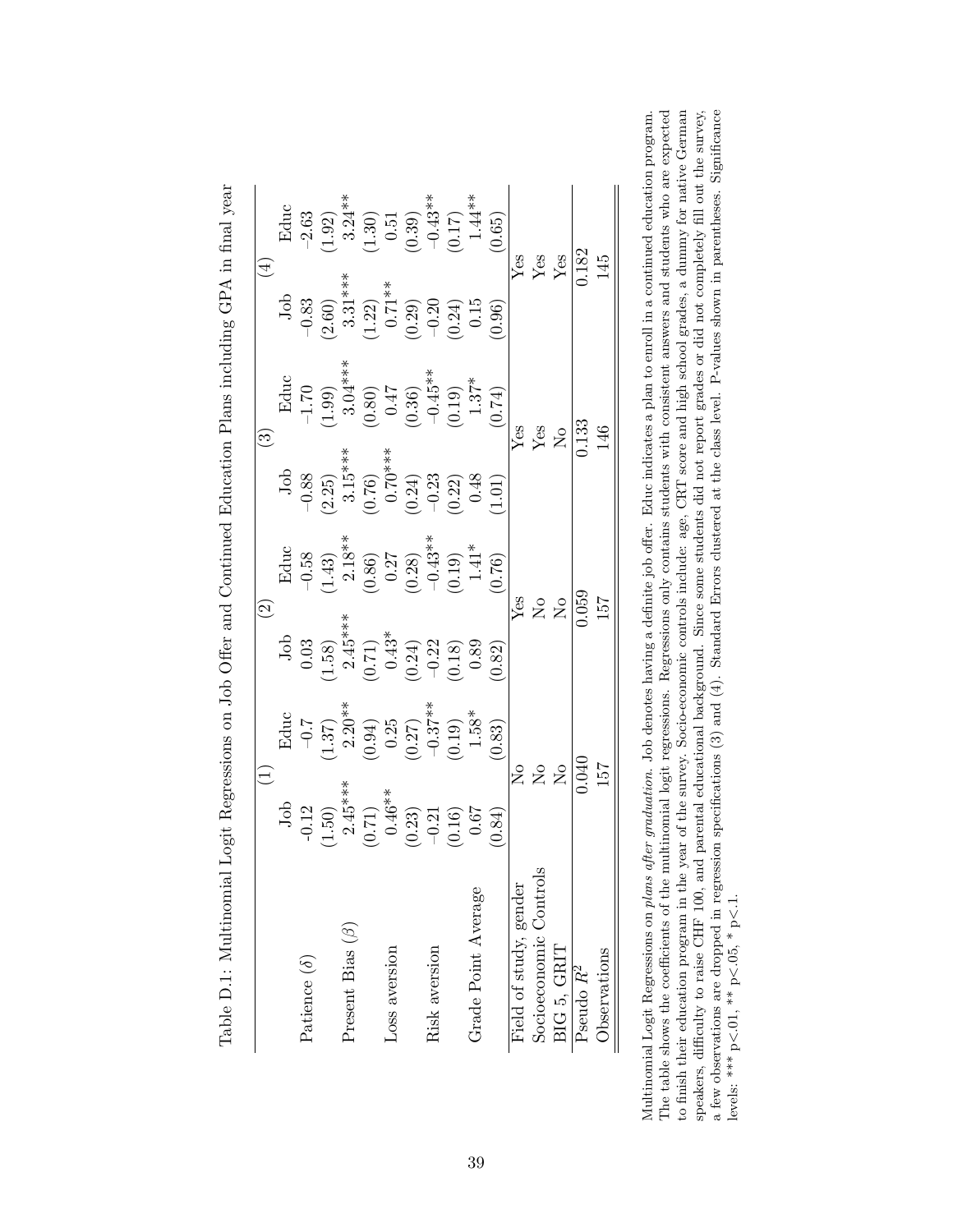|                            | (1)        | (2)         | (3)        |
|----------------------------|------------|-------------|------------|
| Patience $(\delta)$        | $-0.003$   | $-0.103$    | $-0.072$   |
|                            | (0.186)    | (0.248)     | (0.248)    |
| Present Bias $(\beta)$     | $0.283***$ | $0.363***$  | $0.397***$ |
|                            | (0.091)    | (0.087)     | (0.121)    |
| Risk aversion              | $-0.048*$  | $-0.048*$   | $-0.039$   |
|                            | (0.026)    | (0.029)     | (0.029)    |
| Loss aversion              | 0.032      | $0.048*$    | 0.040      |
|                            |            |             |            |
|                            | (0.033)    | (0.029)     | (0.034)    |
| business $(d)$             | $-0.090$   | 0.053       | 0.040      |
|                            | (0.103)    | (0.077)     | (0.095)    |
| polytech (d)               | $-0.165$   | $-0.019$    | 0.001      |
|                            | (0.140)    | (0.079)     | (0.095)    |
| female $(d)$               | 0.046      | $-0.034$    | $-0.021$   |
|                            | (0.069)    | (0.050)     | (0.066)    |
| german(d)                  |            | $-0.006$    | 0.013      |
|                            |            | (0.091)     | (0.084)    |
| age                        |            | 0.033       | 0.028      |
|                            |            | (0.042)     | (0.042)    |
| grade 2009 math            |            | 0.027       | 0.013      |
|                            |            |             |            |
|                            |            | (0.045)     | (0.047)    |
| grade 2009 german          |            | $-0.065$    | $-0.068$   |
|                            |            | (0.073)     | (0.070)    |
| grade 2009 english         |            | 0.073       | 0.071      |
|                            |            | (0.048)     | (0.055)    |
| difficulty to save 100 SFR |            | $-0.009$    | 0.001      |
|                            |            | (0.022)     | (0.023)    |
| cognitive reflection test  |            | $-0.094***$ | $-0.084**$ |
|                            |            | (0.032)     | (0.036)    |
| Education mother           |            | 0.056       | 0.041      |
|                            |            | (0.037)     | (0.040)    |
| Education father           |            | 0.024       | 0.017      |
|                            |            | (0.032)     | (0.030)    |
|                            |            |             |            |
| Openness                   |            |             | 0.006      |
|                            |            |             | (0.010)    |
| conscientiousness          |            |             | 0.016      |
|                            |            |             | (0.014)    |
| extraversion               |            |             | 0.015      |
|                            |            |             | (0.010)    |
| agreeableness              |            |             | $-0.010$   |
|                            |            |             | (0.016)    |
| neuroticism                |            |             | 0.002      |
|                            |            |             | (0.011)    |
| GRIT                       |            |             | 0.024      |
|                            |            |             | (0.069)    |
| Pseudo $R^2$               | 0.057      | 0.165       | 0.211      |
|                            |            |             |            |
| Observations               | 157        | 146         | 145        |

<span id="page-40-0"></span>Table D.2: Logit Regressions on Continuation Plans

Logit Regressions on various continuation plans. Columns  $(1)-(3)$  are equivalent to columns  $(2)-(4)$  in Table [7](#page-20-1) and display regressions on a dummy that takes value 1 in case a student has a job offer or indicated that he/she plans to attend a continued education program. Marginal Effects are shown. Regressions only contain subjects with consistent answers in the choice experiments. Since some students did not report grades or did not completely fill out the survey, a few observations are dropped in columns (2) and (3). Std. Errors clustered at the class level are shown in parentheses. Significance levels: \*\*\*  $p<.01$ , \*\*  $p<.05$ ,  $*$   $p<.1$ .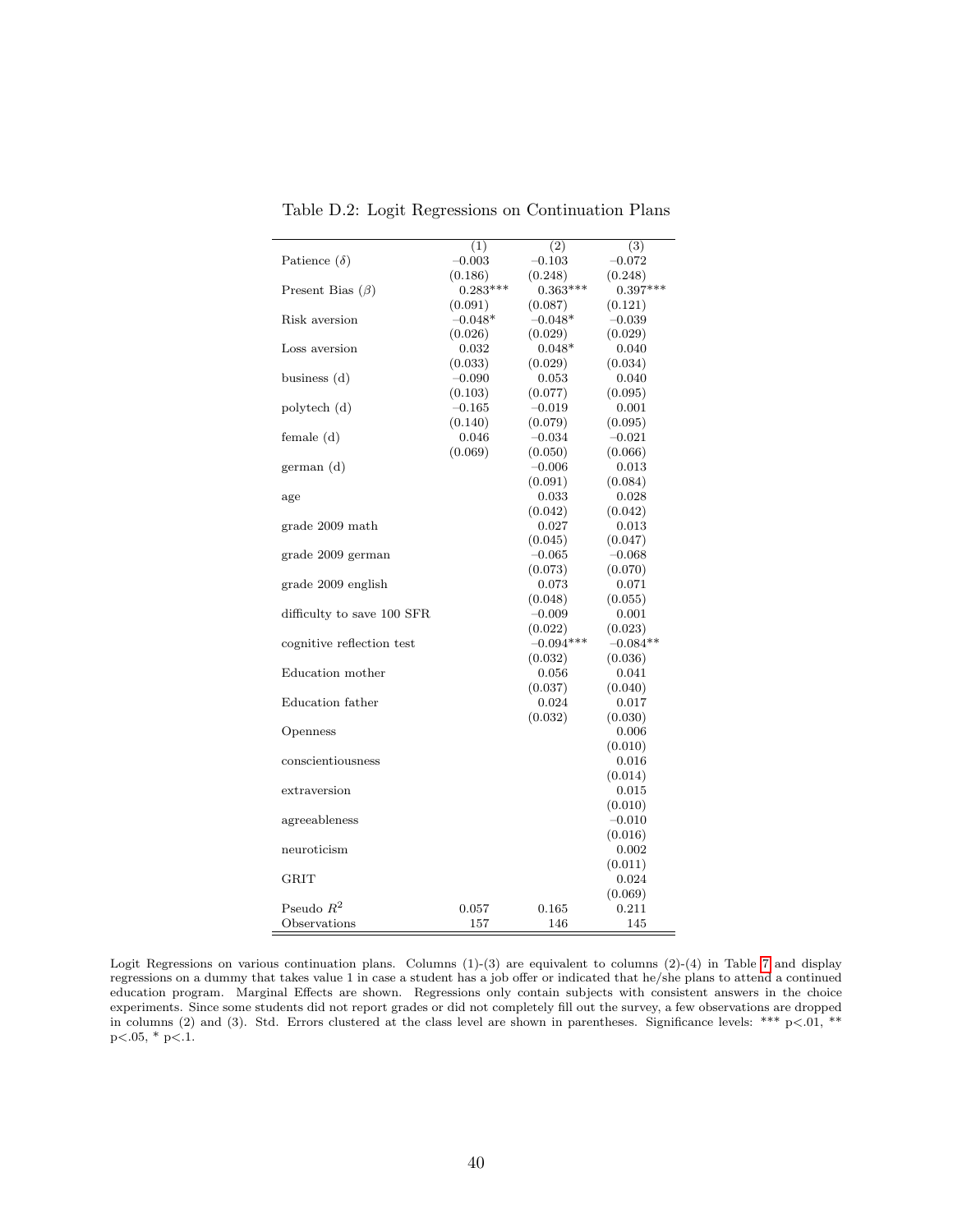<span id="page-41-0"></span>

|                        | $\left( 1\right)$ | $\left( 2\right)$ | (3)       | (4)       |
|------------------------|-------------------|-------------------|-----------|-----------|
| Patience $(\delta)$    | 0.01              | 0.03              | $-0.06$   | $-0.02$   |
|                        | (0.95)            | (0.86)            | (0.86)    | (0.95)    |
| Present Bias $(\beta)$ | $0.25***$         | $0.24***$         | $0.25***$ | $0.28***$ |
|                        | (< 0.01)          | (< 0.01)          | (0.01)    | (< 0.01)  |
| Risk aversion          | $-0.05*$          | $-0.05*$          | $-0.05$   | $-0.04$   |
|                        | (0.06)            | (0.06)            | (0.15)    | (0.29)    |
| Loss aversion          | 0.03              | 0.03              | 0.05      | 0.04      |
|                        | (0.32)            | (0.39)            | (0.12)    | (0.33)    |
| Constant               | $0.60***$         | $0.67***$         | $-0.28$   | $-0.55$   |
|                        | (< 0.01)          | (< 0.01)          | (0.80)    | (0.64)    |
| Field of study, gender | No                | Yes               | Yes       | Yes       |
| Socioeconomic Controls | No                | No                | Yes       | Yes       |
| BIG 5, GRIT            | No                | N <sub>0</sub>    | No        | Yes       |
| $R^2$                  | 0.05              | 0.06              | 0.15      | 0.20      |
| Observations           | 157               | 157               | 146       | 145       |

Table D.3: OLS Regressions on Continuation Plans: Wild Cluster Bootstrap-t procedure

OLS Regressions on various continuation plans. Columns (1)-(4) display regressions on a dummy that takes value 1 in case a student has a job offer or indicated that he/she plans to attend a continued education program. Regressions only contain subjects with consistent answers in the choice experiments. The sets of controls are explained in more detail in section [3.2.3.](#page-10-2) Since some students did not report grades or did not completely fill out the survey, a few observations are dropped in columns (3)-(4). The p-values clustering on 14 classes are shown in parentheses. To account for the low number of clusters we apply a wild cluster bootstrap-t procedure [\(Cameron et al., 2008\)](#page-26-12) to determine the p-values, with 5000 repetitions. Significance levels: \*\*\* p<.01, \*\* p<.05, \* p<.1.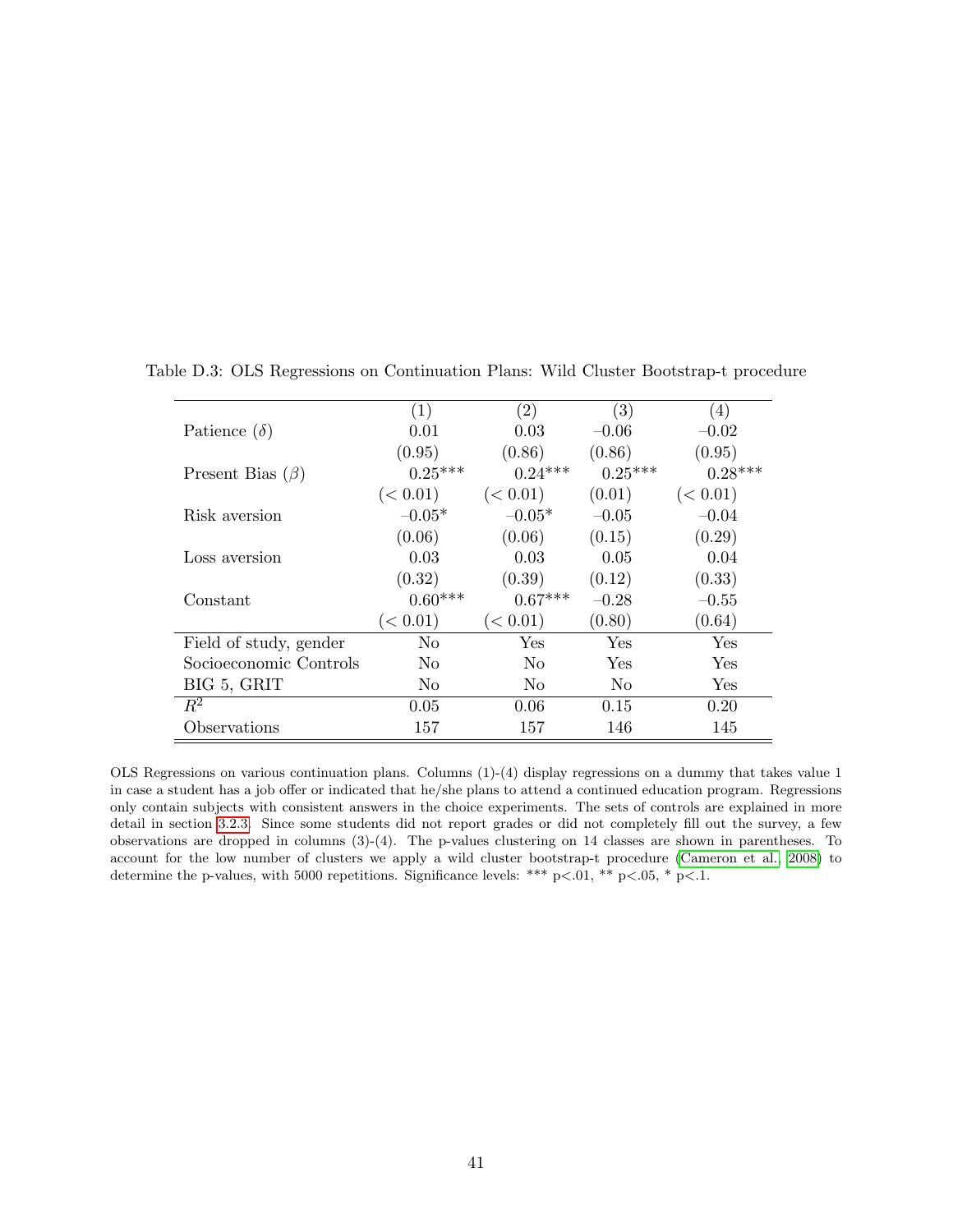|                            |                | Firm Controls       | Class F.E.     | Final GPA      |
|----------------------------|----------------|---------------------|----------------|----------------|
|                            | (1)            | (2)                 | (3)            | (4)            |
| Patience $(\delta)$        | 0.05           | $-0.03$             | $-0.04$        | $-0.06$        |
|                            | (0.17)         | (0.16)              | (0.23)         | (0.26)         |
| Present Bias $(\beta)$     | $0.26**$       | $0.30***$           | $0.32**$       | $0.39**$       |
|                            | (0.10)         | (0.10)              | (0.15)         | (0.17)         |
| Risk aversion              |                | $-0.05***$ $-0.04*$ | $-0.05**$      | $-0.04*$       |
|                            | (0.03)         | (0.02)              | (0.02)         | (0.02)         |
| Loss aversion              | 0.03           | 0.03                | 0.04           | 0.06           |
|                            | (0.03)         | (0.03)              | (0.04)         | (0.04)         |
| no pay-for-performance (d) | 0.06           |                     |                |                |
|                            | (0.15)         |                     |                |                |
| pay-for-performance (d)    | $-0.14$        |                     |                |                |
|                            | (0.15)         |                     |                |                |
| $<100$ Emp. (d)            |                | 0.16                |                |                |
|                            |                | (0.11)              |                |                |
| $>100$ Emp. (d)            |                | 0.01                |                |                |
|                            |                | (0.10)              |                |                |
| Grade Point Average        |                |                     |                | 0.16           |
|                            |                |                     |                | (0.11)         |
| Field of study, gender     | N <sub>o</sub> | N <sub>o</sub>      | N <sub>o</sub> | No             |
| Socioeconomic Controls     | N <sub>o</sub> | N <sub>o</sub>      | No             | N <sub>o</sub> |
| BIG 5, GRIT                | No             | No                  | No             | No             |
| Pseudo $R^2$               | 0.09           | 0.08                | 0.10           | 0.08           |
| Observations               | 157            | 157                 | 151            | 137            |

<span id="page-42-0"></span>Table D.4: Marginal effects of Logit regressions on Continuation Plans

Logit Regressions on a dummy that takes value 1 in case a student has a job offer or indicated that he/she plans to attend a continued education program. Marginal Effects shown. Regressions only contain subjects with consistent answers in the choice experiments. Columns (1) and (2) add different firm size controls. Column (3) controls for class fixed effects instead of clustering SE's at the class level, which also capture the field of study. Column (4) additionally controls for the grade point average in the final year. Std. Errors clustered at the class level shown in parentheses, except for column (3) which shows robust standard errors. Significance levels: \*\*\* p<.01, \*\* p<.05, \* p<.1.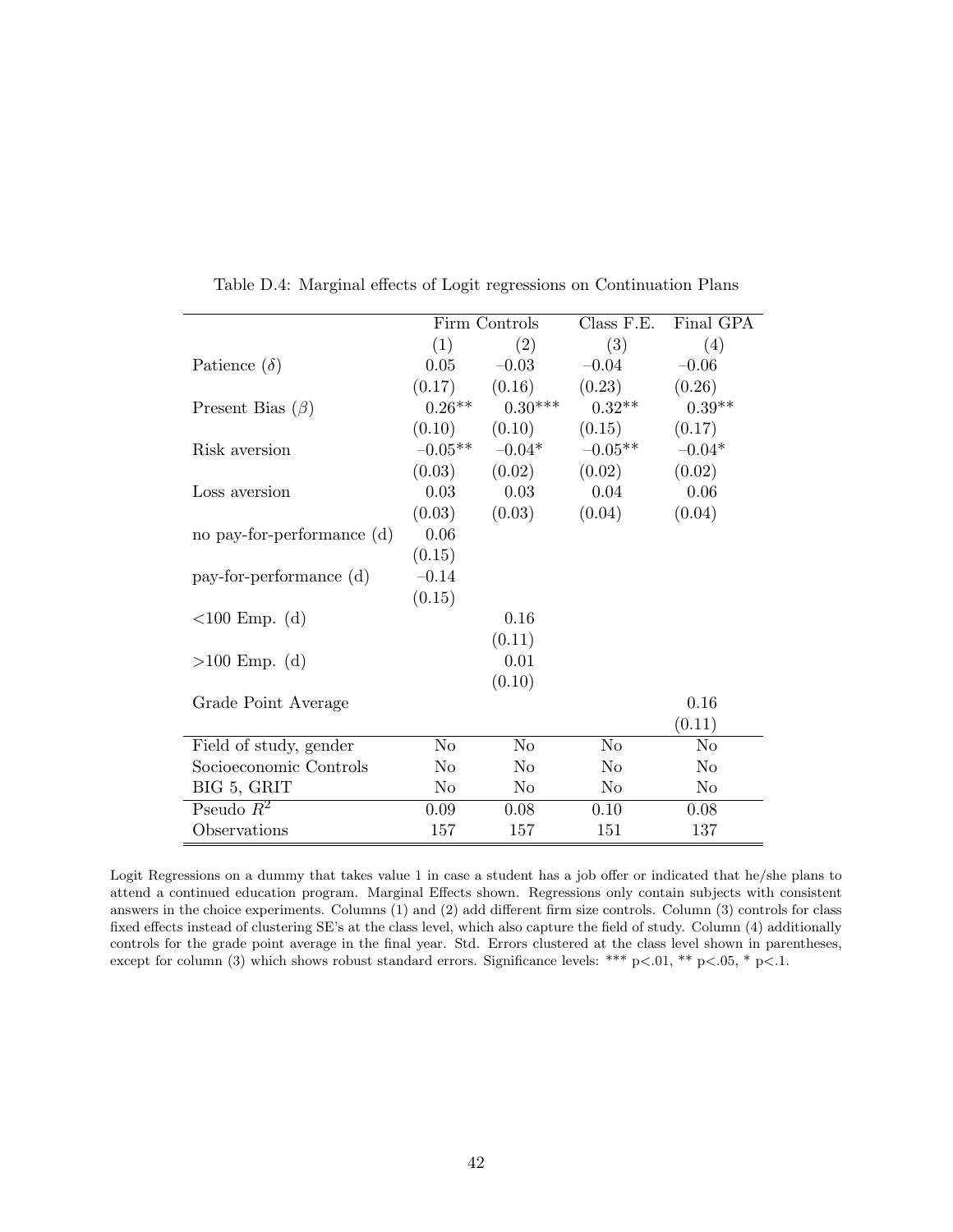|                            | (1)       | (2)        | (3)        | (4)        |
|----------------------------|-----------|------------|------------|------------|
| Patience $(\delta)$        | 0.000     | 0.095      | 0.182      | 0.153      |
|                            | (0.295)   | (0.267)    | (0.284)    | (0.266)    |
| Present Bias $(\beta)$     | $0.358**$ | $0.397**$  | $0.431***$ | $0.405**$  |
|                            | (0.182)   | (0.172)    | (0.165)    | (0.197)    |
| Risk aversion              | $-0.025$  | $-0.033$   | $-0.057*$  | $-0.042*$  |
|                            | (0.027)   | (0.027)    | (0.033)    | (0.024)    |
| Loss aversion              | 0.044     | $0.078*$   | 0.102      | 0.047      |
|                            | (0.040)   | (0.045)    | (0.072)    | (0.071)    |
|                            |           |            |            |            |
| business $(d)$             |           | 0.082      | 0.106      | 0.090      |
|                            |           | (0.099)    | (0.137)    | (0.137)    |
| polytech (d)               |           | 0.012      | 0.037      | 0.024      |
|                            |           | (0.108)    | (0.085)    | (0.067)    |
| female $(d)$               |           | $0.165***$ | $0.128**$  | $0.100*$   |
|                            |           | (0.054)    | (0.064)    | (0.059)    |
| german (d)                 |           |            | 0.063      | 0.119      |
|                            |           |            | (0.114)    | (0.132)    |
| age                        |           |            | $-0.014$   | $-0.027$   |
|                            |           |            | (0.042)    | (0.034)    |
| grade 2009 math            |           |            | 0.072      | 0.035      |
|                            |           |            | (0.073)    | (0.054)    |
| grade 2009 german          |           |            | 0.021      | 0.072      |
|                            |           |            | (0.117)    | (0.076)    |
| grade 2009 english         |           |            | $_{0.085}$ | 0.048      |
|                            |           |            | (0.065)    | (0.051)    |
| difficulty to save 100 SFR |           |            | 0.013      | 0.005      |
|                            |           |            | (0.036)    | (0.019)    |
| cognitive reflection test  |           |            | $-0.035$   | 0.001      |
|                            |           |            | (0.035)    | (0.026)    |
| Education mother           |           |            | 0.038      | 0.009      |
|                            |           |            | (0.063)    | (0.044)    |
| Education father           |           |            | 0.004      | 0.036      |
|                            |           |            | (0.047)    | (0.033)    |
| Openness                   |           |            |            | $-0.021$   |
|                            |           |            |            | (0.015)    |
| conscientiousness          |           |            |            | $0.041***$ |
|                            |           |            |            | (0.013)    |
| extraversion               |           |            |            | $0.018**$  |
|                            |           |            |            | (0.008)    |
| agreeableness              |           |            |            | $-0.021$   |
|                            |           |            |            | (0.014)    |
| neuroticism                |           |            |            | $0.015**$  |
|                            |           |            |            | (0.007)    |
| grit_grit                  |           |            |            | 0.048      |
|                            |           |            |            | (0.063)    |
| Constant                   |           |            |            |            |
|                            |           |            |            |            |
| Pseudo $R^2$               | 0.045     | 0.121      | 0.167      | 0.298      |
| Observations               | 90        | 90         | 84         | 84         |
|                            |           |            |            |            |

Table D.5: Logit Regressions on active Job Search

Logit Regressions on active job search. Columns (1)-(3) are equivalent to columns (2)-(4) in Table [9](#page-23-0) and display regression coefficients from a regression on a dummy that takes value 1 in case a student has actively searched for a job. Marginal Effects are shown. Regressions only contain subjects with consistent answers in the choice experiments. Moreover, only students with an actual search motive are included (see section 4.3 for details). Since some students did not report grades or did not completely fill out the survey, a few observations are dropped in columns (2) and (3). Std. Errors clustered at the class level are shown in parentheses. Significance levels: \*\*\* p<.01, \*\* p<.05, \* p<.1.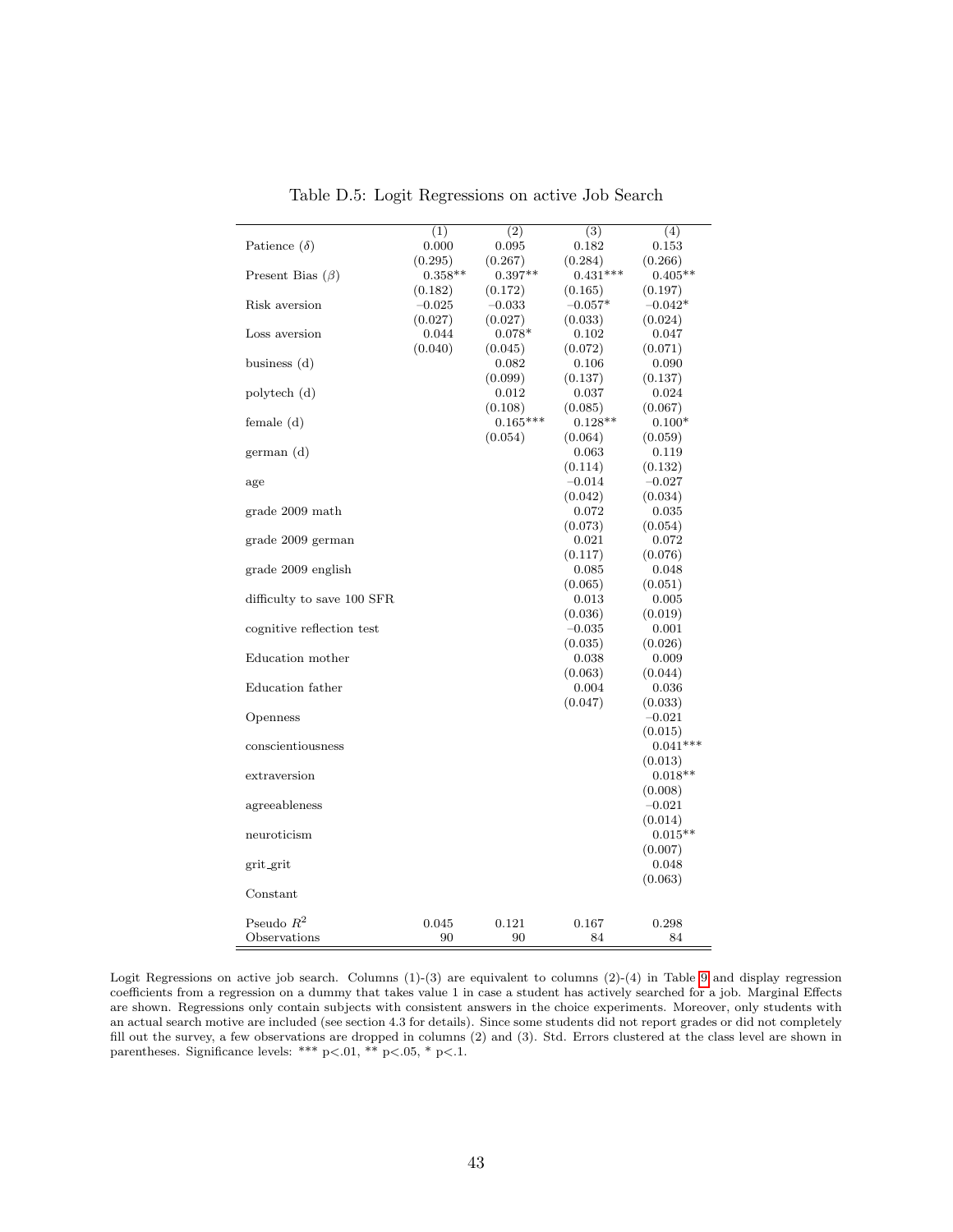<span id="page-44-0"></span>

|                        | (1)       | (2)      | (3)        | (4)      |
|------------------------|-----------|----------|------------|----------|
| Patience $(\delta)$    | 0.071     | 0.138    | 0.132      | 0.140    |
|                        | (0.790)   | (0.655)  | (0.650)    | (0.660)  |
| Present Bias $(\beta)$ | $0.277**$ | $0.284*$ | $0.331***$ | $0.285*$ |
|                        | (0.050)   | (0.050)  | (0.000)    | (0.075)  |
| Risk aversion          | $-0.027$  | $-0.039$ | $-0.058*$  | $-0.052$ |
|                        | (0.325)   | (0.205)  | (0.085)    | (0.150)  |
| Loss aversion          | 0.046     | 0.079    | 0.103      | 0.072    |
|                        | (0.290)   | (0.135)  | (0.170)    | (0.475)  |
| Constant               | 0.392     | 0.113    | $-0.696$   | $-1.022$ |
|                        | (0.395)   | (0.810)  | (0.605)    | (0.550)  |
| $R^2$                  | 0.039     | 0.103    | 0.155      | 0.255    |
| Observations           | 90        | 90       | 84         | 84       |

Table D.6: OLS Regressions on active Job Search: Wild Cluster Bootstrap

OLS Regressions on active job search. Columns (1)-(4) display regressions on a dummy that takes value 1 in case a student has actively searched for a job. Regressions only contain subjects with consistent answers in the choice experiments. Moreover, only students with an actual search motive are included (see section 4.3 for details). The sets of controls are explained in more detail in section [3.2.3.](#page-10-2) Since some students did not report grades or did not completely fill out the survey, a few observations are dropped in columns (3)-(4). The p-values clustering on 14 classes are shown in parentheses. To account for the low number of clusters we apply a wild cluster bootstrap-t procedure [\(Cameron et al., 2008\)](#page-26-12) to determine the p-values, with 5000 repetitions. Significance levels: \*\*\* p<.01, \*\* p<.05, \* p<.1.